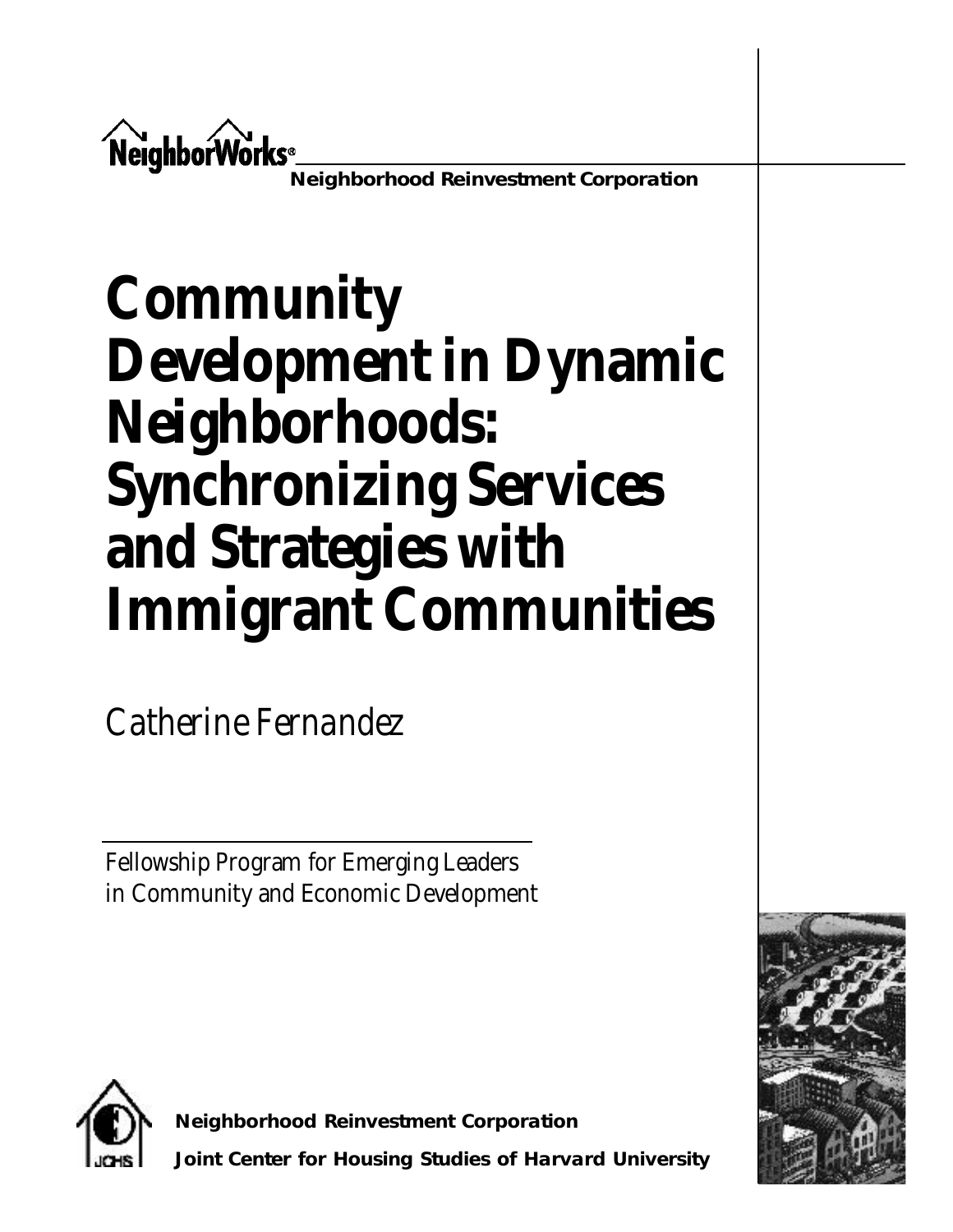#### **NEIGHBORHOOD REINVESTMENT CORPORATION**

Neighborhood Reinvestment Corporation was established by an Act of Congress in 1978 (Public Law 95-557). A primary objective of the Corporation is to increase the capacity of local community-based organizations to revitalize their communities, particularly by expanding and improving housing opportunities.

These local organizations, known as NeighborWorks<sup>®</sup> organizations, are independent, resident-led, nonprofit partnerships that include business leaders and government officials. All together they make up the NeighborWorks® network.

#### **JOINT CENTER FOR HOUSING STUDIES OF HARVARD UNIVERSITY**

The Joint Center for Housing Studies analyzes the ways in which housing policy and practices are shaped by economic and demographic trends, and provides leaders in government, business and the nonprofit sector with knowledge and tools for formulating effective policies and strategies.

Established in 1959, the Joint Center is a collaborative unit affiliated with the Harvard Design School and the Kennedy School of Government. The Center's programs of research, education and public outreach inform debate on critical housing issues and illuminate the role of housing in shaping communities. The Policy Advisory Board, a diverse group of business leaders in the housing sector, provides support and guidance for the Center and its activities. The Joint Center also receives input from its Faculty Committee, which draws on the expertise of a university-wide group of scholars.

This paper was written with the support of the Neighborhood Reinvestment Corporation's Emerging Leaders in Community and Economic Development Fellowship, which provides opportunities for highly qualified professional students at Harvard University to research and publish applied analytical projects of interest to the community-development field.

\_\_\_\_\_\_\_\_\_\_\_\_\_\_\_\_\_\_\_\_\_\_\_\_\_\_\_\_\_\_\_\_\_\_\_\_

\_\_\_\_\_\_\_\_\_\_\_\_\_\_\_\_\_\_\_\_\_\_\_\_\_\_\_\_\_\_\_\_\_\_\_\_

The opinions expressed in this paper are solely those of the author, not those of the Neighborhood Reinvestment Corporation, the Joint Center for Housing Studies of Harvard University, or of any of the persons, entities or organizations providing support to, or affiliated with these entities. The findings and conclusions of this report are solely the responsibility of the author.

This analysis was performed with the support of Neighborhood Reinvestment Corporation, with editing and production by Amy Christian, Ampersand Editing & Production Services. The Corporation has full rights to use and distribute this document.

Copyright © 2003 by Catherine Fernandez.

Harvard University 1325 G Street, NW, Suite 800 1033 Massachusetts Avenue Washington, DC 20005 Cambridge, MA 02138 (202) 220-2300 (617) 495-7908 www.nw.org www.jchs.harvard.edu

Harvard Joint Center on Housing Studies Neighborhood Reinvestment Corporation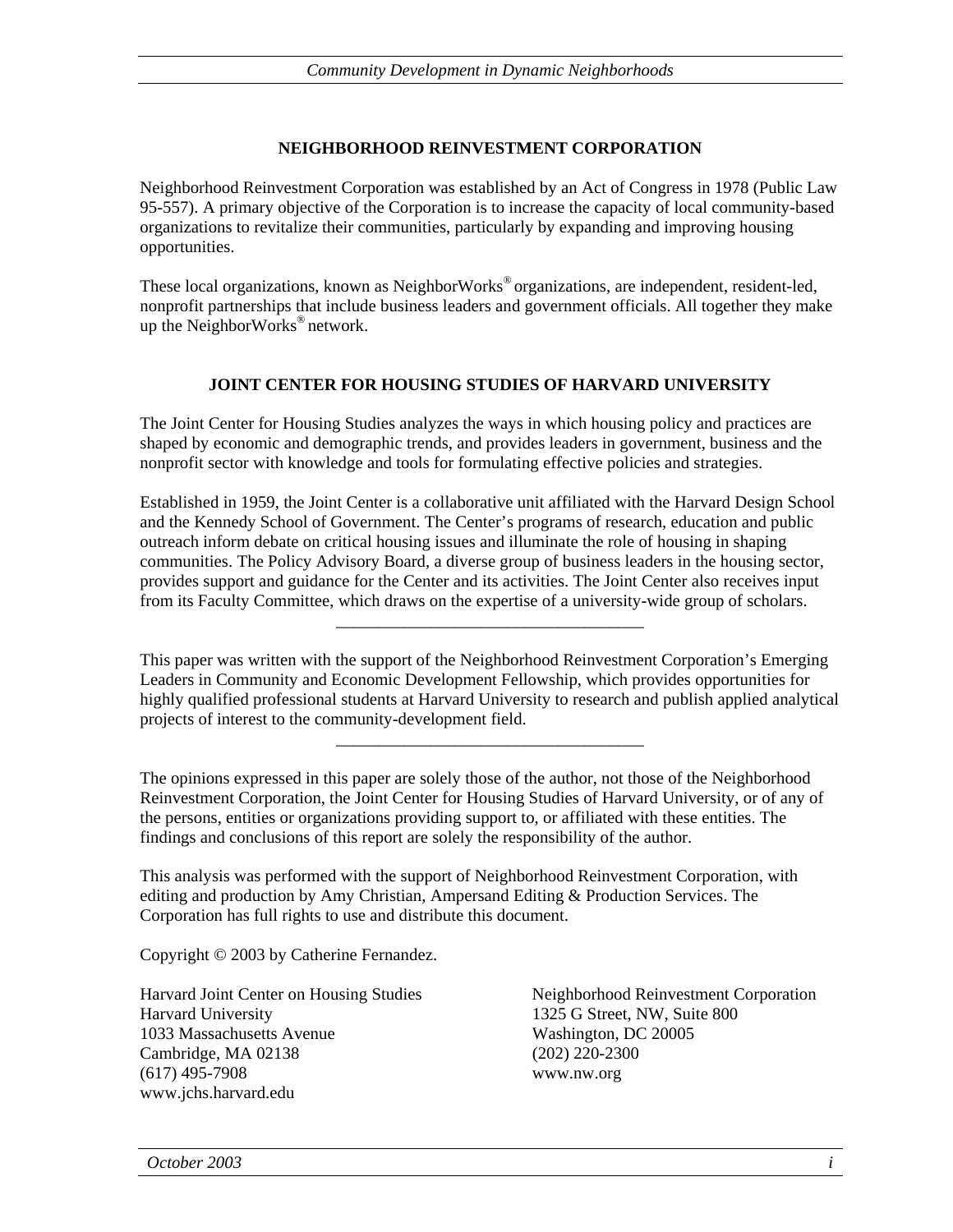# **ABOUT THE AUTHOR**

Catherine Fernandez is a Master of Public Policy candidate at the John F. Kennedy School of Government of Harvard University. Prior to entering the graduate school, she was Program Fellow of the FAITHS Initiative at the San Francisco Foundation, overseeing grant-making in social justice and coordinating youth leadership training. In addition, she was a Fullbright Hayes Scholar to the Philippines and a Public Policy and International Affairs Fellow at Princeton University. Catherine holds a Bachelor of Arts in Social Welfare from the University of California at Berkeley.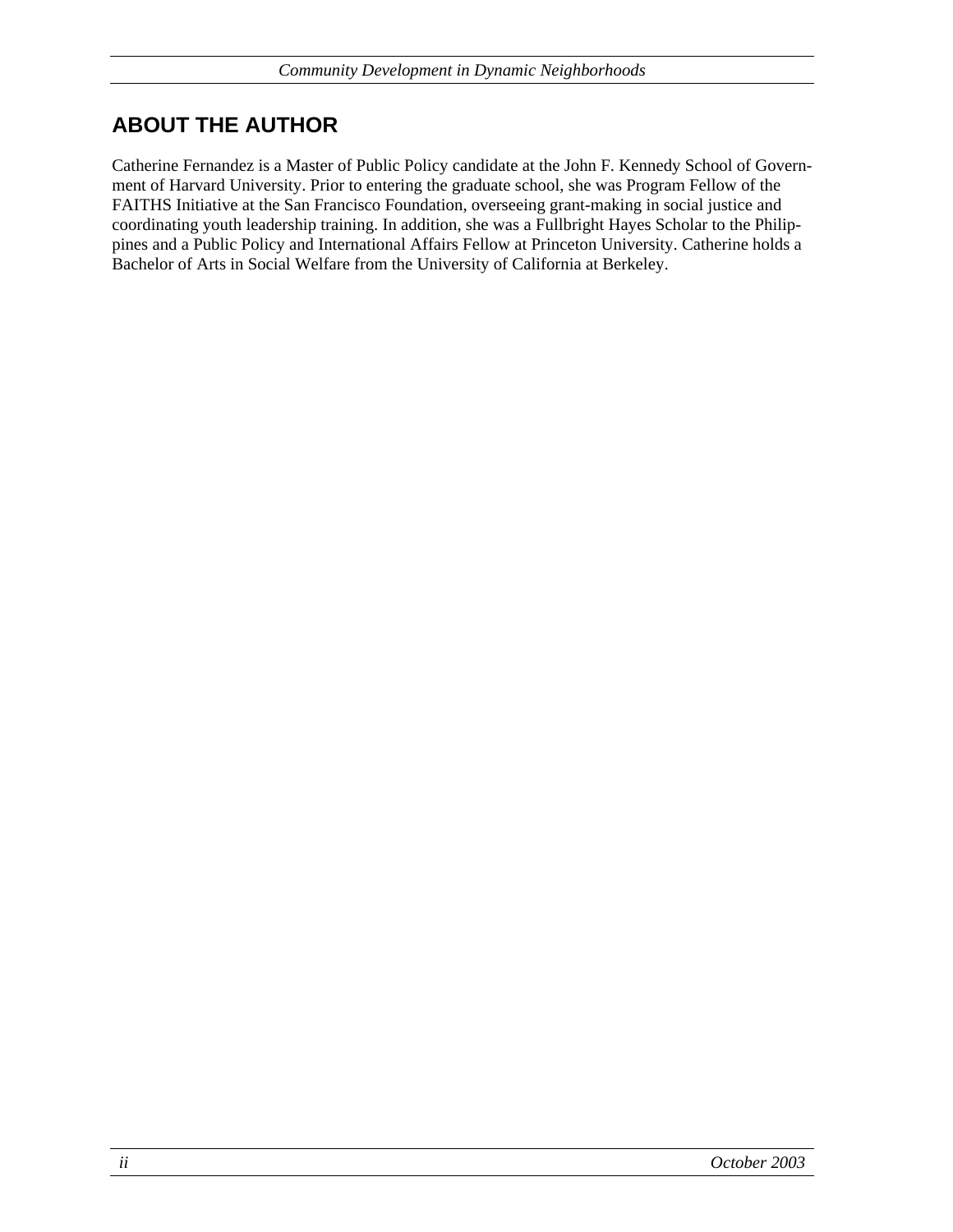# **ABSTRACT**

Community development organizations must be increasingly cognizant of and responsive to their changing neighborhoods. Major demographic factors related to the growth and influx of recent immigrants to the United States are having a notable impact on many communities. Through a review of current research and interviews with leading experts and practitioners of community development organizations, private lenders and governmental agencies, this analysis explores (1) the importance of immigrants in community development, (2) the response of community development organizations to recent demographic shifts, and (3) the challenges and opportunities practitioners face when connecting immigrants to their communities.

Despite growing research about the implications of immigrant markets for the private sector, there is little research about the role and contributions of community development organizations in the integration of new immigrants. Immigration trends and characteristics are different today than those of the late nineteenth and early twentieth centuries. This research concludes that these new demographics drive much of the dynamic change in cities across the United States. CDOs can best address the changes at the local level, but need more data and market analysis of neighborhood trends. These organizations are in a key position to connect newcomers not only to long-term housing, but also to business development, jobs and leadership opportunities through strategic partnerships and planning.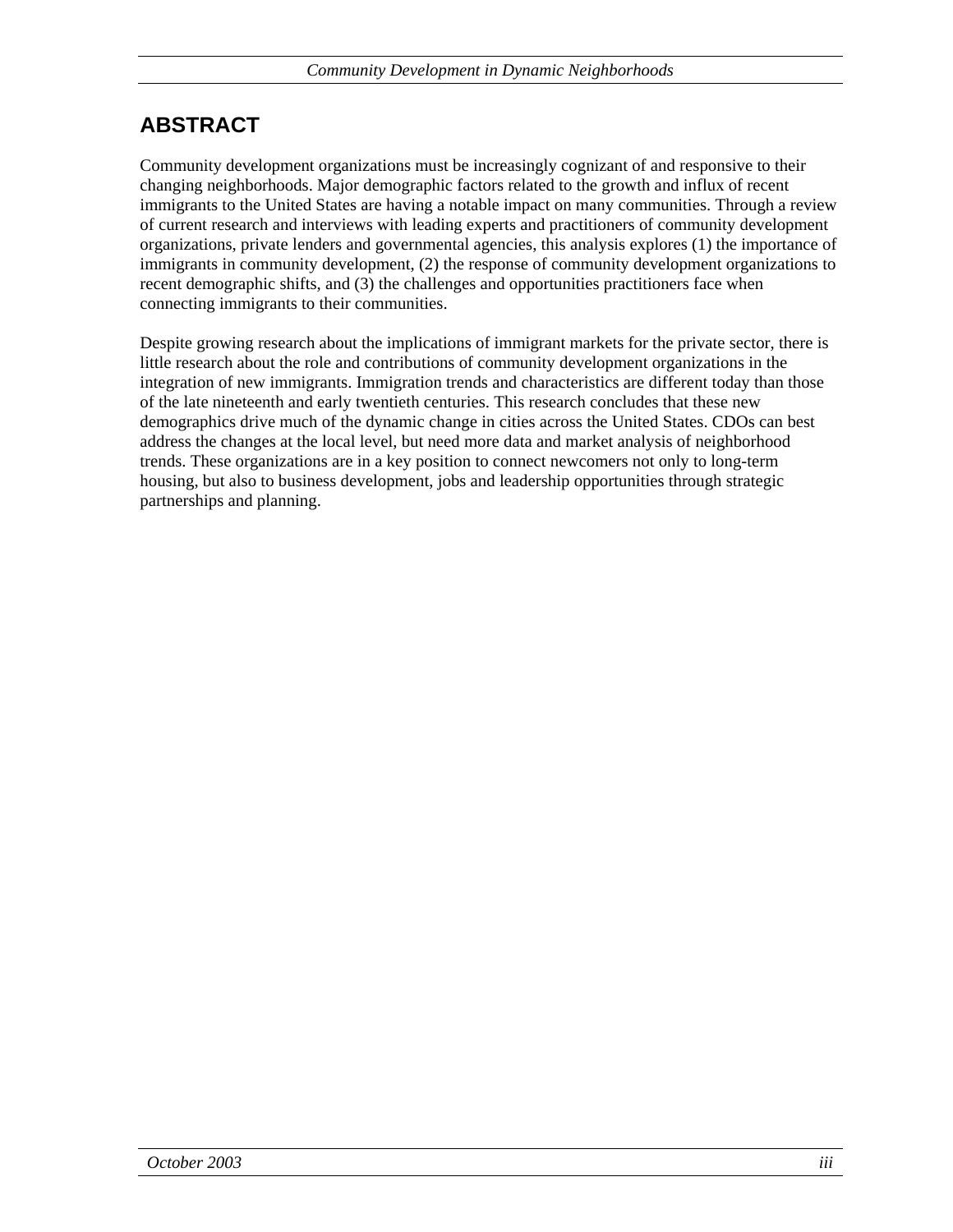# **TABLE OF CONTENTS**

|     | L.<br>II.<br>III. Challenges and Opportunities of Connecting Immigrants with Community 3                                                                                                                                                                                                                                                                                                            |  |  |
|-----|-----------------------------------------------------------------------------------------------------------------------------------------------------------------------------------------------------------------------------------------------------------------------------------------------------------------------------------------------------------------------------------------------------|--|--|
| I.  |                                                                                                                                                                                                                                                                                                                                                                                                     |  |  |
|     |                                                                                                                                                                                                                                                                                                                                                                                                     |  |  |
| II. | Common Elements of Immigrant-Serving Community Development Organizations15                                                                                                                                                                                                                                                                                                                          |  |  |
|     |                                                                                                                                                                                                                                                                                                                                                                                                     |  |  |
|     | III. Challenges and Opportunities for Connecting Immigrants With Community24                                                                                                                                                                                                                                                                                                                        |  |  |
|     | Opportunity: Innovative Outreach, Marketing and Organizing Strategies25<br>Barrier Three: Difficult-to-Determine Immigrant Eligibility for Services and Programs27<br>Opportunity: Develop Strategic Partnerships to Leverage Resources and<br>Challenge Three: Comprehensive Housing and Economic Development Strategies 30<br>Opportunity: Incorporate Immigrant Community-Development Needs into |  |  |
|     |                                                                                                                                                                                                                                                                                                                                                                                                     |  |  |
|     |                                                                                                                                                                                                                                                                                                                                                                                                     |  |  |
|     |                                                                                                                                                                                                                                                                                                                                                                                                     |  |  |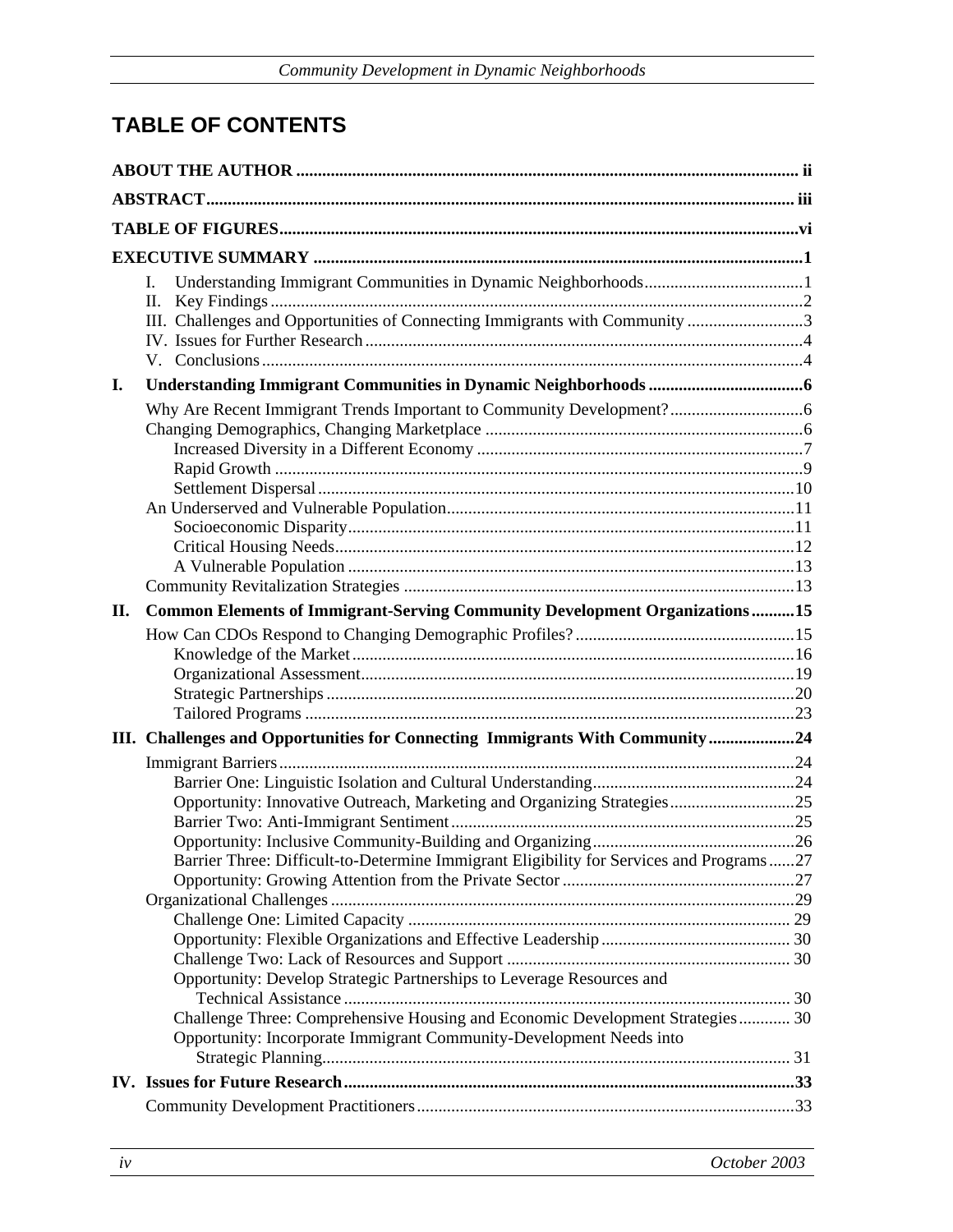| Community Development Organizations Should Engage in More Comprehensive |  |
|-------------------------------------------------------------------------|--|
|                                                                         |  |
|                                                                         |  |
|                                                                         |  |
|                                                                         |  |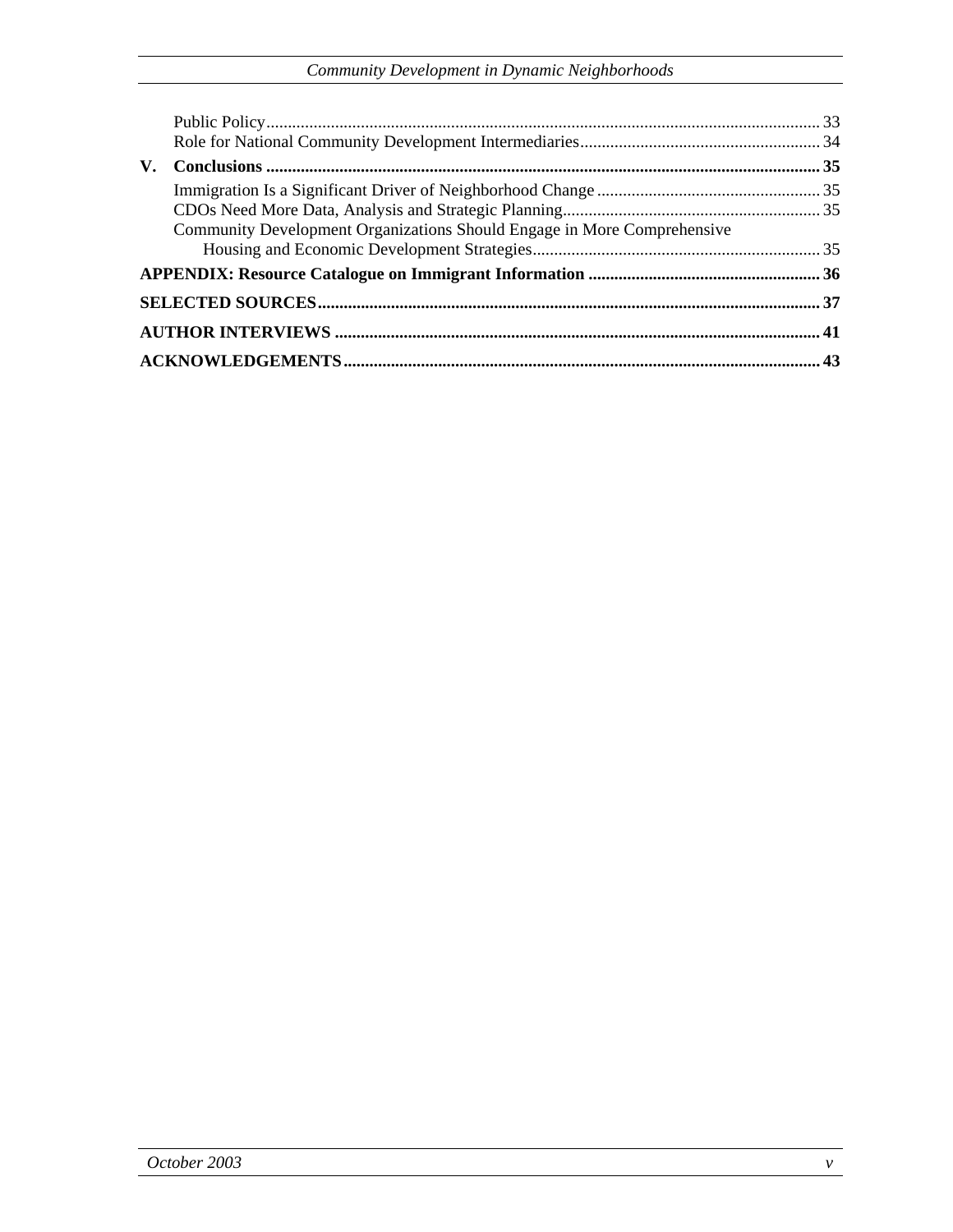# **Table of Figures**

| Figure 6. Strategies and Partnerships in Various Communities With Immigrant Markets19 |  |
|---------------------------------------------------------------------------------------|--|
|                                                                                       |  |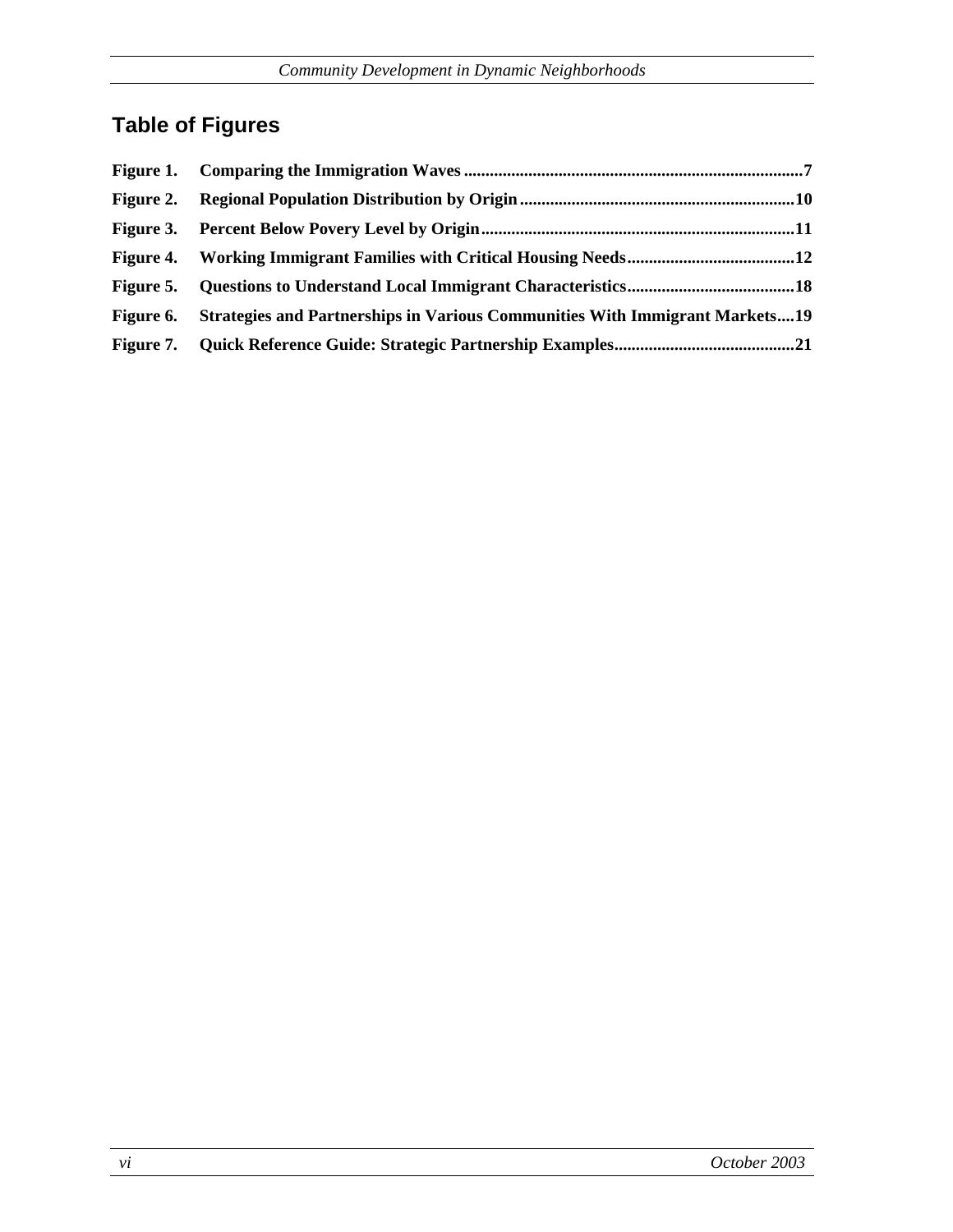# **EXECUTIVE SUMMARY**

Community development organizations must be increasingly cognizant of and responsive to their changing neighborhoods.<sup>1</sup> The nature and role of community development has changed since the 1960s, when grassroots activism attempted to turn around deteriorating inner-cities. However, the community development field has evolved as the number of organizations has multiplied in both urban and rural areas, while the neighborhoods themselves have been in constant flux. Among the most notable demographic factors in dynamic neighborhoods today is the growth in the number and diversity of recent immigrants to the United States.

Despite growing research about the implications of immigrant markets for the private sector, there is little research about the role and contributions of community development organizations in the integration of new immigrants given today's economic environment. There are also many unknown factors about the complex challenges facing organizations as their neighborhood demographics change. Furthermore, many questions remain about whether CDOs can adapt as the community development needs of immigrants become more complex and move beyond adequate and affordable housing. Through a study of current research and interviews with leading experts and practitioners of CDOs, private lenders and governmental agencies, this analysis explores the following three questions:

- Why are recent immigrant demographic trends important to community development?
- How can CDOs respond to changing demographic profiles?
- What are the challenges and opportunities practitioners face when connecting immigrants to their communities?

#### **I. Understanding Immigrant Communities in Dynamic Neighborhoods**

Community development organizations are in a key position to recognize and address the recent immigration trends at the local level. Since most CDOs are neighborhood-based and resident-led, they have a comparative advantage over many governmental agencies in connecting new immigrants to the socioeconomic fabric of the communities they serve. The location and proximity of CDOs to the residents they serve, as well as their expertise in advocacy, allow these organizations to better understand the best strategies to working with newcomers. The recent immigration trends are important to community development for three reasons:

- 1. *Changing Demographics, Changing Marketplace.* Immigrants have always been a part of America's history and development. The largest influx of immigrants to the United States was during the Industrialization Age (1880 to 1920). But the remarkable growth, increased diversity and settlement trends of immigrants as shown by the 2000 Census present new and different opportunities and challenges for practitioners and policymakers. The changing socioeconomic characteristics of recent immigrants generate new demands for goods and services in local markets.
- 2. *An Underserved and Vulnerable Population.* Many characteristics of low-income populations, such as few transferable job skills, poverty and lack of education, are prevalent among immigrants due to language barriers, cultural differences and discrimination that

<sup>&</sup>lt;sup>1</sup> Throughout this paper community development organizations (CDOs) are also referred to as community development corporations (CDCs), nonprofit development organizations (NDOs), or community-based development organizations (CBDOs).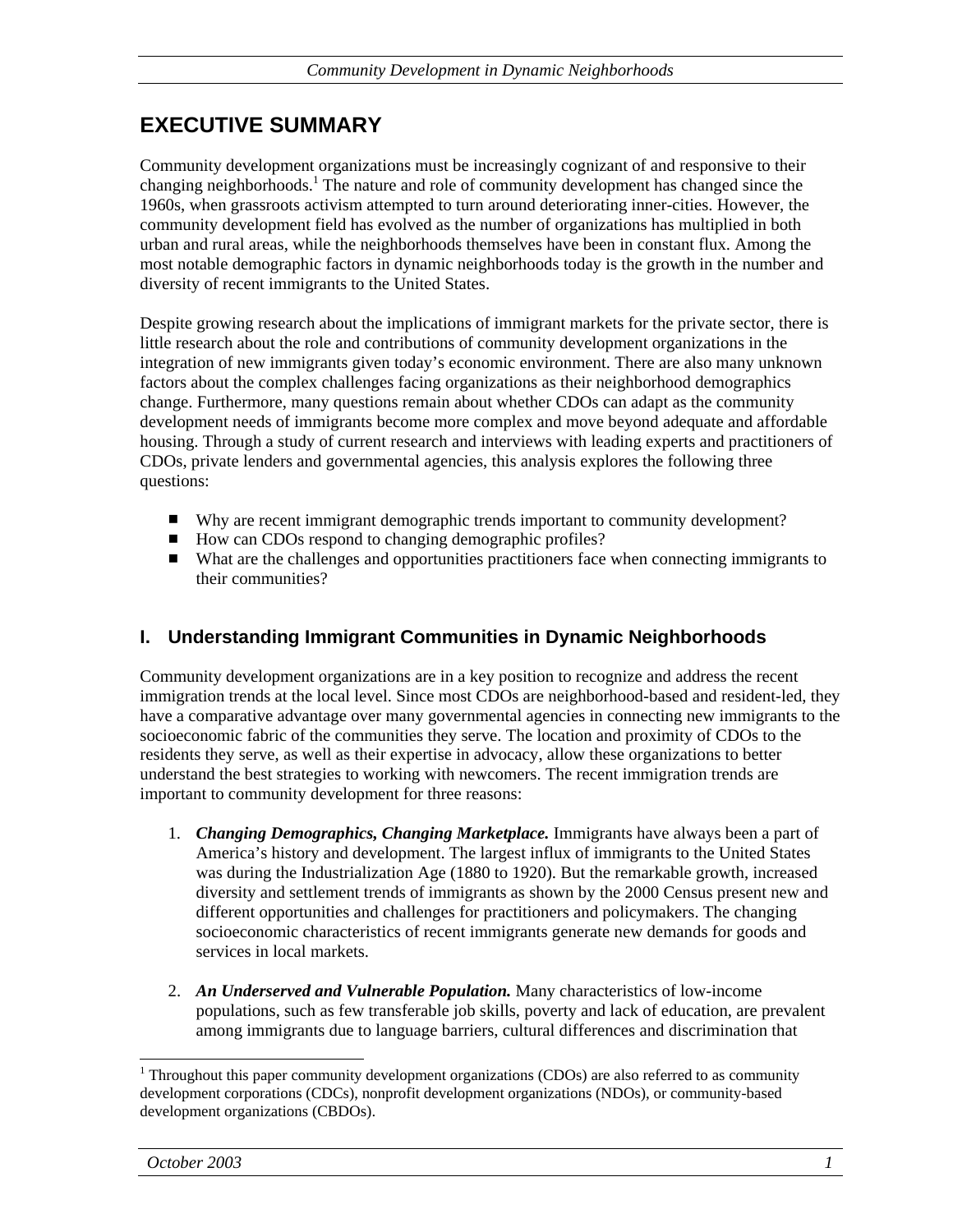hinder economic mobility. CDOs can continue their mission to increase the assets of low- and moderate-income communities and prevent immigrant families from being vulnerable to unscrupulous financial and housing practices.

3. *Community Revitalization Strategies.* Vibrant, healthy communities are dynamic ones. The increase in new immigrant families creates demand for housing, business and community services that can help to revitalize and strengthen neighborhoods. CDOs must recognize the needs and demands of the changing marketplace; otherwise they may fail to achieve organizational goals and may miss opportunities for new partnerships.

#### **II. Key Findings**

The level of demographic change that warrants a community development response varies greatly according to the degree and length of immigrant presence, the capacity of the organizations to adapt, and the availability of existing resource networks. Gateway cities like Los Angeles, Chicago, New York and Miami have a long history with immigrants. Their networks are relatively sophisticated, yet many newcomers experience degrees of isolation within their own neighborhoods. Ethnic-focused community development organizations have emerged to fill the need for language-specific, culturally appropriate community development that addresses housing discrimination and small business development. Furthermore, established organizations have broadened their mission from serving one ethnic group to serve a more diverse constituency. CDOs that have broadened their missions rarely limit programs to people in their service neighborhood, and have stretched limited resources to areas where mainstream organizations have not responded.

Traditional gateway cities are not the only places experiencing immigrant growth and diversity. The 2000 census underscores the dispersal of recent immigrants to suburbs outside central metropolitan cities, to Midwestern counties and rural towns all over the country. Immigrants are migrating or immigrating directly to these areas to be with family members, and to take advantage of job opportunities and affordable housing. This phenomenon pushes community development practitioners to seek new methods of outreach, education and partnership. The influx of immigrants to rural areas, for example, has caused numerous challenges. Often there are few community development organizations to handle the growing numbers, and those present are ill-equipped to provide services to meet the critical housing needs of migrant agricultural workers or immigrant factory workers. However, rural Midwest CDOs might benefit from strategies adopted by other organizations in similar environments that have implemented successful programs.

#### *Common Elements of Immigrant-Focused Community Development Strategies*

CDOs that provide services and aim program strategies to newcomers have common elements. The following elements are characteristic of well-managed organizations, but there are certain strategies that are specific to CDOs interested in working with immigrant communities. Immigrant-focused strategies do not only include a quantitative analysis of home-ownership rates, but also an environmental scan that takes into account the population growth of school-aged immigrant children; not only a self-assessment of programs, but also a commitment to promoting language and cultural competency among all staff and board members. In this study, CDOs that furthered their understanding and engagement of the specific immigrant communities in their neighborhoods had common elements that include:

#### *Knowledge of the Market*

 Comprehensive market analysis, including an environmental scan of the community and region.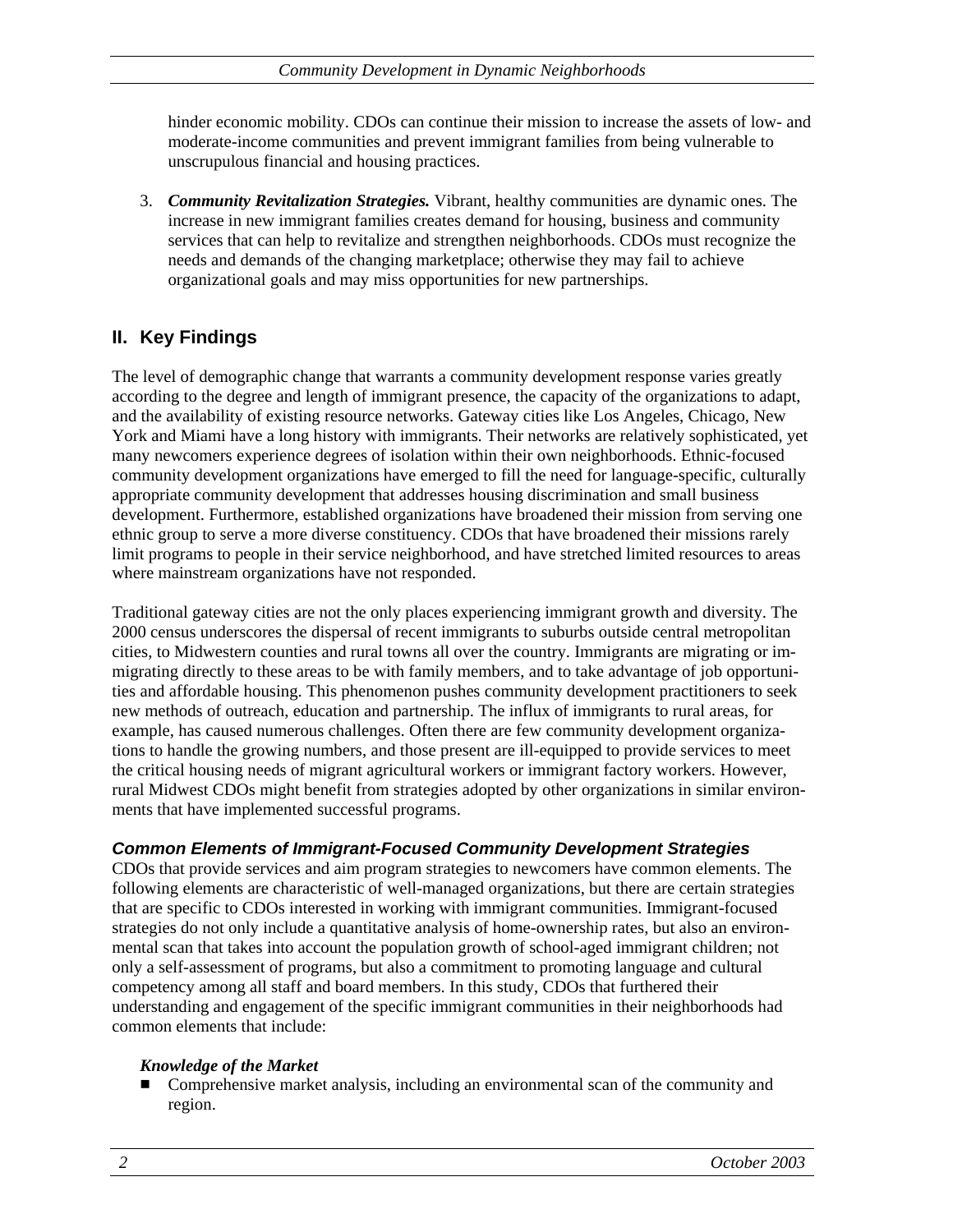- Empirical data-gathering and analysis, documenting demographic changes and illustrating the pressing needs of immigrant communities.
- Assessment of the cultural and economic assets of local immigrant communities.

#### *Organizational Assessment*

- Ongoing self-assessment increasing the technical and organizational capacity to provide tailored services and products.
- Developing and sustaining immigrant leadership within the organization through training.
- Knowledge of model programs that provide immigrant services.
- Strategic planning to contextualize immigrant needs in regard to their complex cultural, historical, language and economic backgrounds.

#### *Strategic Partnerships*

- **Private-sector partnerships connecting immigrants to businesses with a number of tailored** financial services, education and training. Likewise, large firms with international presence often have access to tools, strategies and linguistic resources that CDOs can benefit from.
- Public-sector partnerships with local universities and colleges to provide analytical tools and resources.
- Partnerships with immigrant-focused and ethnic-specific organizations that can help serve communities with specific language or cultural barriers.
- National coalitions, regional associations, and community foundations address complex issues with policy implications and leverage important resources.

#### *Tailored Programs*

- Community-based outreach to trusted advisors and leaders in local immigrant communities and organizations.
- Meaningful participation for immigrants in meetings and advisory groups informing and engaging all residents in community-development activities.
- Strong education and training components that are accessible to working immigrants and provide culturally appropriate counseling that meets the language needs and cultural norms of that community.

#### **III. Challenges and Opportunities of Connecting Immigrants with Community**

CDOs can play a key role in serving the diverse needs of immigrant populations, but practitioners need to think about five factors that involve various levels of organizational commitment:

- 1. *Linguistic Isolation and Cultural Barriers.* Offering bilingual services and translated materials is not enough, especially given the increasing complexity of today's immigrants. Outreach and marketing strategies to immigrant communities must be innovative in light of their education level, cultural values and priorities. These strategies must aim to decrease the information gap that hinders many immigrants from getting involved in communitydevelopment activities.
- 2. *Anti-Immigrant Sentiment.* By focusing on common goals and issues, many CDOs have helped to relieve tensions fueled by anti-immigrant sentiment and discrimination. Community-building activities must openly address anxiety that arise between existing communities and newcomers.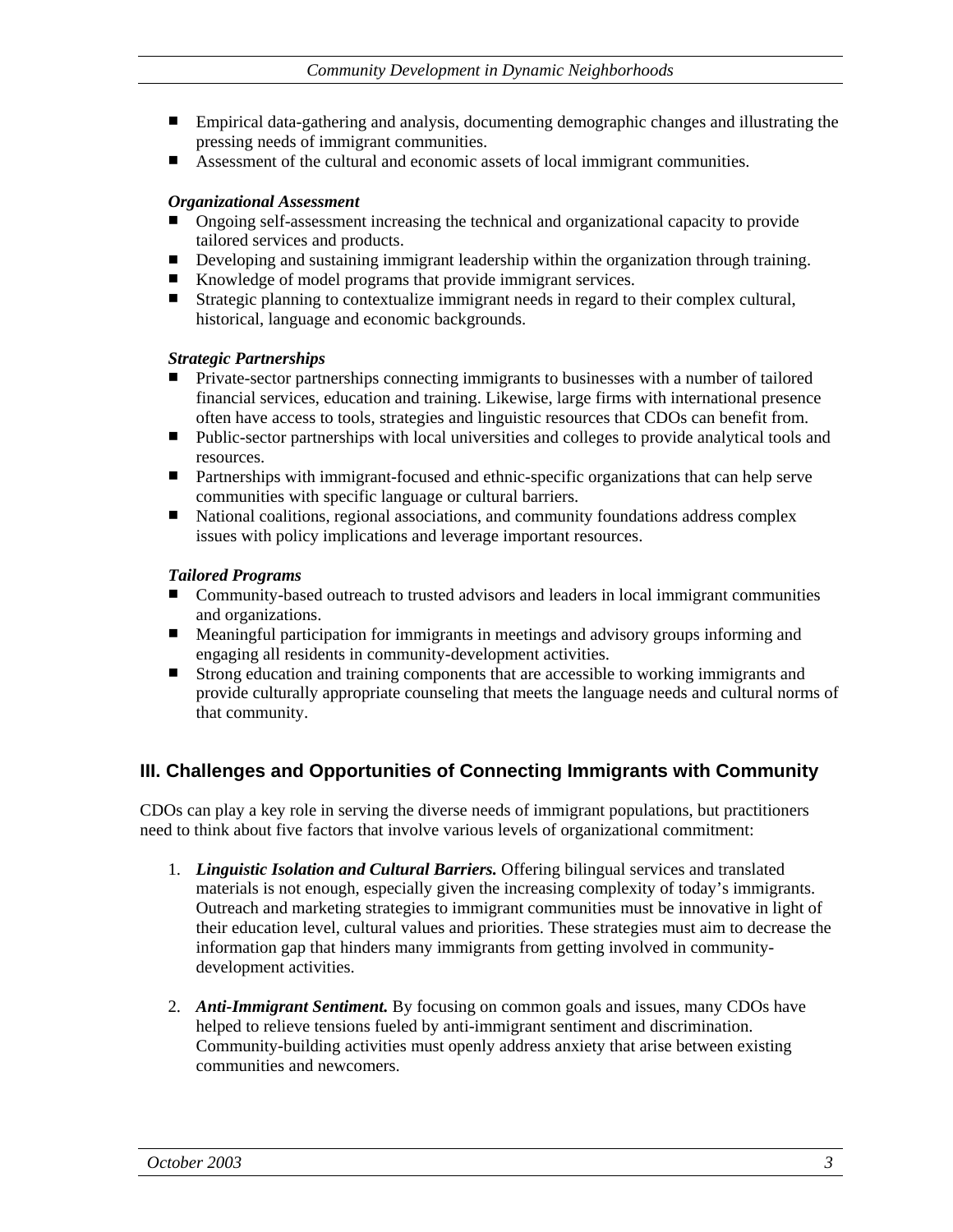- 3. *Growing Attention from the Private Sector.* Lending institutions increasingly provide innovative financial products that take into account the challenges of immigrants in regard to eligibility, citizenship status, income sources and creditworthiness. Community development organizations need to tap into this growing attention to immigrant markets and help to expand and inform private practices.
- 4. *Limited Organizational Resources and Support.* Resources and support for community development continue to dwindle from all levels. In order to expand and tailor services to immigrants, organizations need to leverage financial and technical resources to access data and market analyses, as well as regional and national networks to share successful service delivery and inclusion strategies. Since many CDOs have to prioritize programs, community organizing and outreach components are often the first programs to be cut during fiscal difficulty. This impedes the ability of CDOs to conduct effective outreach to immigrant communities with language and cultural barriers.
- 5. *Comprehensive Housing and Economic Development Strategies.* Community development organizations should recognize the real housing barriers facing the growing immigrant population. Given market housing conditions in many cities and the financial barriers of lowincome immigrants, many will not be able to attain the narrowly defined home-ownership goals that are the community development industry standard. CDOs should support immigrant advocacy issues with an emphasis on multiple housing goals that address both rental and homeowner needs, as well as economic-development strategies that deal with the increasing economic gap.

#### **IV. Issues for Further Research**

CDOs are often the first to know about local housing, economic or job-related concerns for residents. They are positioned to identify trends in immigrant-community needs, and they possess the creativity and flexibility to calibrate the support to effectively match that need. Immigrants are a driving force in cities across the United States, yet many questions remain about their future success in the socioeconomic fabric of a community. Practitioners, researchers and policymakers in community development should address the following questions to anticipate change and respond to dynamic communities.

#### *Community Development Practitioners*

- How will non-gateway states serve immigrant families with severe housing, economic and health needs?
- How do CDOs engage second-generation immigrant youth?
- How can CDOs play a larger policy advocacy role for the immigrants they serve?

#### *Public Policy*

- How will local and state governments respond to growing immigration?
- How can national intermediaries support immigrant-serving CDOs?
- How will U.S. foreign affairs affect domestic immigrant settlement patterns?

#### **V. Conclusions**

1. *Immigration is a Significant Driver of Neighborhood Change.* Immigration today is different from the past and is driving much of the dynamic change. Community development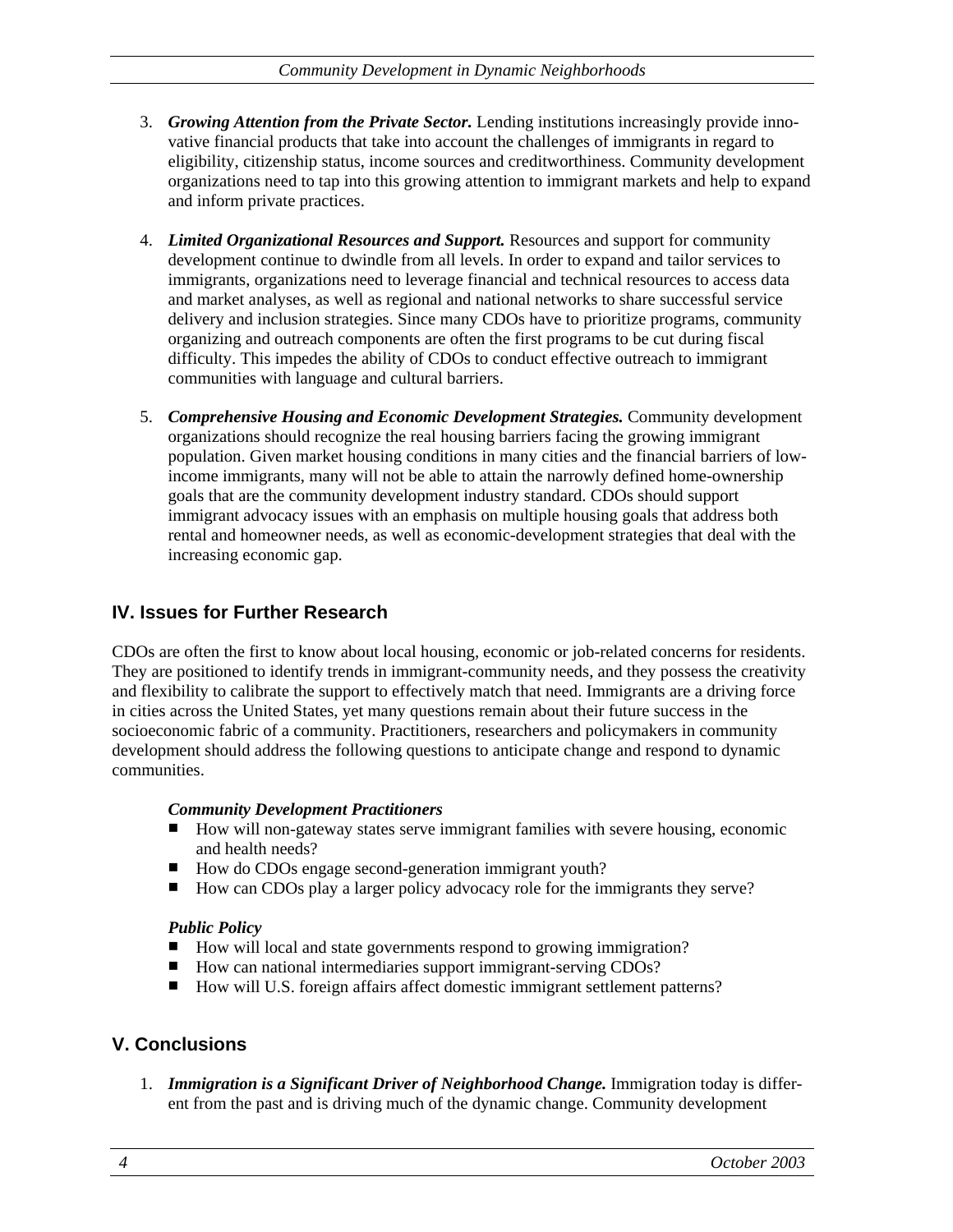organizations should play a key role in addressing the housing, economic and civic-engagement needs of new immigrants in the neighborhoods they serve. Community development organizations are often the first to know about local housing concerns for residents. They are positioned to identify trends in the needs of the immigrant community, and possess the creativity and flexibility to calibrate the support to effectively match that need.

- 2. *CDOs Need More Data, Analysis and Strategic Planning.* CDOs can be key players in economically uplifting immigrant communities, but they need to engage in more data gathering and analysis of their markets. The organizational and programmatic strategies must focus on target needs and assets of immigrants. Strategic partnerships are important in the entire process.
- 3. *Comprehensive Housing and Economic Development Strategies.* Finally, the homeownership focus of community development is important, but not the only key to being effective. This paper is about building the community capacity and immigrant-serving infrastructure to improve some of the most pressing conditions that face newcomers. By increasing their awareness, knowledge, engagement and commitment to the immigrant community, CDOs can convey the urgency, possibility, equity and inevitability of change.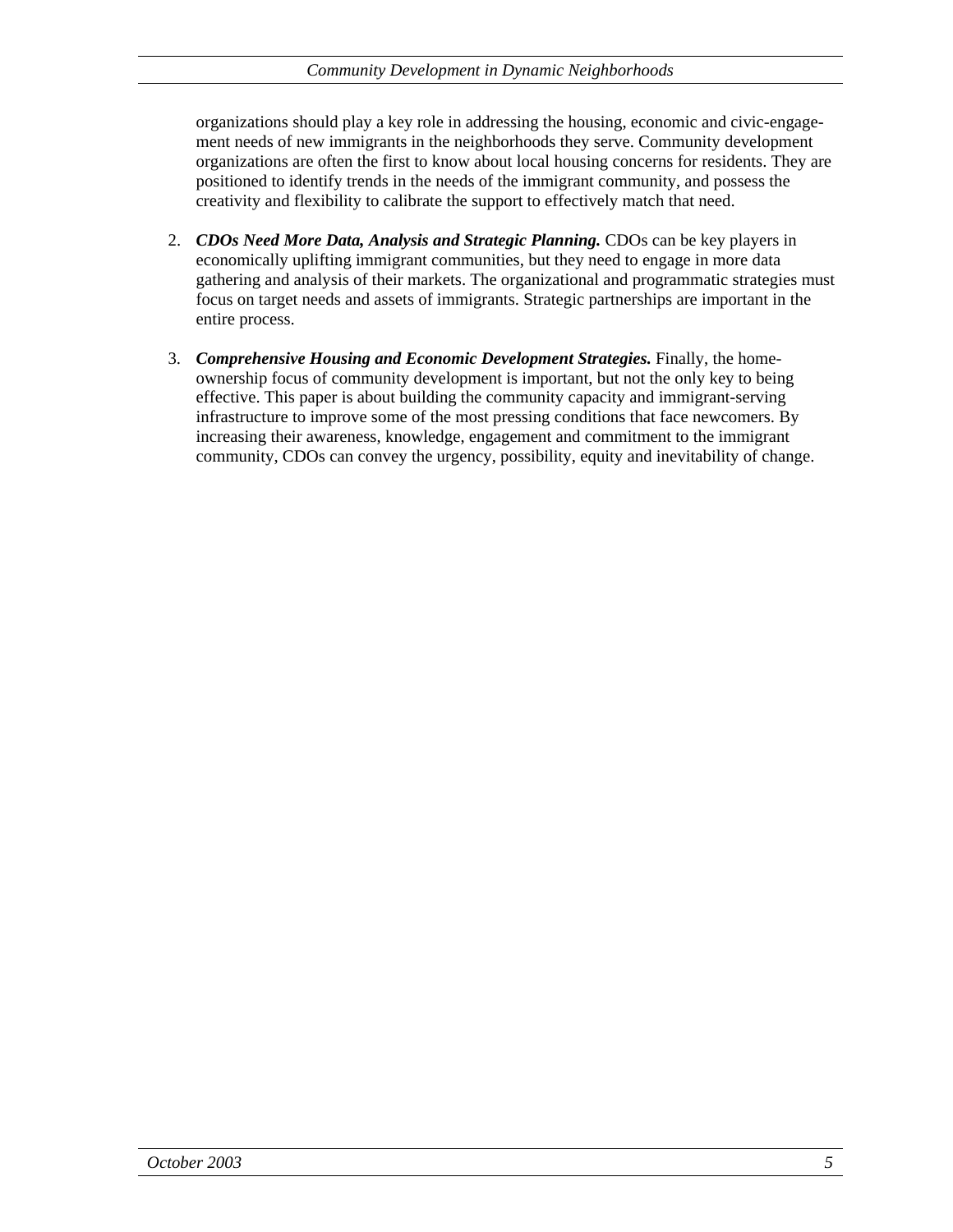# **I. Understanding Immigrant Communities in Dynamic Neighborhoods**

*Change is the law of life and those who look only to the past or the present are certain to miss the future. — John F. Kennedy, Jr.* 

#### **Why Are Recent Immigrant Trends Important to Community Development?**

In order to be most effective, community development organizations must be aware of the demographic changes in their neighborhoods and they must respond appropriately to those changes. Historically, community development has been a movement of grassroots activism that attempted to revitalize deteriorating inner cities. Since the 1960s community development has expanded to over 3,600 organizations that work in both urban and rural areas across the United States.<sup>2</sup> At this moment, the dramatic growth of recent immigrants<sup>3</sup> to the United States is one of the most pressing concerns for CDOs in neighborhoods around the country. Fortunately, CDOs are in a key position to recognize and address the recent immigration trends at the local level. Being on the front lines, CDOs have the advantage of connecting new immigrants to the socioeconomic fabric of their neighborhoods through housing, economic-development, employment and civic-engagement strategies. Given this unique position, recent immigration trends are important to CDOs for three main reasons:

- 1. Changing demographics indicate a changing marketplace, with increased demand for new goods and services;
- 2. Community development organizations can maintain their mission to increase the assets of low- and moderate-income communities<sup>4</sup> and prevent immigrant families from being vulnerable to unscrupulous practices; and
- 3. New immigrants contribute to neighborhood-revitalization strategies in various cities, including ones that have been historically disinvested or communities that are looking to expand and grow.

#### **Changing Demographics, Changing Marketplace**

The increased ethnic diversity, remarkable growth and settlement trends that America has faced in the past two decades are drawing the attention of both policymakers and practitioners. As these demographics change, so does the economy. Today, many immigrants come to the United States with high hopes of success, only to find an economy where even those who are already settled struggle to find work. This phenomenon is different from the 1880s, when low-skilled manufacturing jobs were abundant and competition for work in the service industry was low. After manufacturing industries closed down in urban areas, existing residents moved to areas with better job and housing opportunities. Many new immigrants settled in these abandoned cities, often reinvigorating the neighborhoods through the infusion of small businesses and renovated housing stock.

 $2^2$  The National Congress for Community Economic Development conducts a census of community development organizations throughout the United States; see www.ncced.org/aboutUs.

<sup>&</sup>lt;sup>3</sup> The U.S. Census Bureau defines the term "immigrants," also known as foreign-born, as those who are not U.S. citizens at birth.

<sup>&</sup>lt;sup>4</sup> Ferguson and Dickens offer a definition of community development as "the asset building that improves the quality of life among residents of low- to moderate-income communities, where communities are defined as neighborhoods or multi-neighborhood areas." Ferguson and Dickens 1999, p. 5.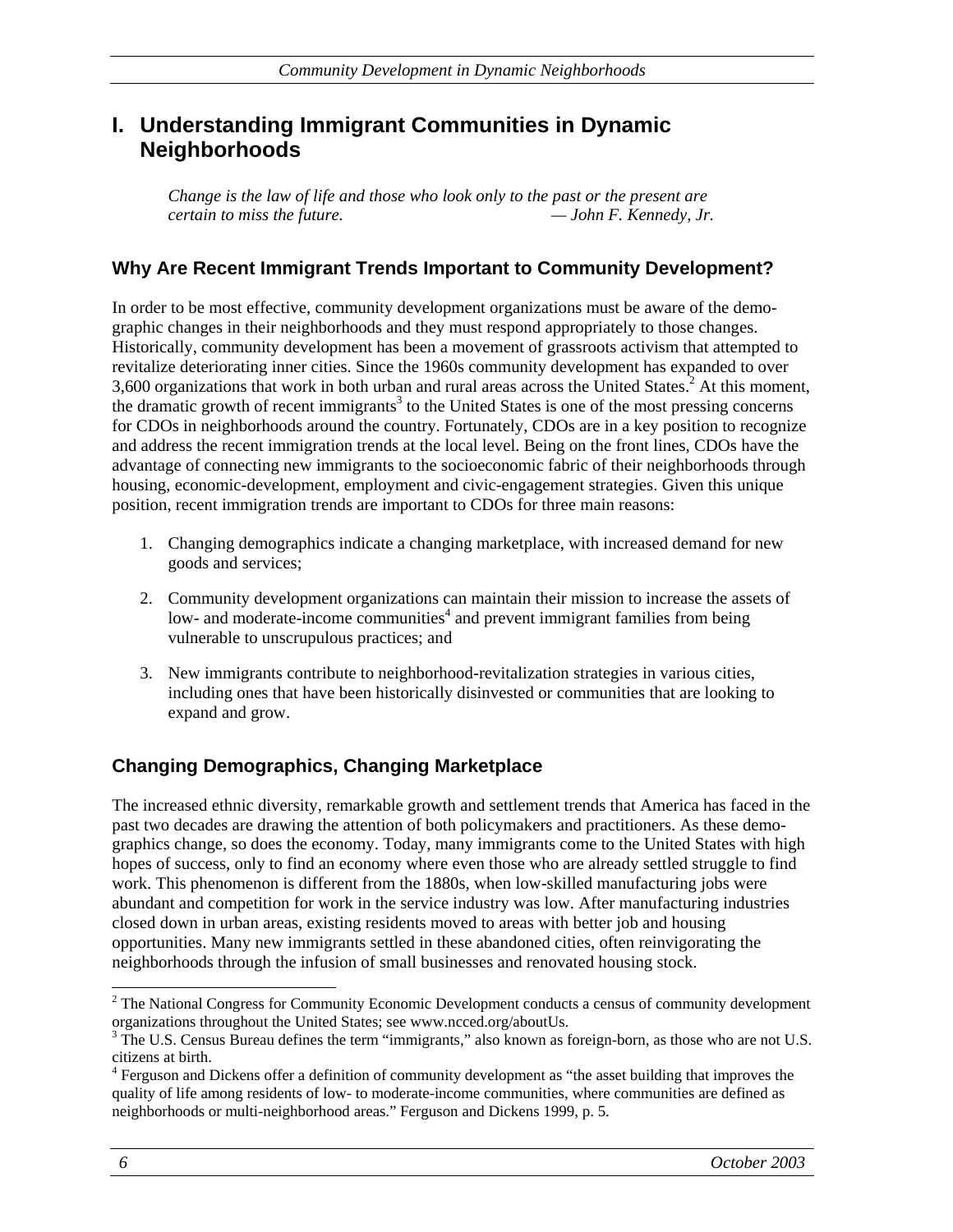#### *Increased Diversity in a Different Economy*

The current "Information Age" differs from the Industrialization Age (1880 to 1920). During the Industrialization Age, over  $\overline{30}$  million newcomers arrived in the United States.<sup>5</sup> Over half of these immigrants were Anglo-European and emigrated from countries like Germany, Italy and Ireland. Some of these immigrants found help in settlement houses during the Progressive Era, like Hull House and Neighborhood Guild. These settlement houses were based in cities to organize local improvements, work with recent immigrants, try to ease their adjustment to the new country, and act as an advocacy group. To serve their neighborhoods, most settlement workers started with clubs, classes, lectures and art exhibitions, and then added programs as the need arose. Immigrants who had come for better economic opportunities often found substandard housing conditions and low-skilled work in factories, despite help from relatives and friends who had immigrated earlier. Thus, settlement workers became housing reformers, campaigned for anti–child labor laws, and established parks and playgrounds. By 1910 there were over 400 settlement houses, primarily in large cities, with fewer in small cities and rural areas. Although settlement houses had an impact on only a small percentage of the immigrant community, the organizations and their residents had a larger impact on the nation, setting the stage for a larger urban revitalization strategy that would happen over 50 years later.<sup>6</sup> In many ways, the community development movement that started in the 1960s is the result of local efforts by organizations like settlement houses.

At the same time that the community development movement was gaining momentum and a formalized urban revitalization infrastructure was forming across the country, the next large wave of immigrants was coming to the U.S., only to find themselves in a much different economic system and support network than immigrants of the past. Today, the character of the American foreign-born

population is largely a result of the Immigration Act of 1965, which abolished discriminatory quotas based on national origins. The act was aimed at ending favoritism toward northwestern Europeans, reducing a system based on family preference. $\frac{7}{1}$  Once they became citizens, immigrants could bring their relatives to the U.S. and reconstitute their families.

Figure 1 highlights the differences in the demographics and economy of immigrants today compared with the immigrants of 1880 to 1920. Legislators expected that newcomers would continue to be Anglo-European, but that was not the case. Instead, the provision resulted in a much larger number of newcomers from less developed

#### **Figure 1. Comparing the Immigration Waves**

|                                | 1880 to 1920                                       | <b>Post-1965</b>                                                                                                   |
|--------------------------------|----------------------------------------------------|--------------------------------------------------------------------------------------------------------------------|
| Share of total<br>population   | ≈ 11.6% (1930)                                     | $\approx$ 11.1% (2000)                                                                                             |
| Origin                         | Southern and Eastern<br>Europe                     | Latin America, Asia,<br>Africa, Eastern Europe,<br>and Caribbean                                                   |
| Immigrant<br>status            | Naturalized citizens                               | Residents, naturalized<br>citizens, refugees,<br>temporary, and<br>undocumented                                    |
| <b>Economic</b><br>environment | Industrialization (low-<br>skilled; manufacturing) | Information technology<br>(high-skilled)<br>service sector, agri-<br>culture (low-skilled)                         |
| Immigrant<br>service<br>system | Settlement houses,<br>churches, social<br>networks | Faith-based organiza-<br>tions, social networks,<br>MAAs, CBOs, CDOs,<br>social services, and<br>national advocacy |

countries. The changing state of foreign affairs, such as a general improvement in the European economy, worsening conditions in Latin America and the war in Vietnam, resulted in a demographic

<sup>&</sup>lt;sup>5</sup> Katz 2000.

<sup>6</sup> Lindsay and Singer 2003.

<sup>7</sup> Glazer 1985.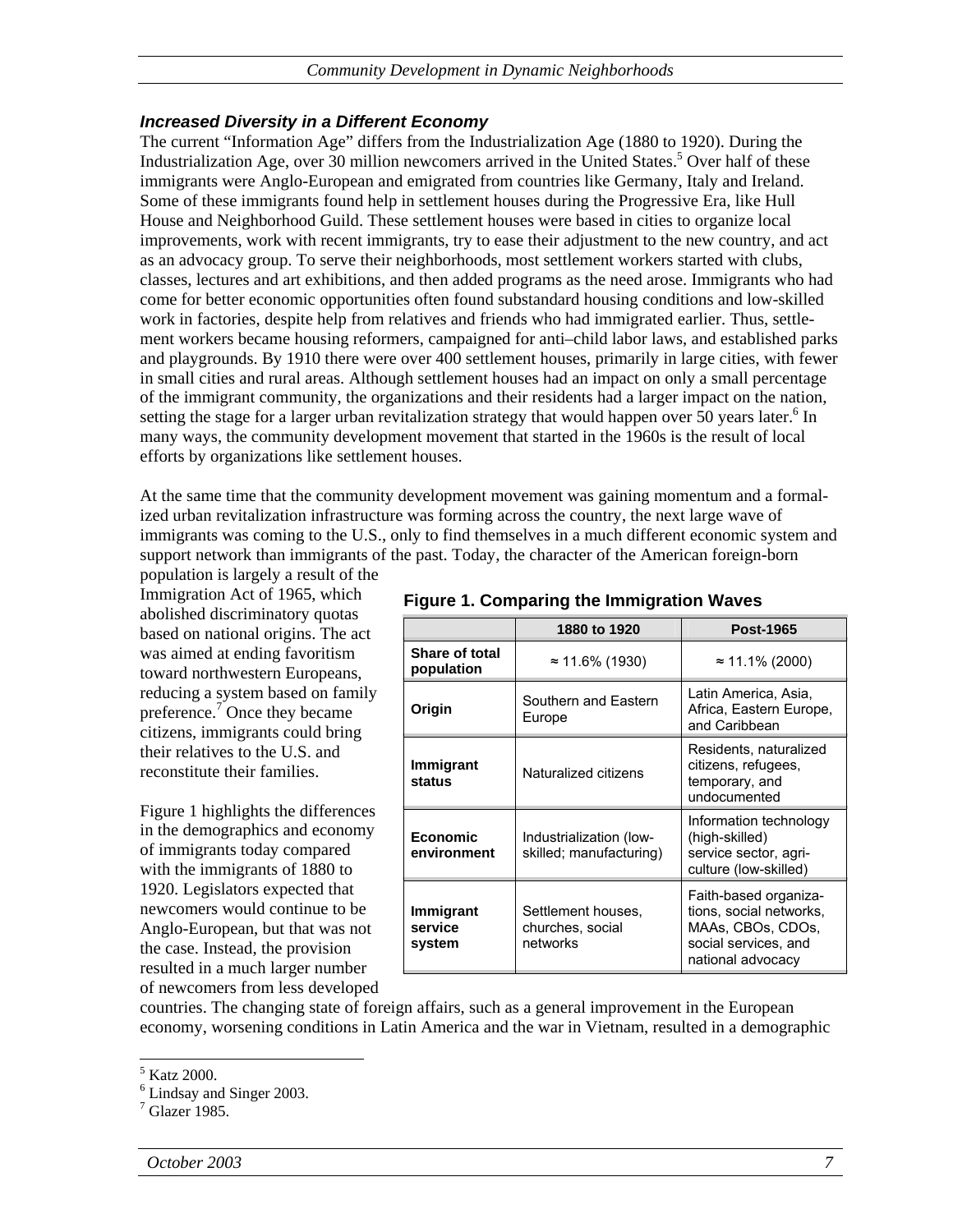shift. Newcomers from Asia and Latin America quickly outnumbered Europeans, with three million of four million immigrants coming from those areas in the 1970s.

Immigrants from Asia during the second large wave of immigration have had a different experience than previous European immigrants. After 1965 there was an increase in the number of immigrants from Asia from both ends of the economic spectrum: those with strong educational and high-skilled backgrounds, and those with little formal education. Many urban professionals from countries like the Philippines, India and Korea were recruited to fill jobs in medicine, teaching and business. By 1977, over 4,500 Koreans-Americans were operating shops and small businesses, mostly in cities in southern California. These immigrants were doing what many immigrants to the U.S. have done before: they entered niches in the economy abandoned by better-established residents and strove to revitalize inner-city neighborhoods.<sup>8</sup>

Not all immigrants after 1965 possessed transferable skills and an educational background. The largest immigrant group after 1965 came from Mexico, averaging over 60,000 a year in the 1970s.<sup>9</sup> After Congress eliminated the *bracero* program in 1964, which allowed the hiring of temporary workers from Mexico, there was a large increase in the number of undocumented workers migrating to Texas and California to enter manufacturing jobs or the service economy.<sup>10</sup> In the 1980s, Haitian immigrants, mostly young men fleeing poverty and political repression, settled in southern Florida. They encountered more serious problems of adjustment while held in government detention centers in Florida. Those who were free found it difficult to secure jobs because they had few relatives to assist them, little in the way of skills or education, and faced racial discrimination.<sup>11</sup> By 1985 about onethird of Haitian men in southern Florida were jobless and forced to rely heavily on female household members who could earn minimum wage or secure some form of public assistance.

A sizable portion of immigrants after 1965 were refugees.<sup>12</sup> These immigrants had widely diverse skills and educational and cultural backgrounds. The largest refugee group was Cuban, followed by Southeast Asian. Today the median Cuban family income is almost 30 percent higher than that of other Latin-American immigrants, because most Cubans who fled to America entered the welldeveloped Cuban-American economy in southern Florida.<sup>13</sup> The presence of a cohesive ethnic community provided the social, economic and political environments within which newcomers began the process of integrating into the larger society. For first-generation immigrants in cities like Miami, Los Angeles, New York and Chicago, these ethnic enclaves provide a transitional environment where many familiar customs are sustained.

In contrast to Cubans, Southeast Asian refugees were mostly resettled in either middle-class white areas or low-income African-American neighborhoods. Although aided by churches and other refugee agencies, these resettlement efforts proved unsuccessful in many instances. Refugees who came from agrarian societies and grew up in war-torn countries were resettled and left in isolation from their new environment due to language and education barriers, or they experienced antiimmigrant hostility. By 1985, over 700,000 refugees from Southeast Asia had entered the country, and many of them did not have the support of relatives and friends that previous immigrants to the United States had.<sup>14</sup> But the government responded with the development of refugee self-help

<sup>8</sup> Light 1985.

<sup>9</sup> Briggs 1985, pp. 148-149.

<sup>&</sup>lt;sup>10</sup> Reimers 1985, p. 46.

<sup>&</sup>lt;sup>11</sup> Ibid, pp. 189-193.

<sup>&</sup>lt;sup>12</sup> Glazer 1985.

 $13$  Ibid.

 $14$  Rose 1985, p. 201.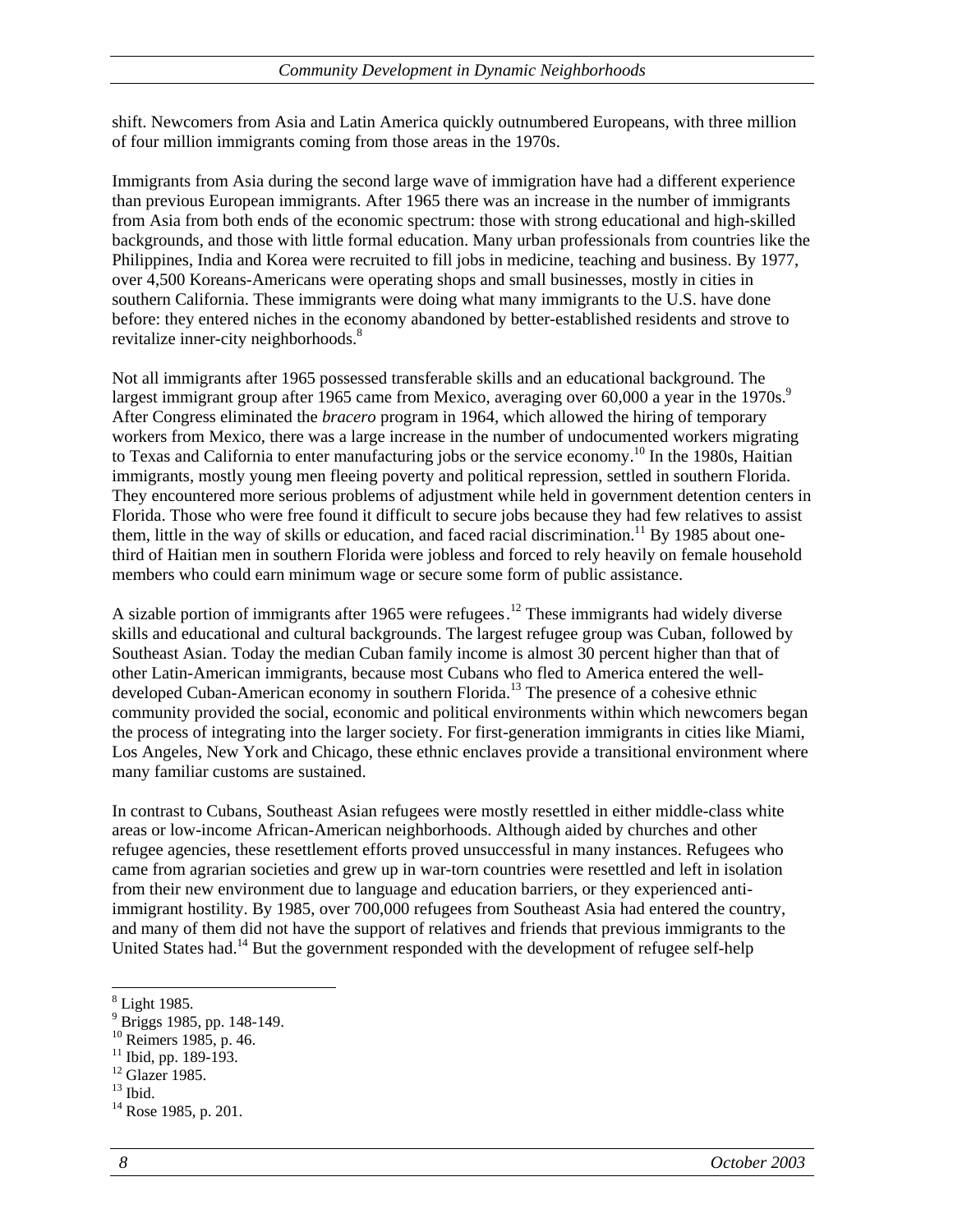organizations, called Mutual Assistance Associations. These MAAs formalized and started growing across the country as an emergency response to the domestic resettlement system of Southeast Asians from Cambodia and Vietnam.

These specific refugee groups were in the U.S. with different characteristics than other immigrants. Also within themselves, the Southeast Asian category was a heterogeneous group. For example, many Vietnamese refugees possessed transferable skills and strong educational backgrounds, where as many Cambodians and Laotians were peasants in their home countries with little formal education, who could not adapt to the American economy as easily.<sup>15</sup> By 1985 Southeast Asian refugees in southern California, where most of them settled, were 15 percent less likely to be employed than the population as a whole and were relying on low-wage jobs and public assistance to survive.

Today's immigrants are a diverse group of many facets. By looking at the historical context of immigration we can better understand the rapid growth, diversification, and settlement dispersal of recent immigrants.

#### *Rapid Growth*

According to the 2000 census there are over 31.1 million immigrants in the U.S., a 57 percent increase from 19.8 million in 1990.<sup>16</sup> Much of this immigration was fueled by the nation's booming economy in the 1990s, which created an increased demand for low-skilled labor, particularly in the agricultural and service industries. It remains to be seen how the latest economic downturn will affect the most recent immigrant populations, who are likely to be less educated and more susceptible to an economic crisis than those who have been in the country longer.

This current wave of immigrants is extremely heterogeneous within each aggregate group. Policy advocacy organizations such as the National Council of La Raza, the Housing Assistance Council and the National Coalition of Asian Pacific American Community Development have published comprehensive socioeconomic reports that show detailed demographic data and maps of subgroup categories using

#### **Resources for Socioeconomic Data on Immigrant Communities**

*Housing Assistance Council www.hac.org*

*National Council of La Raza www.nclr.org* 

*National Coalition of Asian Pacific American Community Development www.nationalcapacd.org*

*National Immigration Forum www.immigrationforum.org* 

*Southeast Asian Resource Action Center www.searac.org*

the 2000 Census. These documents help us analyze national and local trends, as well as illuminate important cultural and historical characteristics of various racial and ethnic categories.

Immigration is predicted to grow in the upcoming years; the Census Bureau estimates that immigration will account for 27.4 percent of U.S. population growth over the next decade. Some states experienced household growth in the last decade that was mainly a result of an increase in the foreign-born population. If it were not for immigrants, the Northeast would have seen no net growth in households. In the Midwest, where immigrants are least likely to settle, the foreign-born accounted for one out of eight new households. According to research from Harvard University's Joint Center for Housing Studies, "Household growth with each successive wave of past immigration will translate into larger and larger shares of minority households. Even if immigration dropped to half of its projected pace, increases in the number of minority households would still top 7.2 million this decade

<sup>&</sup>lt;sup>15</sup> Glazer 1985.

<sup>&</sup>lt;sup>16</sup> Perry and Schachter 2003.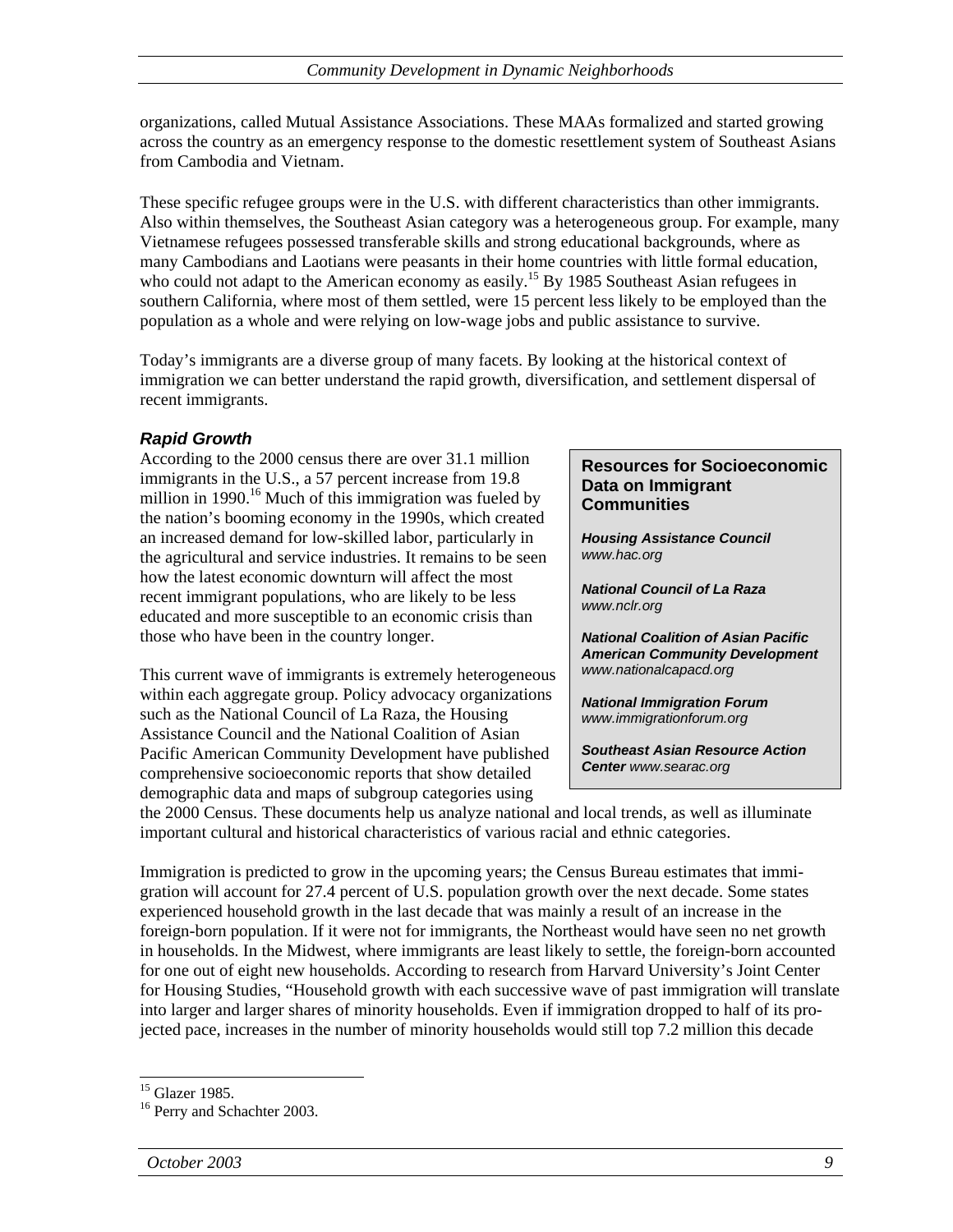*Community Development in Dynamic Neighborhoods* 

and 6.8 million the next."<sup>17</sup> The increasing demand for housing and the fact that immigrants continue to be a largely untapped homebuying market have implications for local housing markets and the housing economy as a whole.<sup>18</sup>

#### *Settlement Dispersal*

The settlement choices of recent immigrants have had profound effects in urban, suburban and rural<sup>19</sup> communities across the country. The vast majority of legal immigrants in the United States still live in central cities of six states: California, New York, Florida, Texas, New Jersey and Illinois. But immigrants are increasingly dispersing to areas, called "new growth" states, that experienced little, if any, international migration throughout the twentieth century. Rural areas in states such as Arkansas, Georgia, Indiana, Iowa and Kansas are experiencing the growth of ethnic enclaves. And states such as





Utah, Nebraska, Tennessee, Kentucky, North Carolina and Georgia all reported that at least 50 percent of those who moved there from 1990 to 2000 were foreign-born.<sup>20</sup> The Housing Assistance Council, a national nonprofit organization dedicated to improving the housing conditions of the rural poor, published a report showing that rural Americans are increasingly racially and ethnically diverse. The Latino population in rural areas increased to 1.3 million, a 70 percent increase in the past decade. This results from Latino

migration filling the increased demand for low-skilled labor in agricultural processing and manufacturing. Much of this movement is fueled by "word-of-mouth" contacts with friends and relatives in their home communities. Although many unfairly think that immigrants migrate to areas according to access to welfare benefits, a study by Passell and Zimmerman shows that immigrants are more likely to migrate for family reunification, job opportunities, home-ownership possibilities and housing affordability.<sup>21</sup>

The issue of suburbanization has caused many regional community development stakeholders to question the decentralization of employment, housing and resources from central cities. From 1990 to 2000, the population growth of blacks, Latinos and Asians, many of whom are foreign-born, has increased at faster rates in the suburbs than in the central cities.<sup>22</sup> Due to the growing suburbanization of immigrants and communities of color, regional alliances between central cities and suburbs should be made to help residents prepare for work and link them to training, jobs and job-related supports.

<sup>&</sup>lt;sup>17</sup> Joint Center for Housing Studies 2003, pp. 10-11.

<sup>18</sup> Drew 2002.

<sup>&</sup>lt;sup>19</sup> According to the Office of Management and Budget definition, rural areas have comparatively few people living in large geographic areas and limited access to large cities and market areas for jobs or everyday living activities. The terms nonmetropolitan and rural are used interchangeably.<br><sup>20</sup> U.S. Census Bureau, TM-P033: Percent of Foreign-Born Persons Who Entered 1990 to March 2000, 2000.

<sup>21</sup> Passel and Zimmerman 2000.

<sup>22</sup> U.S. Census Bureau 2000.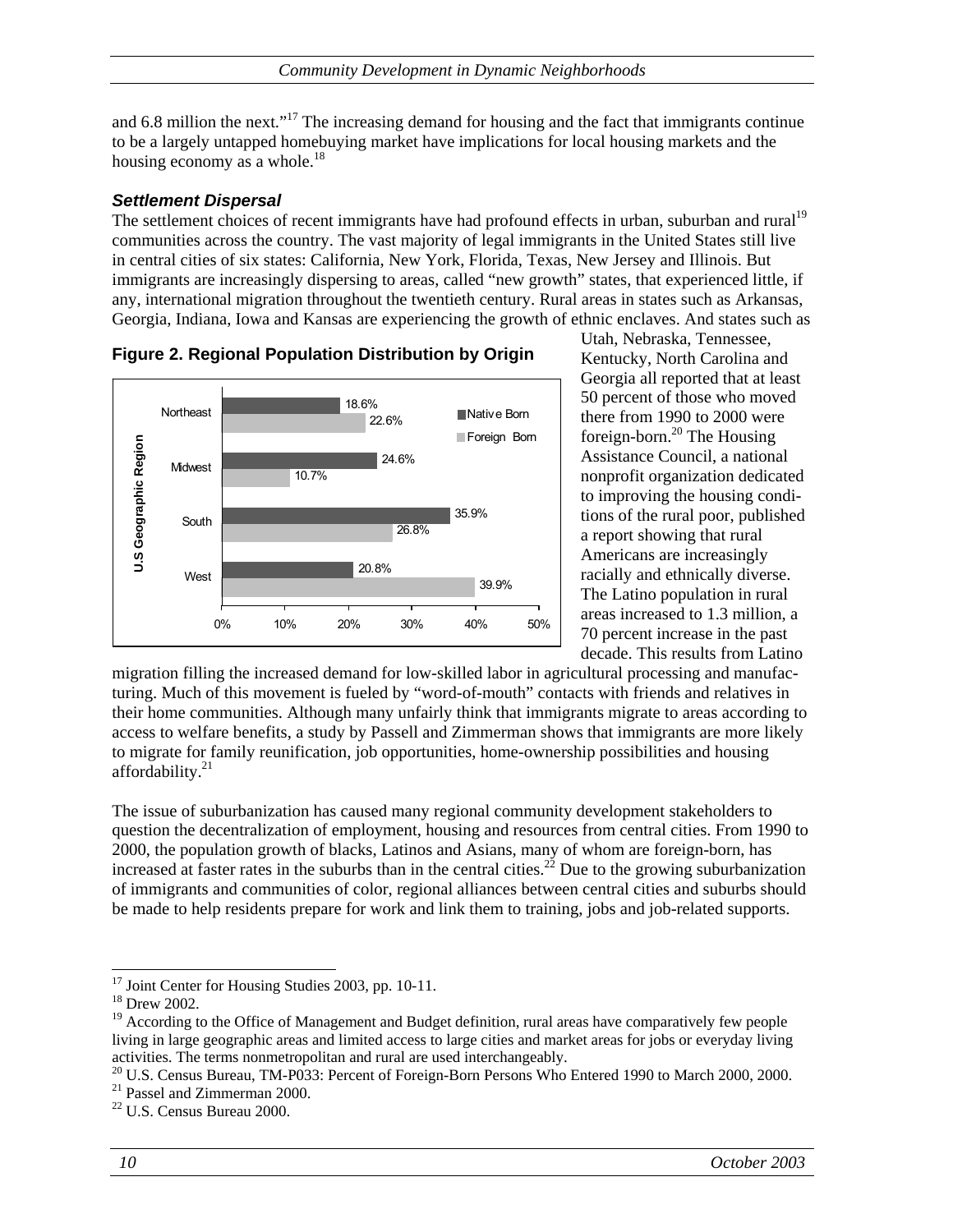#### **An Underserved and Vulnerable Population**

Characteristics of low-income populations, such as lack of skills, lack of formal education and poverty, are more prevalent in some immigrant communities because of language barriers, cultural differences and discrimination. In 2000 alone, there were over 8 million adult immigrants who could not speak English "very well."<sup>23</sup> This linguistic isolation makes it difficult for immigrants to have access to job training and higher-skilled positions. Recognizing and addressing specific barriers and needs like language acquisition and citizenship status will help alleviate the large economic and social disparity that immigrant populations face in the housing market, education and employment. By doing so, CDOs can maintain their mission to increase the assets of low- and moderate-income communities and prevent immigrant families from being vulnerable to unscrupulous practices, such as predatory lending. Such practices contribute to the poverty of many low-income immigrants, further hindering their economic mobility.

#### *Socioeconomic Disparity*



**Figure 3. Percent Below Poverty Level by Origin**

The 2000 Current Population Survey showed that 16.8 percent of the total foreign-born population is below the national poverty level, with a high concentration of immigrants living in poverty-stricken areas. Figure 3 highlights the poverty rates of immigrants according to their country of origin. Latino immigrants have the highest level of poverty among immigrants, followed by those from Asian countries. This aggregate data does not show the disparity of particular racial and ethnic groups. For example, Latin American immigrants include those from Mexico, Central and South America. Within these broad categories, there are many immigrants, such as the indigenous Mayans, who are left out of mainstream Spanish-speaking services because they speak a different language. Asian immigrants have a 12.8 percent poverty rate, but this information does not show the great disparity within this broad racial category. On the surface of the 2000 Census data, it appears that Asian Pacific Americans (APAs) had the highest median family incomes, owned the most expensive homes, and were the best educated, but at the same time Asians' per-capita income lagged more than 10 percent

 $\overline{a}$ 23 U.S. Census Bureau 2000.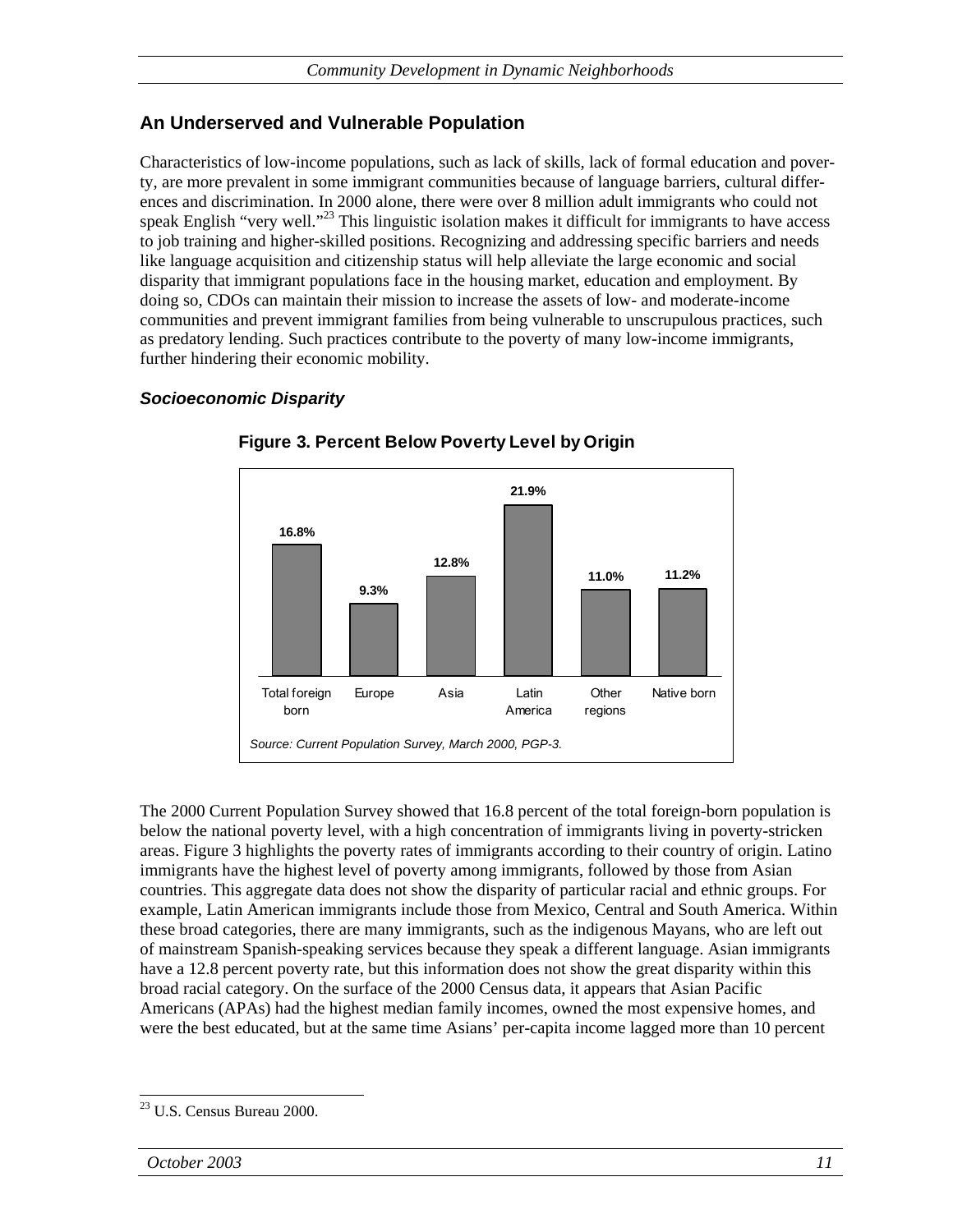behind that of non-Hispanic whites.<sup>24</sup> Many APAs remained impoverished, unemployed and less educated than average native-born Americans.

#### **Critical Housing Needs**<sup>25</sup>

Housing is still one of the most immediate needs of many immigrants when they first arrive in the United States. Most low-income immigrant families live in states with a high cost of living, such as California and New York. Despite community development efforts to improve low-income housing conditions, there are "invisible" immigrants who continue to live in tenement-like conditions. In Queens, New York, a study by Chhaya Community Development Corporation showed that South Asian families live in poor and overcrowded housing conditions. Many South Asian renters face a



# **Figure 4. Working Immigrant Families**

high risk of homelessness partly resulting from city crackdowns on unsafe housing, like illegal and cellar conversions (when homeowners illegally subdivide their homes or rent basements or attics to meet the high demand for housing). Chhaya CDC found that immigrants, not landlords, were often penalized for these unlawful housing additions.26 This is a common story for low-income immigrants, whether in overcrowded cities or in rural areas. In rural areas throughout the country, over 50 percent of farmworkers are migrant workers, who travel to different regions and states to follow crop seasons.<sup>27</sup> Farmworkers are among the poorest populations in the country because of low wages and the seasonal nature of their work. Although some large companies provide employer-assisted housing, a study

by the Housing Assistance Council found that many farmworkers live in substandard housing that often lacks basic amenities, such as functioning water systems and heat.

A recent study by the Center for Housing Policy found that over half of working immigrant families with critical housing needs are low- to moderate-income. Figure 4 shows how the most needy immigrant families use over half their income for housing and/or live in severely substandard conditions. The center found that six out of 10 of these families are from Latin America or Mexico, and one out of five is from Asia.

The Census Bureau estimates that two million more immigrants have arrived in the U.S. since the 2000 census. With about one million immigrants arriving in the U.S. annually, these critical housing problems will not go away, and a host of partners is necessary to deal with the issues. Providing effective and appropriate housing services is a key component of stabilizing this community. CDOs have the technical knowledge and capacity to provide complex housing services. Many CDOs have

l  $24$  Lai and Arguelles 2003.

<sup>&</sup>lt;sup>25</sup> The term "critical housing needs" was coined by Barbara Lipman and the Center for Housing Policy to describe those residents that "paid more than half of their household income for housing and/or lived in severely dilapidated conditions." Lipman 2003, p. 8.

<sup>&</sup>lt;sup>26</sup> Chhaya CDC, "Finding a Path to South Asian American Community Development," 2002.

 $27$  Housing Assistance Council 2002, p. 71.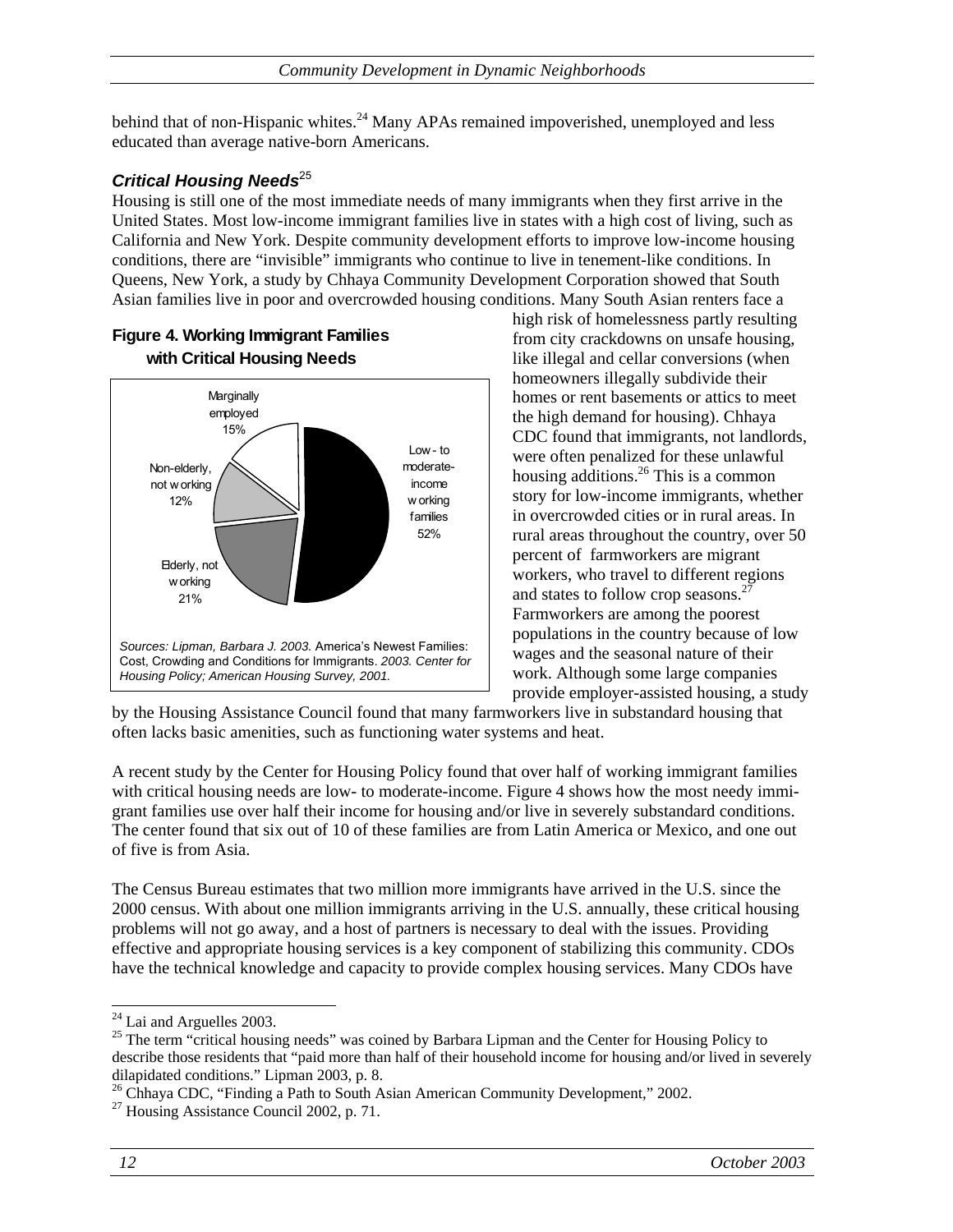core competencies that include financial literacy, home-ownership education, and landlord and tenant information. CDOs should address critical housing needs since most immigrant service organizations lack the technical knowledge, networks and resources to provide these particular programs.

#### *A Vulnerable Population*

Community development organizations must increasingly prevent low-income immigrant families from being vulnerable to unscrupulous market practices. Many immigrants, especially those coming from less developed countries, lack understanding about the American financial system. Without intervention, convenient "fringe" financial services, such as remittances and pay-day loans, will continue to capitalize on low-income immigrants by charging high fees and higher interest rates. Although the Home Mortgage Disclosure Act, the Community Reinvestment Act and other policies ensure that prior discriminatory practices such as redlining are no longer viable, a large portion of the immigrant population is still not banked, is underserved, and is inadequately housed. In a study of the home-ownership aspirations of immigrant Koreans and Dominicans, Johnston et al. found that as with many predominantly immigrant communities, portions of northern Queens operate within an informal economy.<sup>28</sup> Many employers pay their immigrant employees "off the books," supporting a business environment where most of the financial transactions are conducted in cash. Thus many immigrants are unable to show records of employment and are subject to using high-fee check-cashing services. These situations can contribute to the poverty that many immigrants face.

Immigrants inspired by the "American Dream" of home ownership might not be educated on the lending process or have the means to support such a serious financial investment. The lack of attention to immigrant needs creates a fertile environment for predatory lenders, home-improvement scams, high-cost mortgage products, and unscrupulous real estate agents or cultural brokers. If

immigrants facing these issues are not connected to the economic pipeline, as a whole they might undo recent gains in the country's home-ownership record and introduce new risks to the overall housing market.<sup>29</sup> CDOs have the technical capacity to provide strong education components in order to boost immigrant financial awareness.

#### **Community Revitalization Strategies**

Vibrant, healthy communities are dynamic ones. The increase in new immigrant families creates demand for housing, business and community services that can help to revitalize and strengthen neighborhoods in both hot and soft local economic markets.30 Grogan and Proscio consider the positive consequences of immigration as they contribute to the rebirth of functioning private markets in former wastelands — soft markets defined by population decline, high vacancy rates and unemployment. They believe that the settlement of immigrants in disinvested cities is a major propellant of urban

In **Schenectady, New York,** a city of 62,000 people, the mayor heavily recruits Guyanese immigrants living in Queens, Brooklyn and the Bronx to persuade them to move to the struggling upstate city.

*Motivation:* Job, housing and business opportunities, with government incentive. The city sells homes on its demolition lists for \$1, instead of paying for high demolition costs. Increases in property values.

*Strategy:* Marketing includes weekend bus tours and announcements on a Guyanese radio talk show that airs throughout New York.

*Outcome:* About 2,000 Guyanese have moved to Schenectady, and bought and renovated dilapidated or condemned homes or started small businesses, improving housing market prices.

<sup>&</sup>lt;sup>28</sup> Johnston, Katimin and Milczarski 1997, p. 68.<br><sup>29</sup> Joint Center for Housing Studies, *State of the Nation's Housing 2000*, p. 14.

<sup>&</sup>lt;sup>30</sup> The terms "hot markets" and "soft markets" are defined by the National Congress for Community Economic Development to describe the different economic environments that CDOs work in.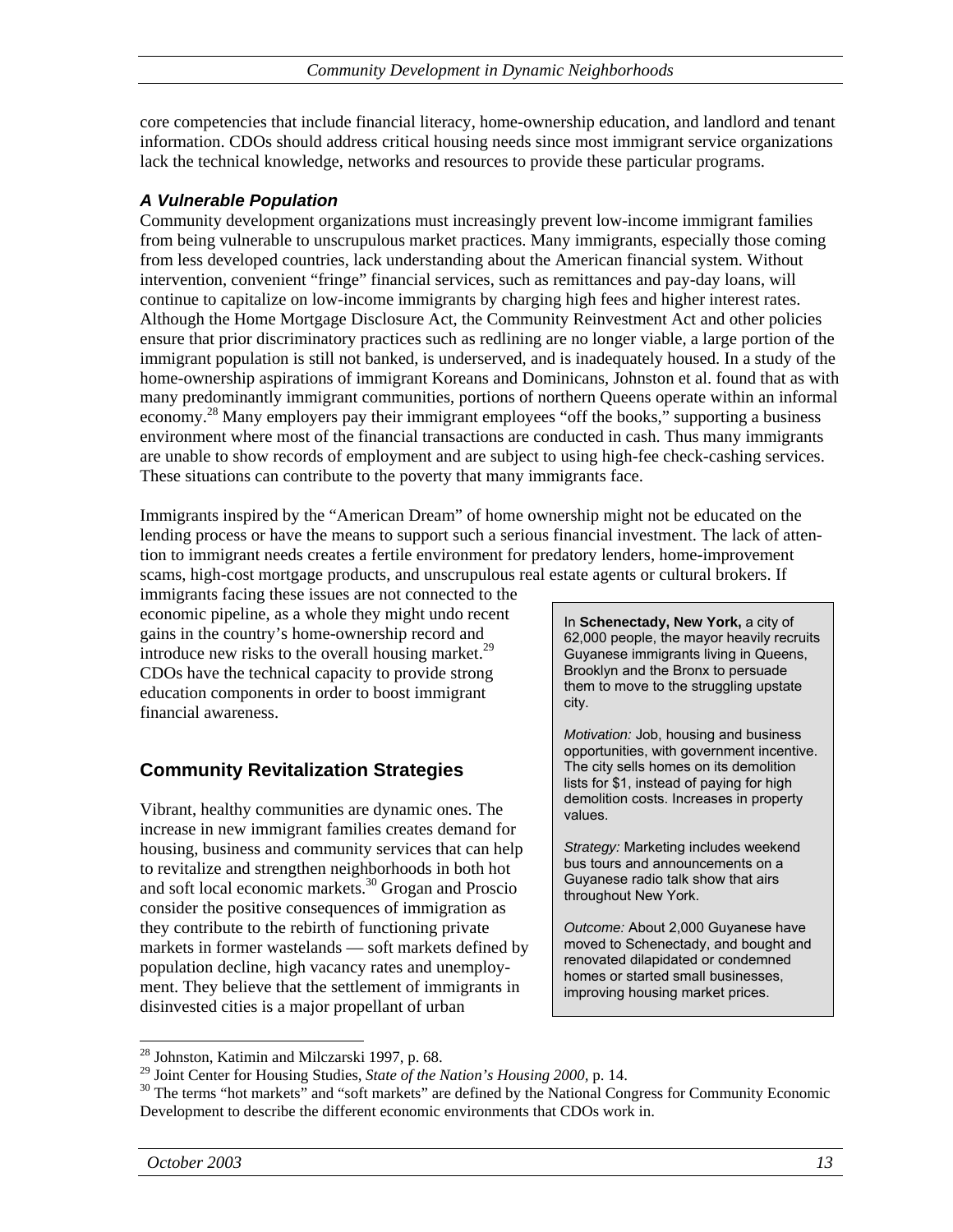neighborhood revival. The authors point out that the influx of immigrants has not only "spurred growth in cities with once sinking populations, but they have concentrated in the very neighborhoods those cities had once written off as lost." Soft market cities such as Pittsburgh and Philadelphia, or even small cities like Schenectady, New York, now have policies or public programs aimed deliberately at attracting immigrants. (See sidebar on page 13.)

In hot markets such as Boston, Atlanta or Oakland, immigrants also contribute to population growth. But in these areas, adequate and affordable housing is difficult to come by and the cost of living in these areas is increasingly high. Nonetheless, the continued settlement of immigrants in these areas provides both challenges and opportunities to community-revitalization strategies. "Thanks in large part to Russians in Coney Island and Brazilians in Newark, Mexicans in Chicago and Houston, and Asians in Oakland, rundown neighborhoods are suddenly seeing a burst of new activity — not just in the number of residents, but in small-business investment, street life, and an asset that hardly anyone associated with these places 20 years ago: cultural élan."<sup>31</sup> On the other hand, the challenges posed by the influx of immigrants into hot markets means an increased role for community-organizing and community-building activities, especially in regard to housing and tenant rights, workforce development and education and counseling.

CDOs have a stake in building the assets of low- and moderate-income communities. As the demographics and marketplace change, CDOs must recognize the barriers to addressing the communitydevelopment needs of immigrant communities. Some CDOs have conducted extensive needs assessments in their neighborhoods and found that new immigrants quickly move out of neighborhoods that lack affordable housing and job opportunities in search for better conditions. This constant outmigration of residents causes instability in neighborhoods where one low-income community is replaced by another. CDOs have an opportunity and responsibility to stabilize the neighborhoods, and can do so by supporting and encouraging immigrants to make long-term investments in the community through homeownership, education and job opportunities.

Community development organizations must be aware of demographic changes in immigrant communities. "Immigrants have been the backbone of stability in many struggling neighborhoods. With their aspirations, immigrants have been fueling the stability of distressed neighborhoods They are and will continue to be the future renewal of many cities," according to Kenneth D. Wade of Neighborhood Reinvestment Corporation.<sup>32</sup> Unfortunately, in many communities, mainstream market channels overlook the fact that immigrants are a significant economic force. The increasing presence of immigrants in small towns and rural areas, as well as the continued growth of the immigrant population in traditional gateway cities, has implications for CDOs, the neighborhoods they work in, the immigrants themselves, and the long-term revitalization strategies of community development.

l  $31$  Grogan and Proscio 2000, p. 5.

<sup>&</sup>lt;sup>32</sup> Interview with Kenneth D. Wade, Director, National Programs, Initaitives and Research, Neighborhood Reinvestment Corporation, June 2003.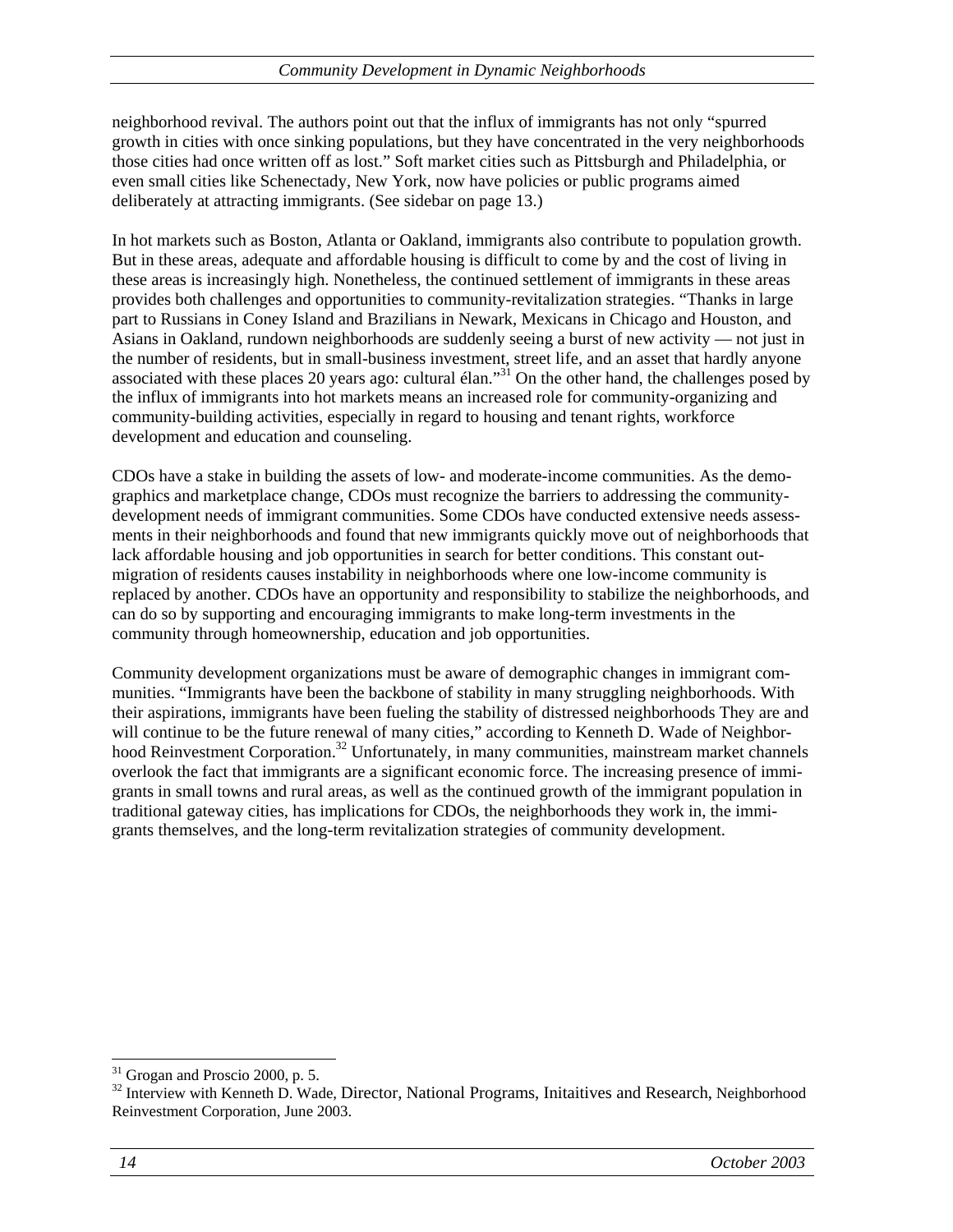# **II. Common Elements of Immigrant-Serving Community Development Organizations**

*The immigrant market has incredible potential for home ownership and business development, as these families desperately want to gain a foothold in the economic mainstream. In the communities we care most about, it is literally impossible to ignore the tremendous potential of immigrant families to not only radically improve their own economic lives but to also lift up the well-being of their neighborhoods. The immigrant market cannot be overlooked for its current and future value.*<sup>33</sup>  *—Ellen Lazar, Executive Director, Neighborhood Reinvestment Corporation* 

#### **How Can CDOs Respond to Changing Demographic Profiles?**

Given the heterogeneity of this immigrant wave, there are no one-size-fits all solutions to engaging immigrants in community development. The level of demographic change that merits a community development response varies greatly according to three factors: (1) the degree and length of immigrant presence, (2) the capacity of the organizations to adapt, and (3) the availability of existing resource networks.<sup>34</sup> Figure 6 (on page 19) highlights the wide variation of immigrant presence in specific markets and the different responses of CDOs in those areas. As organizations recognize and adapt to the demographic changes, the risks and overhead costs associated with serving immigrant communities increases. Thus various strategic partners are presented.

Community development organizations working in dynamic neighborhoods with changing demographics frequently wrestle with questions such as:

- $\blacksquare$  How do I know when immigrant communities are moving into my neighborhood?
- What are their community-development needs?
- What role can my organization play in working with recent immigrant groups?
- Who else in the community is working on these issues?
- Where can my organization get the resources to expand and strengthen our immigrantfocused work?

These questions — along with countless others about socioeconomic conditions, housing and economic-development opportunities, leadership development, and the availability of resources —

#### *Four Common Elements*

- 1. Knowledge of the Market
- 2. Organizational Assessment
- 3. Strategic Partnerships
- 4. Tailored Programs

can be answered through a firm understanding of the immigrant communities being served, their organizational capacity, and other key stakeholders in the immigrant community. Many of the CDOs targeting services to newcomers have four common elements: (1) understanding of local demographic changes and immigrant needs in the community, (2) organizational assessment of the capacity to address the changes and needs, (3) knowledge of strategic partners and a willingness to collaborate, and (4) innovative

programs and services tailored to community needs. These elements are characteristic of wellmanaged organizations, and are important to recognize in light of the pressing issues facing organiza-

<sup>&</sup>lt;sup>33</sup> Schoenholtz and Stanton 2002, p. 5.

<sup>&</sup>lt;sup>34</sup> Analysis based on author's interviews with 20 CDOs nationwide, June to August 2003.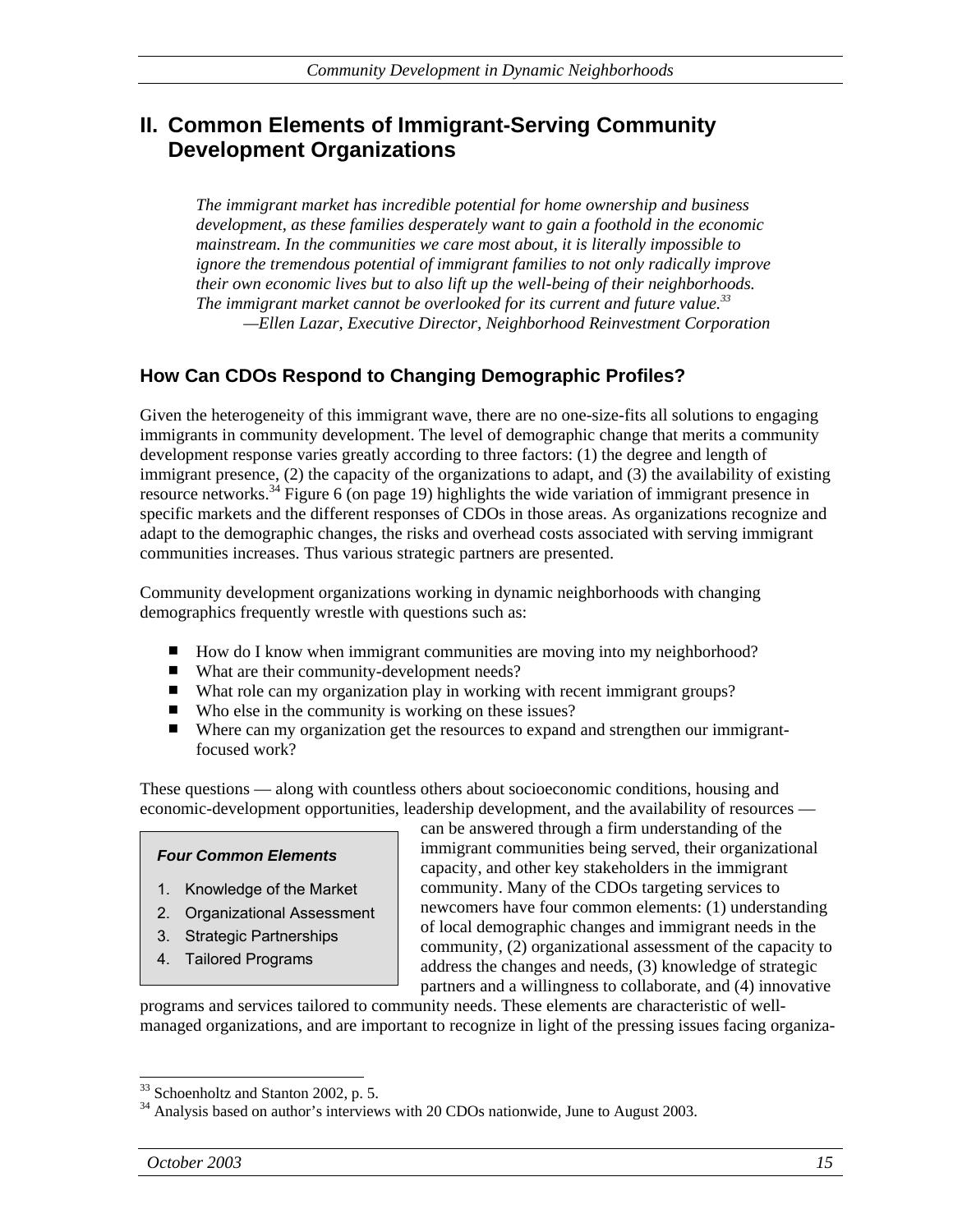tions because of these changing demographics. Unfortunately, not all CDOs are providing adequate community development programs to immigrant populations

#### *Knowledge of the Market*

CDOs based within the communities they serve usually see demographic changes before many other players in the financial and home-ownership system. In a field that is increasingly based on outcomes measurement and accountability, community development organizations must track the demographic data of the neighborhoods they serve. Detailed market analysis is already a common practice that well-managed CDOs engage in, but it is crucial for CDOs that work in communities with changing demographics to consistently and constantly analyze local demographic trends. By engaging in a comprehensive market analysis that includes an environmental scan of the entire community and

#### **Online Resources for Demographic Information**

**Data Resources Census Bureau** factfinder.census.gov

- **American Housing Survey** www.huduser.org/datasets/ahs.html
- **Federal Statistics** www.fedstats.gov
- **Fannie Mae Foundation** www.fanniemaefoundation.org/programs/ journals.html
- The Boston Foundation www.tbf.org/indicators
- **MassStats**  www.massstats.com
- **Neighborhood Knowledge Los Angeles** nkla.sppsr.ucla.edu
- **Philadelphia Neighborhood Information System** cml.upenn.edu/nbase

**Technical Assistance Providers** 

- **Community Mapping Assistance Project**  www.cmpa.nypirg.org
- National Neighborhood Indicators **Partnership**  www.urban.org/nnip/wtwmaps.html
- **Geographic Information System (GIS) Tools** ■ PolicyLink Equitable Development Toolkit www.policylink.org/EquitableDevelopment

region, CDOs will be in a better position to provide the housing, economic-development and civic-engagement opportunities that immigrant residents need.<sup>35</sup>

Using data that is based on observation, research and analysis rather than anecdotal information helps CDOs identify and present the needs of their changing community.<sup>36</sup> Compiling data from the American Housing Survey and the Census Bureau, and interviewing key informants can give CDOs a sense of immigrant needs, but it often takes a great deal of resources. Fortunately, there are a number of policy and advocacy organizations that have done demographic analysis about specific immigrant communities at the local level. (See sidebar.)

Although demographic analysis of data from the census and American Housing Survey helps, it is not the only means of understanding the local immigrant population. Qualitative data collection through grassroots methods like facilitated focus groups or door-knocking further illustrates the most pressing needs for invisible immigrant communities, many of whom might not have been counted in the census or any other governmental surveys because of their uncertain legal status.<sup>37</sup> A thorough and sound needs assessment can help an organization articulate and justify the need for action and change. In researching the

different strategies CDOs use, there are some innovative examples of providing strong empirical information about the characteristics, trends and needs of their immigrant community.

<sup>&</sup>lt;sup>35</sup> Interview with Marietta Rodriguez, Homeownership Specialist, Neighborhood Reinvestment Corporation,

June 2003.<br><sup>36</sup> Collins and McArdle, 2003, p. 41.<br><sup>37</sup> Interview with Martina Guilfoil, Executive Director, Inglewood NHS, July 2003.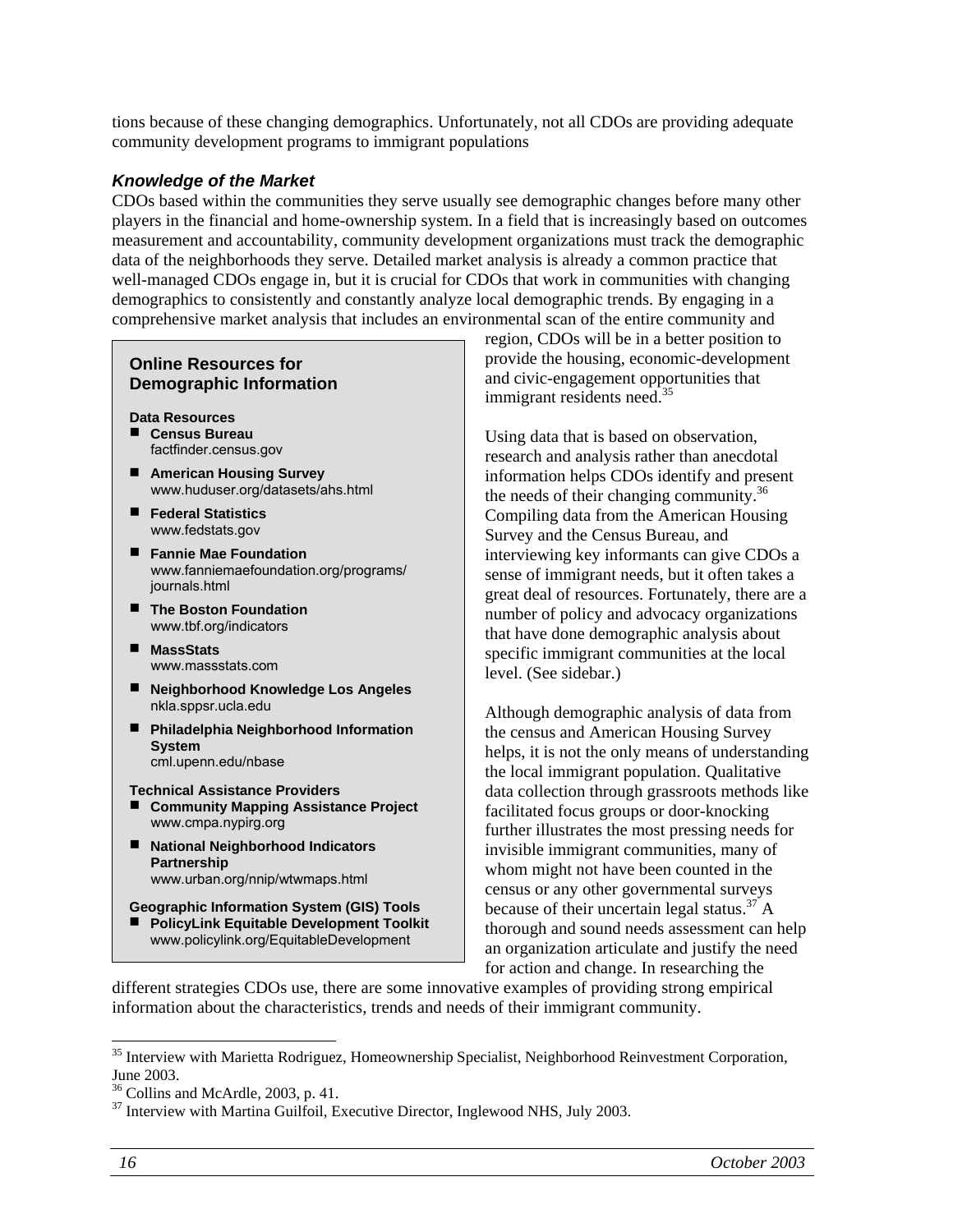- El Centro, Inc., conducted a survey of immigrant adults in the metropolitan region of Kansas City, Kansas. The CDO adopted an organizing strategy to identify and define the social, economic, educational and civic realities of Latino immigrants through a comprehensive needs assessment. El Centro used the study in its strategic planning process.
- Chhaya Community Development Corporation, in Queens, New York, conducted a quantitative and qualitative needs assessment of the South Asian American community using various data resources, including decennial census data from the New York City Department of City Planning's Housing and Vacancy Survey, and data from a random survey and focus groups conducted by Chhaya CDC staff. Using a grassroots approach that included interviews in various languages, the organization was able to capture information that would not be revealed by quantitative data alone.
- Neighborhood Housing Service of New York City (NHS of NYC) has adopted various forms of market analysis in order to understand its changing constituency. In 2002, NHS of NYC hired a consulting group, Checco Communications, to conduct a series of focus groups throughout the region. The information gathered helped the CDO develop more culturally appropriate marketing messages for immigrants. NHS of NYC was also involved in a needs assessment with HUD and Hunter College to understand the homebuying needs of Koreans and Dominicans in northern Queens. This partnership between the CDO, college and public agency was a way to leverage meaningful information for all parties involved.

Organizations like El Centro, Chhaya CDC and NHS of NYC have proactively uncovered the answers to important questions, instead of relying on anecdotal information. Figure 5 (next page) presents many of the questions that CDOs found important to ask when trying to understand the specific characteristics and needs of local immigrant communities. One of the major issues CDOs face is understanding a person's reason for immigration. Johnston et al. found that Korean and Dominican immigrants in northern Queens had various reasons for immigrating and differing plans for returning to their country of origin. Most of the people surveyed felt that they would eventually return to their homelands, a process known as repatriation. In other situations, immigrants move back and forth between two countries, a cyclical movement called circulatory migration.<sup>38</sup> Latinos who come to the U.S. on a temporary basis often immigrate with the intention of earning money and returning to their native country. Immigrants with these objectives rarely wish to buy a house in the United States.<sup>39</sup> Rather, it is common for some of the money to be sent home to their families to be earmarked for the purchase of land and incremental construction of homes in Latin America.

It is difficult to design services without a basic understanding of an immigrant group's socioeconomic, historical and cultural characteristics. Recent studies provide insight into the various immigrant market segments: Asian, Latino, African and refugee. Again, it is important yet difficult to make generalizations about broad immigrant groups. There are distinct differences between various racial and ethnic groups. Poverty in the Latino community, for example, cannot be adequately addressed without an appreciation for how the experiences of El Salvadorans diverge from those of Mexicans.

<sup>38</sup> De Sipio and Garza 1998, p. 4.

<sup>&</sup>lt;sup>39</sup> Cheney and Cheney 1997, p. 51.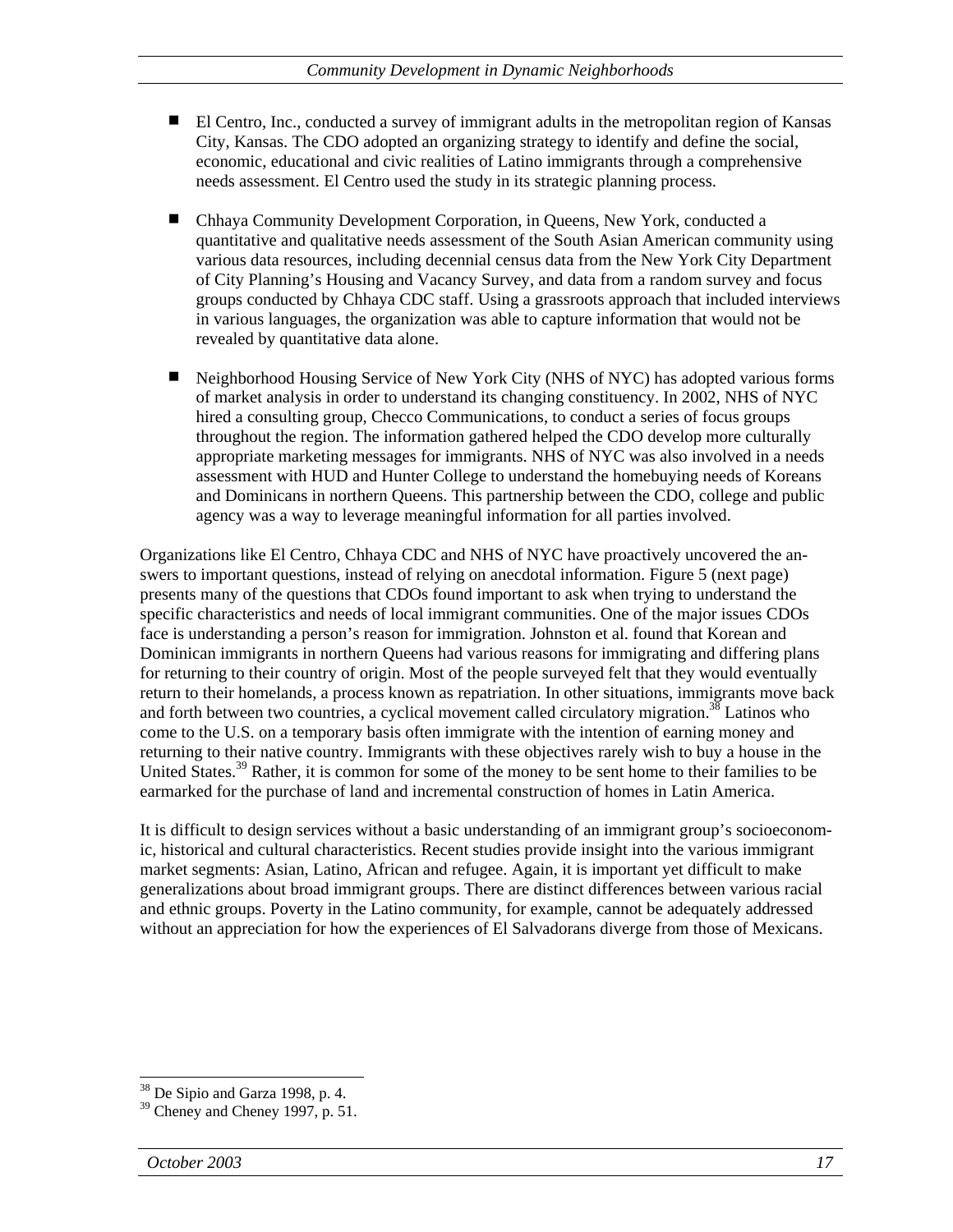| <b>Characteristics</b>         | Questions                                                                                                                                                                                                                                                                                                                                                                                        |  |  |
|--------------------------------|--------------------------------------------------------------------------------------------------------------------------------------------------------------------------------------------------------------------------------------------------------------------------------------------------------------------------------------------------------------------------------------------------|--|--|
| <b>Settlement patterns</b>     | Where are immigrants moving from and where are they settling in the neighbor-<br>hood?<br>What are the immigrant-dense neighborhoods?<br>What kind of conditions do most immigrants find themselves in your neighborhood?                                                                                                                                                                        |  |  |
| Immigrant<br>population growth | How fast, slow or gradual is the demographic change?<br>From what countries do the recent immigrants come from?                                                                                                                                                                                                                                                                                  |  |  |
| <b>Economic status</b>         | What education level and skill level do immigrants have?<br>What is the level of English proficiency in speaking, reading and writing?<br>What kind of dwellings or living conditions do immigrants tend to live in my<br>neighborhood? Renters and homeowners often have different visions for<br>community development.<br>What is the family structure of most immigrants in my neighborhood? |  |  |
| <b>Immigrant status</b>        | What is their legal status?<br>■<br>Are there other immigrant -serving organizations addressing citizenship needs?                                                                                                                                                                                                                                                                               |  |  |
| <b>Motivation</b>              | What are their reasons for immigrating?<br>Do they feel culturally alienated in this community? Why or why not?<br>Do certain immigrant groups have strong cultural connections in the community to<br>help them out? How can the organization access those existing connections?                                                                                                                |  |  |

#### **Figure 5. Questions to Understand Local Immigrant Characteristics**

CDOs must balance their understanding of their community and the data they gather, but having better information and the documentation to present the demographic characteristics can help CDOs justify action steps and the resources needed to provide effective community-development services.

For established organizations, such as the **Unity Council** in Oakland, California, it did not make sense to duplicate services that were already being offered by other CDOs in the area.

*Motivation:* Recognizing that their community's largest population, Latinos, dropped under 50 percent, the leadership decided to broaden the organizational mission to include a more diverse constituency that also works with underserved Asian Pacific Americans (APAs).

*Strategy:* The Unity Council's executive director and founding member, Arabella Martinez, understood that her staff could not tackle the issues facing Southeast Asian families alone. The organization sought out partnership with other CDOs in the region with knowledge of, access to and expertise on the APA community.

*Outcome:* Unity Council's job-readiness and employment program is available in seven languages and involves an extensive partnership between five community-based organizations.

For CDOs with small staff and stretched resources, it is often a major investment just to provide translated materials and offer bilingual classes. By engaging in a comprehensive market analysis that looks at immigrant characteristics, CDOs can justify a greater investment in these market segments.

By gathering and analyzing data about the changing communities, CDOs will be able to determine where the immigrant needs are the greatest in their communities. It will also help to create baseline statistics that will be important to communicate to funders, board members and other stakeholders. It might be an expensive and tedious process, but the information gathered helps CDOs create better programs and community development strategies. In Los Angeles after the 1992 riots, it took an economic assessment of the minority-owned businesses to figure out that the seemingly struggling economy was not struggling at all. In his book *House By House, Block By Block: The Rebirth of America's Urban Neighborhoods,* Alexander Von Hoffman describes how community development practitioners recognized that the way to improve neighborhood conditions was to provide support to independent, mom-and-pop urban manufacturers.40 Successful CDOs focused on the cultural and economic assets of their

 $40$  Von Hoffman 2003.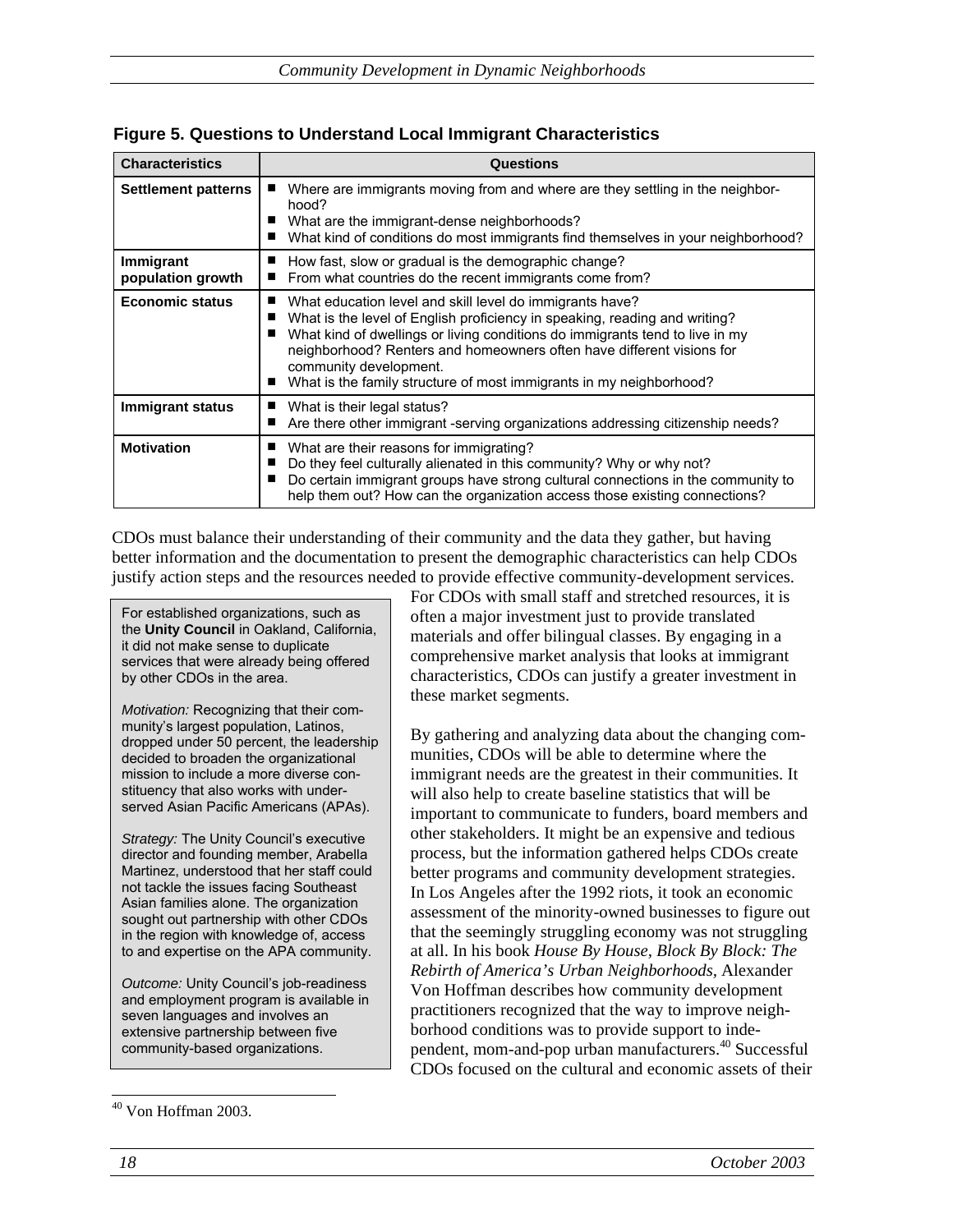local immigrant communities, instead of following the model economic development programs from areas where the population and economic environment were different.

| <b>Market Assessment</b>       | <b>Organizational Strategies</b>                                                                     | <b>Strategic Partners</b>                                                                                                   |
|--------------------------------|------------------------------------------------------------------------------------------------------|-----------------------------------------------------------------------------------------------------------------------------|
| <b>High Immigrant Presence</b> | <b>High Risk and Associated Cost</b>                                                                 | <b>High Commitment and Involvement</b>                                                                                      |
| Oakland, CA                    | <b>Unity Council</b><br>Leadership development<br>Board incorporation<br>Regional coalition building | <b>Networks and Coalitions</b><br>Public, private and nonprofit                                                             |
| Queens, NY                     | Chhaya CDC<br>Needs assessment<br>Strategic planning                                                 | <b>Partnerships</b><br>Landlords, employers, consultants and<br>philanthropy                                                |
| Kansas City, KS                | El Centro, Inc.<br>Outreach and translated materials<br>Board incorporation<br>Multilingual classes  | <b>Collaborations and Contracts</b><br>Local banks, attorneys and social<br>services                                        |
| Utica, NY                      | Utica NHS, Inc.<br>One-on-one counseling<br>Referrals<br>■                                           | <b>Relationships</b><br>Mutual assistance organizations,<br>social service organizations,<br>international rescue committee |
| <b>Low Immigrant Presence</b>  | <b>Low Risk and Associated Cost</b>                                                                  | <b>Low Commitment and Involvement</b>                                                                                       |

**Figure 6. Strategies and Partnerships in Various Communities With Immigrant Markets** 

#### *Organizational Assessment*

Recognizing the community development characteristics and needs of newcomers is only the first element of reaching out to the immigrant community. CDOs must also take stock of their organizational capacity in order to determine the staffing and resources needed to serve the community. The staff and leadership of CDOs engaged in working with immigrant communities have a keen understanding of their organizational capacity. For example, a basic assessment is whether the CDOs promote cultural sensitivity and understanding within the staff and board about the issues facing immigrants in the neighborhood.<sup>41</sup> These organizations recognize that they are one stakeholder in the immigrant-community development infrastructure. As CDOs, they can specialize in their market niche, whether it is housing development, economic development or community-building. CDOs working in communities with changing demographics conduct ongoing self-assessment that increases their technical and organizational capacity to provide services and products. In cities that are familiar with a constant influx of immigrants and changing demographics, there is an established community development network that could address immigrant needs.

Once CDOs have a clear assessment of their changing constituency and understand their organizational capacity to serve the immigrant population, they often engage in some form of strategic planning. This process puts immigrant needs in the context of their complex cultural, historical, language and economic backgrounds. Using the empirical data and analysis generated from its needs assessment, El Centro, Inc., was able to identify and develop courses of action. Its strategic planning process later turned into a monitoring and re-adjustment process, where the staff and leadership addressed whether their initial strategies had any impact on the Latino immigrants they wanted to serve.

 $\overline{a}$ <sup>41</sup> Interview with Pierre Fils-Aime, Small Business Specialist, Codman Square NDC, July 2003.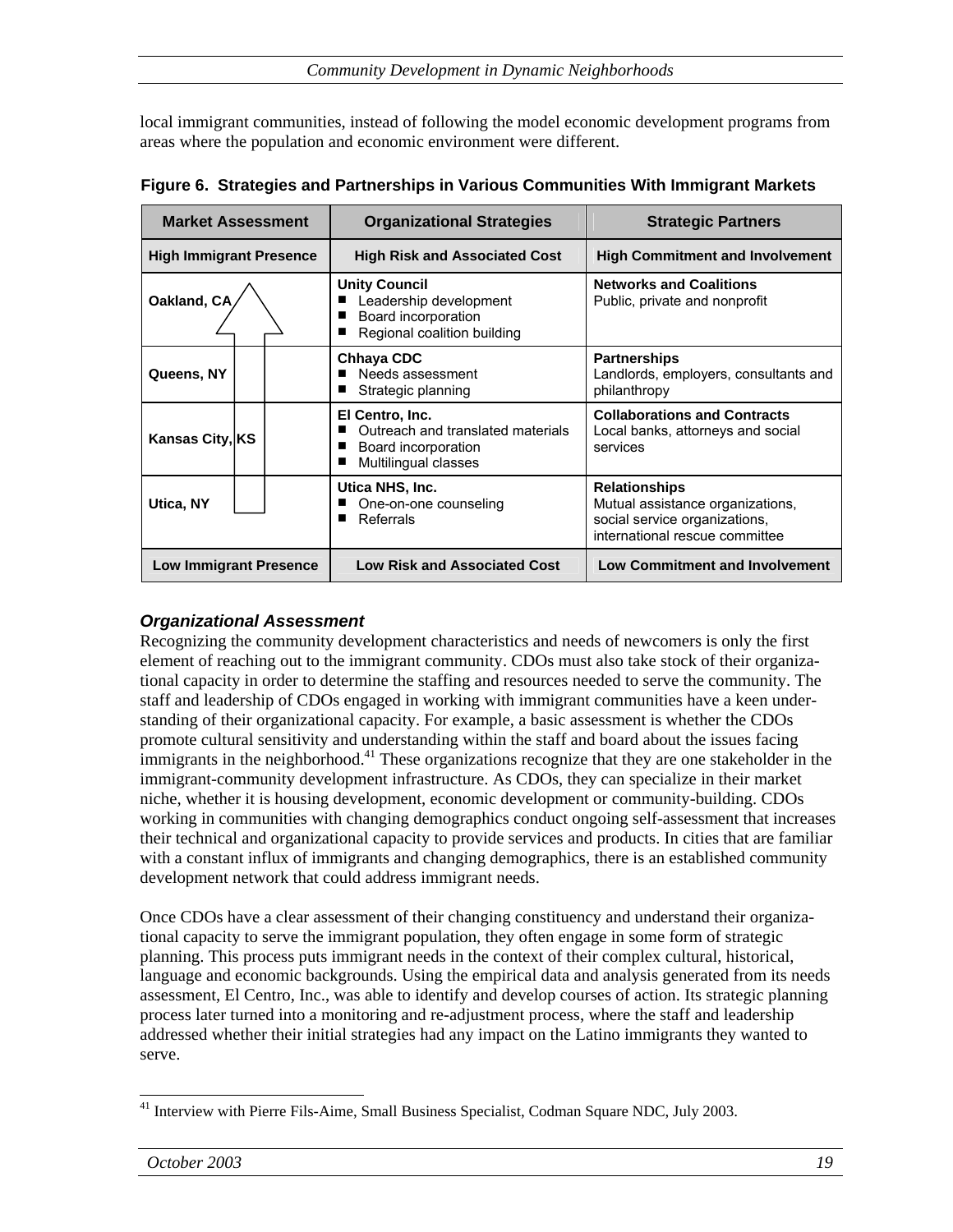Strategic planning also allows CDOs to think through the entire service-delivery process, recognizing staff capacity. When Nuestra Comunidad first began reaching out to its Latino population in the Roxbury neighborhood of Boston, it posted flyers in English and Spanish. The staff did not recognize the importance of having a bilingual staff person answer the phones in order to answer questions of Spanish-speaking clients.<sup>42</sup> Deciding to take on even the most basic immigrant community development needs involves thoughtful planning. In the Twin Cities of Minnesota, the Community Neighborhood Housing Services found it to be more cost-efficient to train people within the immigrant community about financial services and home ownership. Once trained, the Homeownership Center hired them as consultants and provided them with cell phones to field questions and concerns from potential clients.<sup>43</sup>

#### *Strategic Partnerships*

There are both short-term and long-term benefits of cultivating networks that show commitment to the immigrant community, but it is difficult to build solutions without external resources.<sup>44</sup> Developing and maintaining strategic partnerships is a key element to building organizational capacity to serve immigrant communities, and more importantly to create a network of organizations that provide continuous support. In many cases, it does not make sense for a CDO to serve multiple populations. Instead, the organization should foster partnerships or contracts with organizations that have a track record of geographic or cultural understanding with immigrant populations. Figure 7 highlights examples and reasons why CDOs should engage in strategic partnerships with public, private and other nonprofit organizations to better engage immigrant communities.

Increasingly, financial institutions are interested due to immigrants' potential market power. More CDOs are endorsing financial education and training for immigrant and minority communities. As a result, there are several resources for language-specific information on financial education. One such effort is the Money Smart program of the Federal Deposit Insurance Corporation (FDIC). The curriculum is offered in Spanish, Chinese, Vietnamese and Korean. The tailored language versions of Money Smart were developed to help build awareness among unbanked immigrants. Also, the National Coalition for Asian Pacific American Community Development (National CAPACD) offers free financial education materials online in English, Chinese, Korean and Vietnamese.45 Motivated financial institutions, such as Wells Fargo and First National Bank and Trust of Rogers, Arkansas, are becoming more aware of the power of reaching and capturing the eligible immigrant market for housing opportunities. A handbook developed by the Fannie Mae Foundation and Georgetown University's Institute for the Study of International Migration presents various ways that financial institutions can access immigrant communities. One possibility includes partnering with communitybased organizations to provide needed financial-literacy training. The handbook describes ways that banks can use organizations like CDOs as a conduit.<sup>46</sup>

Accessing and analyzing data takes many resources, and so it may benefit CDOs to create coalitions with local universities and colleges. HUD's Community Outreach Partnership Centers provide analytical tools, resources and technical assistance to local CDOs. Partnerships like this provide not only data analysis, but also academic research opportunities for college student interns.

l <sup>42</sup> Interview with Evelyn Friedman, Executive Director, Nuestra Comunidad, June 2003.<br><sup>43</sup> Interview with Christi Baker, Chrysalis Consulting, July 2003.

<sup>&</sup>lt;sup>43</sup> Interview with Christi Baker, Chrysalis Consulting, July 2003.<br><sup>44</sup> Ferguson and Stoutland 1999, p. 26.

<sup>&</sup>lt;sup>45</sup> Interview with Lisa Hasegawa, Executive Director, National Coalition for Asian Pacific American Community Development, August 2003.

<sup>&</sup>lt;sup>46</sup> Schoenholtz and Stanton 2001.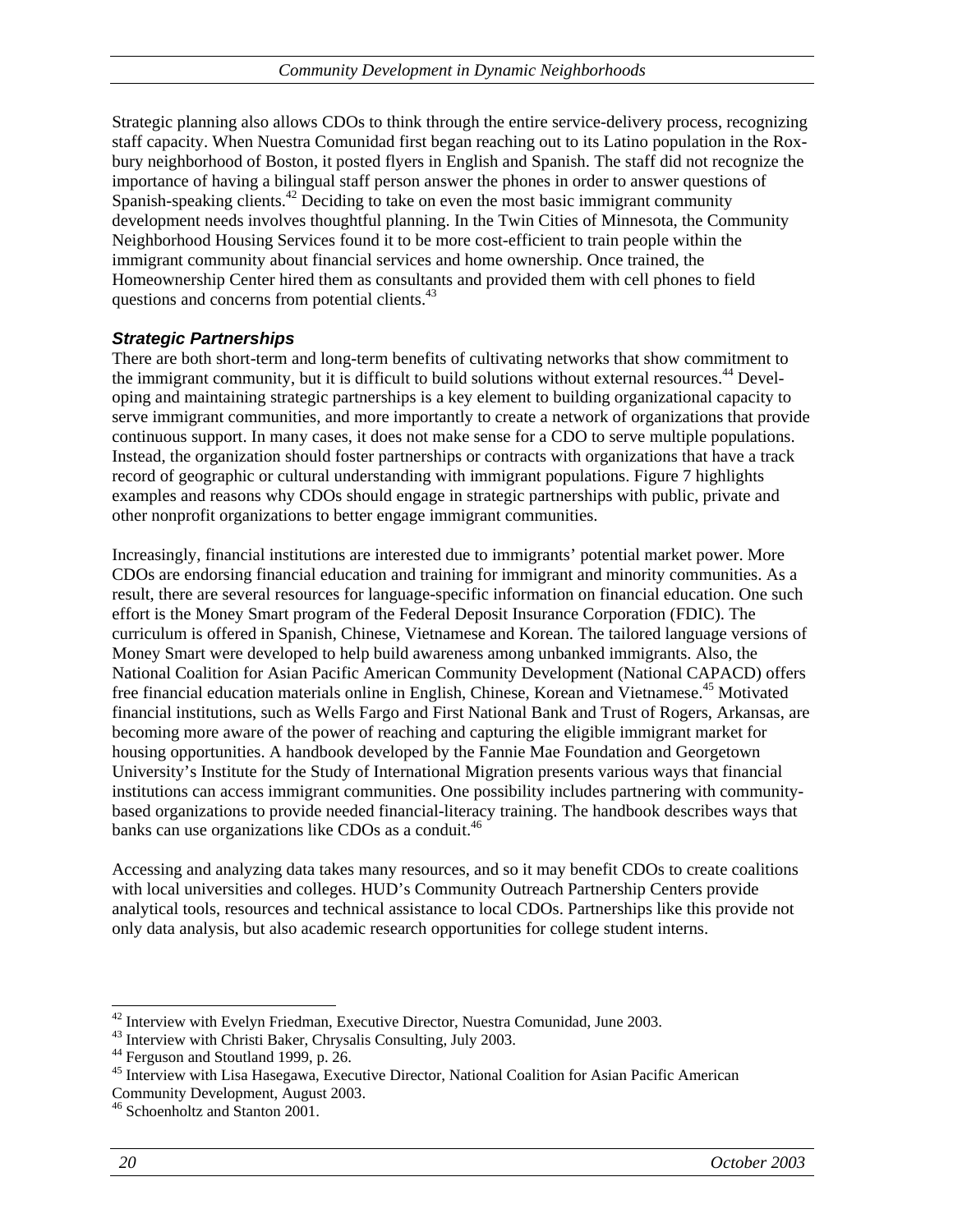| <b>Purpose</b>                                              | <b>Potential Partner</b>                        | <b>Example</b>                                                                                         |  |  |
|-------------------------------------------------------------|-------------------------------------------------|--------------------------------------------------------------------------------------------------------|--|--|
| Providing specialized education and training                |                                                 |                                                                                                        |  |  |
| Provide translated financial services<br>materials          | Private sector, Government                      | Wells Fargo Bank, FDIC                                                                                 |  |  |
| Access citizenship information                              | National community develop-<br>ment agencies    | National CAPACD, NCLR                                                                                  |  |  |
| Provide language classes and financial<br>literacy training | Employers and landlords                         | Asian Americans for Equality                                                                           |  |  |
| Accessing analytical tools and resources                    |                                                 |                                                                                                        |  |  |
| Monitor demographic neighborhood<br>change                  | <b>Financial services</b>                       | <b>Federal Reserve local affiliates</b>                                                                |  |  |
| Build a shared understanding of current<br>conditions       | Universities and colleges                       | <b>HUD's Community Outreach</b><br>Partnership Center                                                  |  |  |
| <b>Reaching immigrant communities</b>                       |                                                 |                                                                                                        |  |  |
| Identify organizations serving<br>immigrants                | Nonprofit sector                                | Mutual assistance associations.<br><b>SEARAC</b>                                                       |  |  |
| Market to immigrant communities                             | Independent media and radio                     | Korea Daily News (NY)                                                                                  |  |  |
| Connect to social-service organizations                     | National agencies and local<br>CDO <sub>s</sub> | United Way, Coalition for a<br>Better Acre (Lowell, MA)                                                |  |  |
| Eliminate language and cultural barriers                    | Immigrant-led CDOs                              | Viet-AID (Dorchester, MA)                                                                              |  |  |
| Addressing complex public policy issues                     |                                                 |                                                                                                        |  |  |
| Leverage resources                                          | Public, private and nonprofit<br>sectors        | Hispanics in Philanthropy,<br><b>Chambers of Commerce</b>                                              |  |  |
| Build networks and coalitions around<br>policy advocacy     | National Advocacy, Philanthropy                 | National Immigration Forum,<br><b>Ford Foundation</b>                                                  |  |  |
| Organize community members                                  | Local unions, Tenants<br>Associations           | Local 82/Justice for Janitors<br>(Washington DC), Central<br>American Resource Center (Los<br>Angeles) |  |  |

#### **Figure 7. Quick Reference Guide: Strategic Partnership Examples**

Many CDOs have a core competency in housing development, but lack the language capacity or cultural understanding to deliver their services to all those who need them. Immigrant-focused and ethnic-specific organizations can help serve communities with specific language or cultural barriers. Frequently, these community-based organizations provide the first wave of social services and shortterm housing or emergency housing to newcomers. But they lack the capacity to get immigrant families into the pipeline of the financial system, long-term housing, stable jobs and home-ownership opportunities. CDOs should involve existing immigrant-serving organizations before trying to tailor own programs and services. Codman Square Health Services, in the Dorchester neighborhood of Boston, deals with the immediate health-care needs of recent immigrants. Given its relationship with and proximity to the Codman Square Neighborhood Development Corporation, it refers and markets Codman Square NDC's financial services and housing services to the community. Some CDOs look to connect their financial literacy and education programs to English-language schools or citizenship classes at the local community center. Other CDOs have linked up with local schools because they found that many working immigrant parents were only willing to take time out to participate in programs that related to their child's success.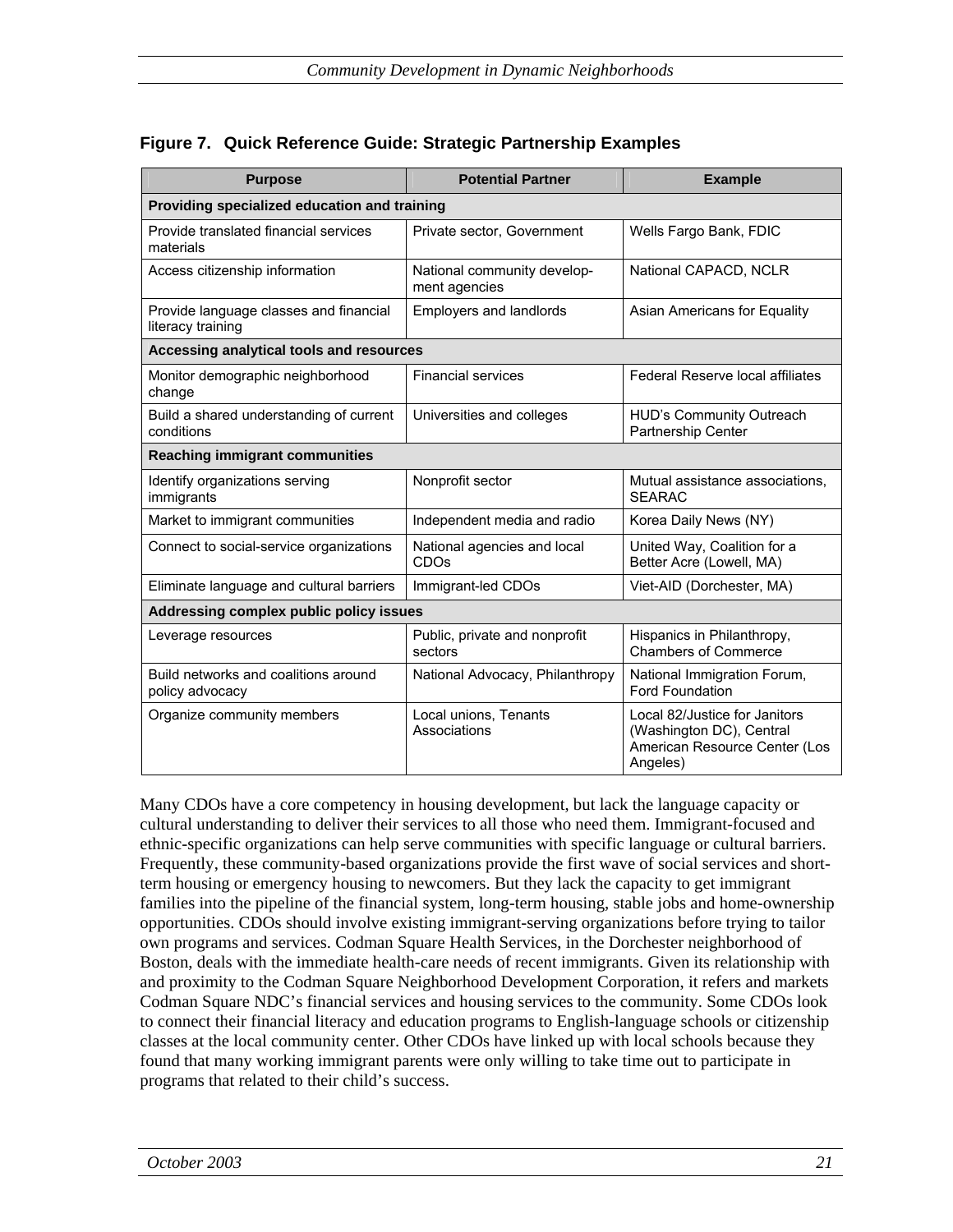Another approach adopted by CDOs is to reach out to trusted advisors and leaders in local immigrant communities and organizations. Project Renew in Fort Wayne, Indiana, has adopted this approach.

The organization conducted extensive outreach to recruit leaders of immigrant communities in their service area. The CDO made the necessary preparation for language translation so that all participants could take part in meetings and advisory groups. This proved to be a successful way of informing and engaging all residents in communitydevelopment activities because leaders brought the information and skills learned back to their respective communities.

Although board members and leadership of CDOs are often community members, there is often a time lag from when the demographics of a community are changing and when CDOs are able to build immigrant leadership with the staff or organizational leadership. All residents should participate in the activities that define and shape their communities.47 Chicanos Por La Causa, a CDO in Phoenix, Arizona, provides free fiscal-fitness training to parents right after they drop off their children at a Head Start program. The organization recognized that it needed to adapt its programs and offer them when people could attend. Many working immigrant families hold two or more jobs and therefore cannot attend evening or weekend classes.

National coalitions, regional associations and community foundations leverage important resources and address complex issues with public-policy implications. There is a need for national grassroots campaigns about issues like linguistic isolation or fair housing, but this is difficult because CDOs are dealing with so much at the local level. "The future of community development, broadly conceived, …warrants an evolving national strategy for social justice and shared prosperity."48 In the past decade several ethnicspecific funders collaboratives have formed, namely Asian Americans/Pacific Islanders in Philanthropy (AAPIP) and Hispanics in Philanthropy (HIP). These national membership organizations were started in part as a response to the lack of attention and resources for their respective

In order to address the growing need for housing services for the Latino population in Arizona, the **National Council for La Raza's Homeownership Network (NHN)** brought a coalition of Latino CDOs together to increase outreach, specialized products, and services. The coalition includes Housing for Mesa, Chicanos Por La Causa, Housing America Corporation and the National Council for La Raza.

*Motivation:* To break Latinos' language and cultural barriers to the homebuying process.

*Strategy:* Target low- to moderateincome Latino families that are potential homebuyers.

- Flexible underwriting through a partnership with Fannie Mae to create more flexible standards with NCLR. Innovations included substitution of nontraditional evidence of creditworthiness, such as regular payments of rent and utility bills for families with little or no credit history, and greater acceptance of multiple sources of income to calculate mortgage eligibility.
- Down-payment assistance provided as small grants through the use of public and private resources.
- Mandatory prepurchase housing counseling by Latino CDOs and with support from Fannie Mae and First Interstate, with extensive technical assistance from NCLR.

communities. The HIP Funders' Collaborative for Strong Latino Communities offers annual planning and capacity-building grants. The members of these philanthropic organizations are often staff and directors of foundations in various areas. They are knowledgeable about CBOs doing relevant work with immigrant communities in cities across the country.

<sup>&</sup>lt;sup>47</sup> Interview with Martina Guilfoil, Executive Director, Inglewood NHS, July 2003. <sup>48</sup> Ferguson and Dickens 1999, p. 3.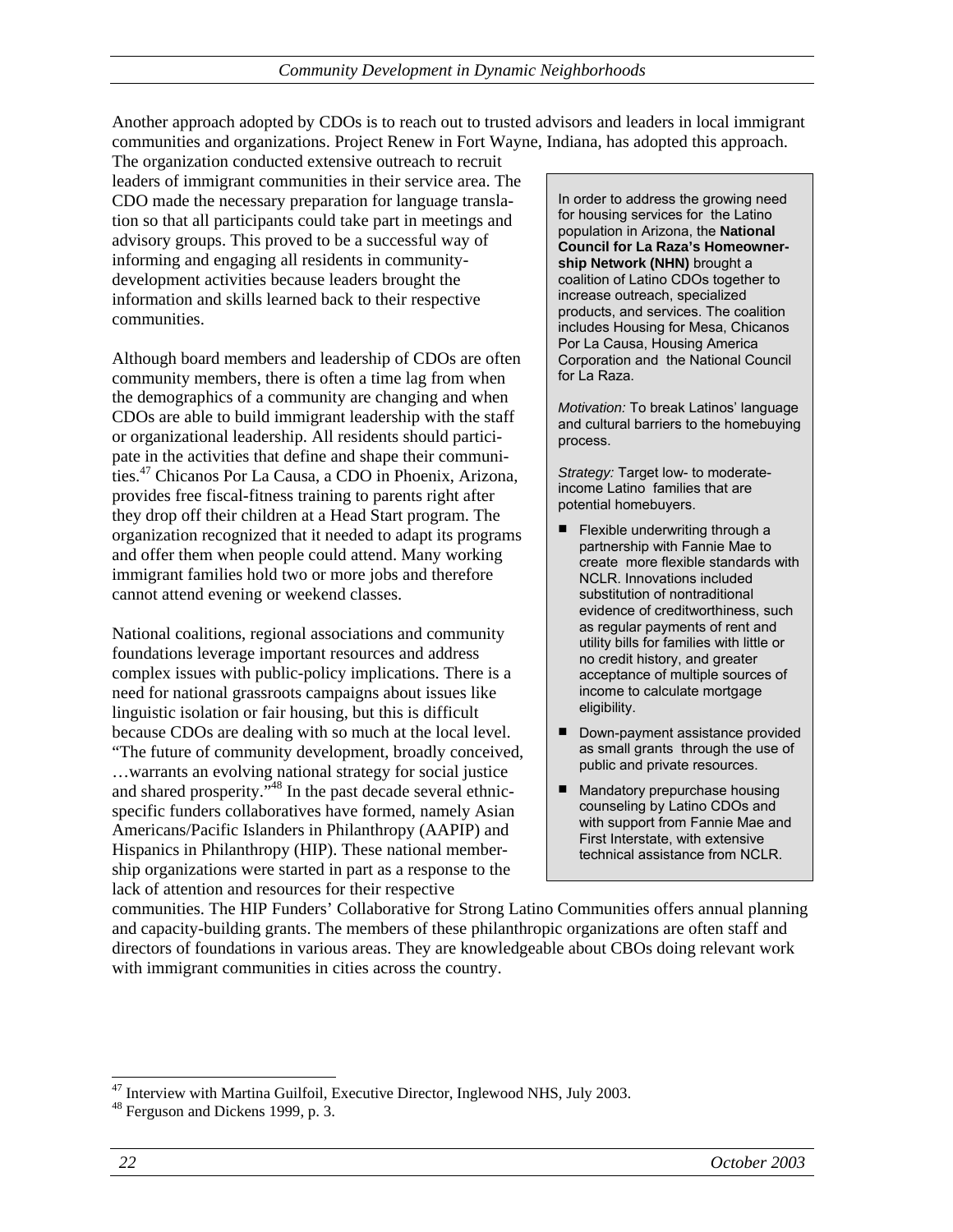#### *Tailored Programs*

Given the increasing diversity and complexity of immigrant communities today, CDOs need to develop innovative outreach and appropriate delivery strategies — and must also think ahead. After conducting its needs assessment through focus groups, NHS of NYC realized it needed to create appropriate marketing messages for its financial life-skills course. The Codman Square NDC has had a Small Business Development Initiative for several years. In recent years there has been a growing number of small businesses owned and operated by Haitian immigrants. Pierre Fils-Aime, Small Business Development Specialist, suggested that Codman Square NDC reach out to this population of small business owners. Concerned about the high turnover of many Haitian-owned businesses, Fils-Aime discovered that many of the Haitian entrepreneurs were not aware of market analysis, nor were they educated on some of the technicalities of ownership.<sup>49</sup>

Given the varied educational backgrounds of immigrants, many CDOs must update traditional outreach methods by using ethnic print media and local radio stations to inform immigrant communities about their services. Increasingly, CDOs must do more footwork and outreach to churches, trade associations and mutual assistance associations to gain access to immigrant communities. CDOs that work with newcomers often have strong education and training components that are accessible to working immigrants and provide culturally appropriate one-on-one counseling that meets the language needs and cultural norms of that community. Whether teaching new immigrants how to navigate the home-ownership system or connecting them to important financial resources, CDOs are developing multiple support relationships with existing residents and newcomers. Programs with these elements produce long-term outcomes such as economic selfsufficiency, healthy family and social relationships, and community involvement.<sup>50</sup>

<sup>&</sup>lt;sup>49</sup> Interview with Pierre Fils-Aime, Small Business Specialist, Codman Square NDC, July 2003.<br><sup>50</sup> Sampson, pp. 241–292.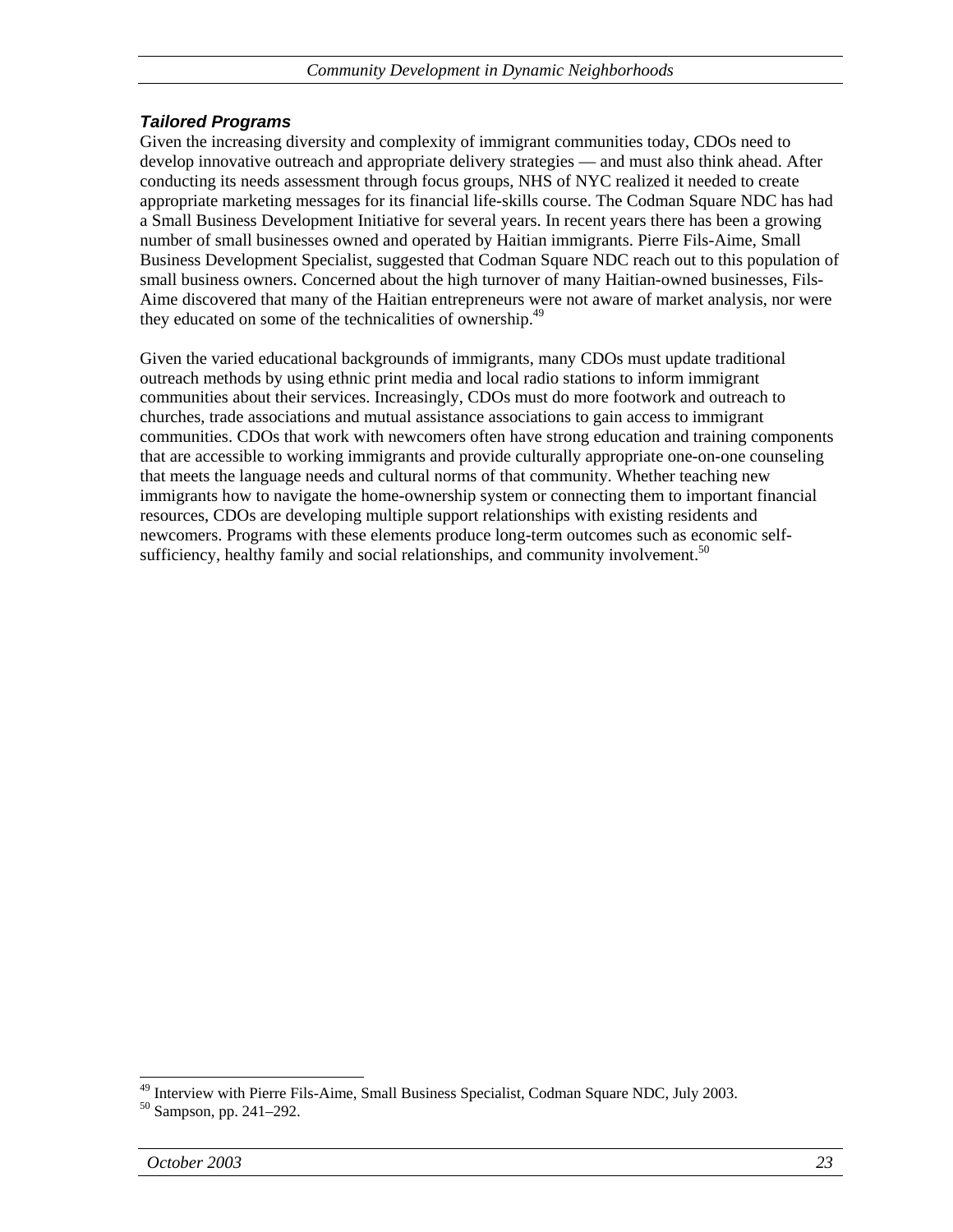# **III. Challenges and Opportunities for Connecting Immigrants With Community**

Community development organizations are often more ambitious, versatile and responsive to market changes than organizations in the government sector. CDOs play a key role in serving the diverse needs of immigrant populations, but practitioners need to think about various factors that involve organizational commitment. Understanding these challenging factors can help CDOs expand and strengthen services to meet the needs of the immigrant community. The next section presents the most pressing barriers that hinder immigrants from accessing the services and resources of CDOs, as well as the challenges that CDOs face in trying to expand their programs to immigrant communities.

#### **Immigrant Barriers**

Some of the issues facing underserved immigrants are similar to those of the low-income population as a whole, but there are specific sociocultural barriers that make it even more challenging for new immigrants to better their circumstances. Language access, employment opportunities and cultural attitudes about financial institutions are some of the barriers that make it difficult for immigrants to engage in community development opportunities. In some areas, the influx of new immigrants is so fast that there simply are not enough institutions to address the changing needs of the community. Immigrants have so many different needs that even cities with constant flows of immigrants have a relatively weak immigrant support infrastructure.

#### *Barrier One: Linguistic Isolation and Cultural Understanding*

Offering bilingual services and translated materials are not enough, especially given the increasing complexity of today's immigrants. The 2000 census revealed that eight million adult immigrants are linguistically isolated or speak English less than well.<sup>51</sup> Because of the language barrier, many immigrants come to the U.S. and decide to live in an ethnic enclave that reflects their background. Living in an ethnically familiar neighborhood can be critical for recent immigrants who have limited language and social skills. Cultural brokers and real estate agents of the same ethnic background are sometimes the only option immigrants feel they have in regard to home-ownership education. According to studies by the National Council of La Raza, a subtle component of immigrants' ignorance about American housing finance in the U.S. is their prior knowledge of financial and home mortgage environments of their home countries. Additionally, some immigrants from less

#### **Immigrant Barriers**

- 1. Linguistic Isolation and Lack of Cultural Understanding
- 2. Anti-immigrant Sentiment
- 3. Determining Eligibility

#### **Organizational Challenges**

- 1. Limited Capacity
- 2. Lack of Operational Resources and Support
- 3. Comprehensive Housing and Economic Development Strategies

In New York City, **Asian Americans for Equality** partnered with the landlords of many of their customers.

*Motivation:* Because of their concern about high turnover rates in the workplace and their rental units, many large employers and landlords were interested in working with the CDO to provide financial education to their immigrant employees and tenants.

*Strategy:* Provides technical assistance to small property owners who want to apply for low-interest loans to renovate and upgrade their buildings.

*Outcome:* Increased community support and partnerships. Owners agreed to avoid displacing lowincome tenants and/or drastically increasing rents.

l

<sup>&</sup>lt;sup>51</sup> The U.S. Census Bureau surveys the ability of a person to speak English. For those respondents who speak a language other than English at home, they are asked about their ability to speak English, from "very well" to "not at all."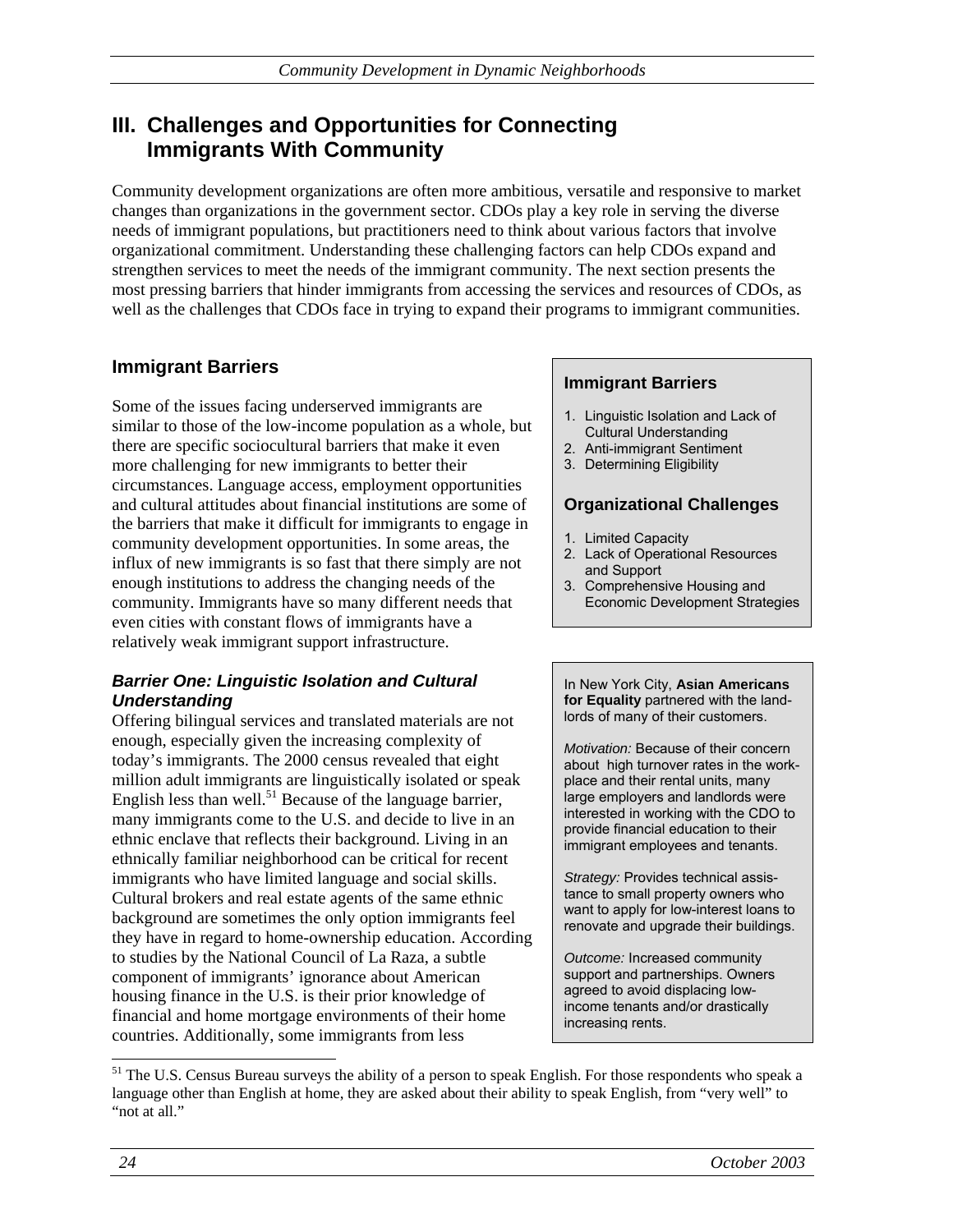developed countries have negative attitudes toward large institutions, like banks in the U.S., because they conduct very personal financial transactions in an impersonal and automated way. For some, this impersonal nature of banking reminds them of unpleasant experiences with unstable or repressive governments in their home country. Banks in these countries may have gone bankrupt and robbed families of their savings.

#### *Opportunity: Innovative Outreach, Marketing and Organizing Strategies*

Outreach and marketing strategies to immigrant communities must be innovative, recognizing their education level, cultural values and priorities. In order to foster trust, Asian Americans for Equality holds Homebuying Fairs and Financial Mini-Expos that bring together community members, nonprofits, the private sector and local government agencies. The organization continuously conducts targeted public-awareness media campaigns to link prospective homebuyers to counseling and financial services.

In order to decrease the home-ownership gap of the growing Latino population, the National Council of La Raza supports increased employment of Latino bilingual and bicultural professionals in the

In Santa Fe, a city in northern New Mexico, **Homewise** (formerly **Neighborhood Housing Services of Santa Fe**) has created a Spanishspeaking Immigrant Program to help immigrants overcome their limited English skills and understand the complicated rules of the mortgage industry

*Motivation:* Many immigrants do not believe that home ownership is a realistic goal, and think that their only option is to purchase a manufactured home using higher-interest financing. Non-English speakers are one of the most targeted populations for predatorylending practices, and many experience high levels of housing discrimination.

*Strategy:* Education about the financial process and setting realistic expectations that the process will take time. To deal with the issues of eligibility, Homewise developed a one-hour orientation called Mortgage Eligibility for Immigrants that focuses on criteria for low-income, Spanish-speaking immigrants. Some sessions are held in collaboration with local immigrantled CBOs, like Somos Un Pueblo Unido. The collaboration helps create an environment of trust and legitimacy between immigrant customers and Homewise. Once deemed eligible, participants fill out a customer profile and meet with a Spanish-speaking loan counselor for one-on-one services.

*Outcome:* In a few years, Homewise has been able to assist 12 immigrant families into home ownership, and 24 are close to being mortgage-ready. About 75 Spanish-speaking families now receive financial counseling. And Spanish-speaking staff has increased to four.

financial-services industry through training and internship programs. Although this might not be an option for CDOs with limited budgets, materials and service must be bilingual. CDO staff working directly with members of the immigrant community must further understand the historical and cultural values of customers. In order to build deeper understanding of local immigrants' historical and cultural backgrounds, CDOs have engaged in more community-organizing and community-building activities.

NHS of NYC conducts public-opinion research to identify appropriate media messages and themes that encourage qualified immigrant families to seek home-ownership opportunities; then it markets its materials through radio and television outlets. The Independent Press Association of New York has a list of all the ethnic media and immigrant press outlets for the city. It also provides technical assistance to member publications. According to a report in the *Korea Daily News,* based on Long Island, Korean immigrants are leaving for other regions of the country due to the recession, strict business regulations and a rapid rise in the cost of living in New York. Koreans are moving to southern states like Virginia and Georgia, persuaded by family and friends who moved first. In Georgia, the 2000 census indicated that the Korean population was 28,745, a 82 percent increase from 10 years ago.

#### *Barrier Two: Anti-Immigrant Sentiment*

CDOs dealing with neighborhood tensions fueled by anti-immigrant sentiment and discrimination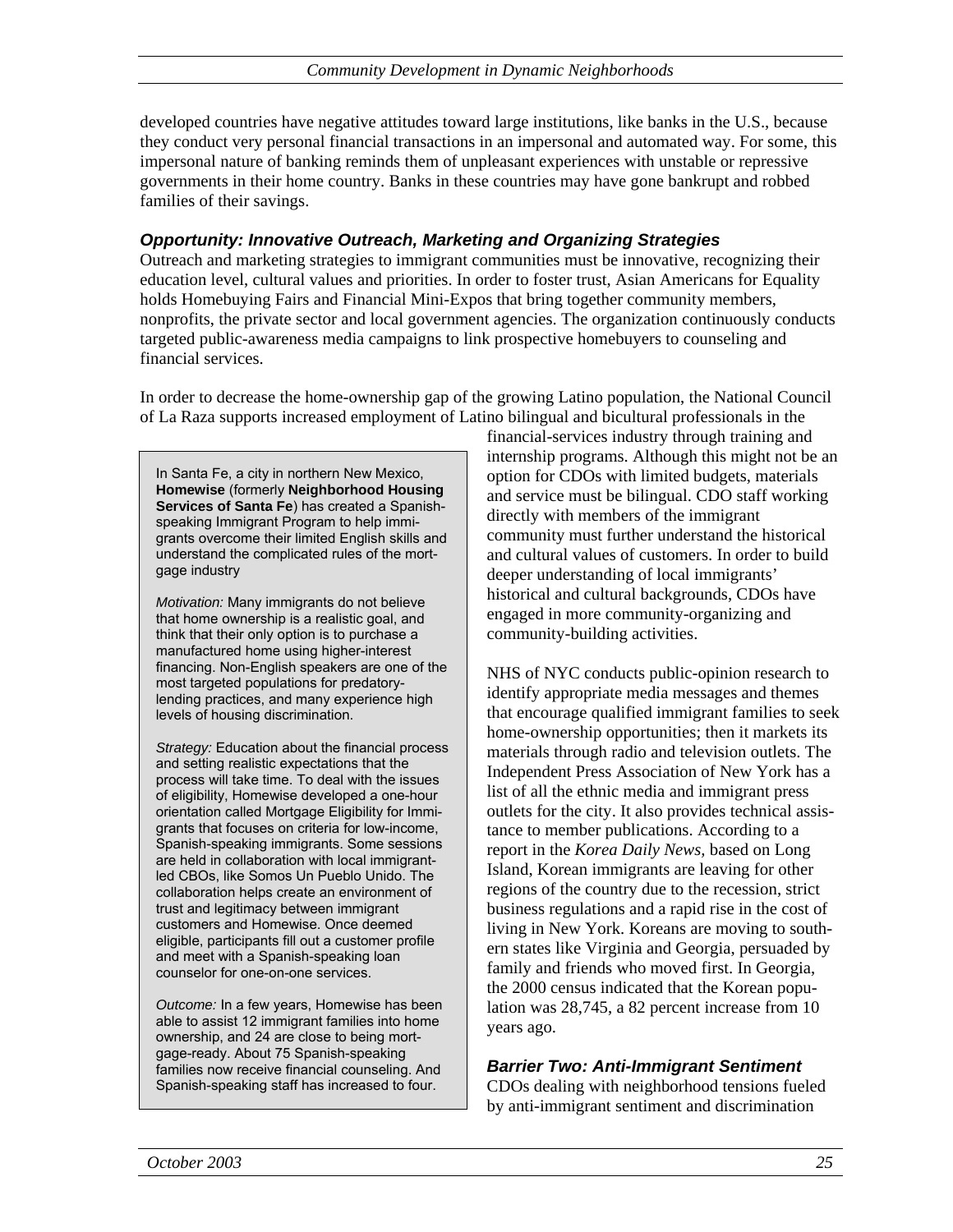should focus on common goals and issues. Community-building activities must openly address the anxiety that arises between existing communities and newcomers. CDOs often wrestle with questions about how to mediate tension between existing communities and newcomers. Lori Gay, executive director of Los Angeles Neighborhood Housing Services, says this issue is not new, but is increasingly important to deal with.<sup>52</sup> She asserts that all members of the community should focus on common issues, like decent and affordable housing or living-wage jobs. Sometimes it is a matter of dispelling misconceptions that are rooted in the negative stereotypes of immigrants. Tensions around job competition and limited resources continue to arise between those who consider themselves "Americans" and those who are labeled as "foreigners." For many existing residents, there is an honest concern that increased job competition with low-skilled workers reduces the earnings and job opportunities of low-skilled or disadvantaged native workers. But no credible study presents evidence that immigrants displace natives from jobs or reduce earnings of the average worker.<sup>53</sup>

The complex diversity within a generalized racial or ethnic category makes it difficult to expect broad community participation from individual community members. For example, within the broad category of Latinos a multitude of nationalities are represented. People from various Central and South American countries have their own unique and complex histories and cultural norms. This increasing diversity of Latinos includes El Salvadorans, Guatemalans, Nicaraguans and Dominicans. Many challenges arise when differences and individual histories are not recognized and taken into account. As a result, many of these groups might not be willing to work together on community-building activities.

#### *Opportunity: Inclusive Community-Building and Organizing*

Immigrants are often the scapegoats for problems already facing the community. Although foreign arrivals contribute to community revitalization efforts, they do not offer a simple, unmixed blessing for cities.<sup>54</sup> The current success of LA NHS in getting communities to work together illustrates what Gay believes is central to getting things done. She claims that CDOs must "focus on what's important, focus on the issues that impact all stakeholders in the community."<sup>55</sup> It is difficult to improve the current conditions in communities long accustomed to adversarial politics, particularly if stakeholders waste time devising strategies to deal with supposed political rivals when the greatest obstacles are actually inertia and complacency.<sup>56</sup>

In the San Joaquin Valley of California, **Self-HELP Enterprises** serves an eightcounty area with the nation's highest concentration of farmworkers and their families. A mature CDO, whose executive director, Peter Carey has been with the organization for more than 20 years, SHE specializes in serving rural and small-town populations.

*Motivation:* SHE started in the 1960s as an outgrowth of the American Friends Service Committee to improve the lives of farmworkers in California. AFSC staff discovered that farmworkers universally hoped for better housing for themselves and their children. Many farmworkers live in inadequate and hazardous housing. Existing housing stocks are substandard and many families have insufficient income to qualify for standard new homes.

*Strategy:* Creation of mutual self-help housing, a concept that has grown nationwide as an established vehicle for creating home-ownership opportunities for lowincome rural families.

*Outcome:* SHE has facilitated construction of about 5,000 homes using self-help. In addition, 4,750 owner-occupied houses have been rehabilitated. More than 400 families have purchased homes through the homebuyer program, 503 rental units have been constructed, and almost 18,000 homes have been connected to water services.

 $52$  Interview with Lori Gay, Executive Director, LA NHS, July 2003.

<sup>53</sup> Fix and Passell 2002.

<sup>54</sup> Blackwell, Kwoh and Pastor 2002.

<sup>55</sup> Interview with Lori Gay, July 2003.

<sup>56</sup> Stoutland 1999, p. 26.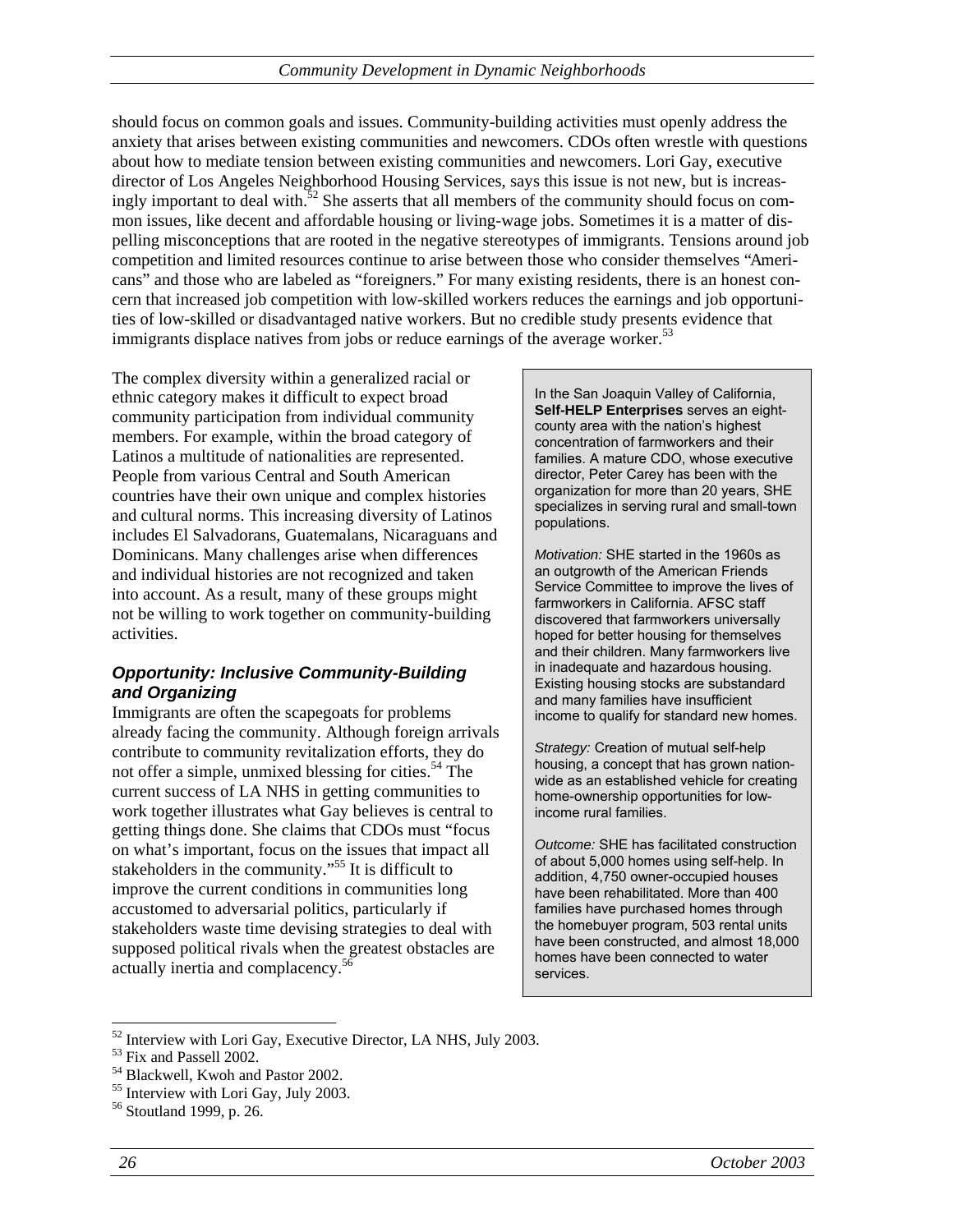Fort Wayne, Indiana, is home to a multitude of immigrant populations, including Latinos, Burmese, Afghans, Asian Pacific Islanders and Russians. Local CDO **Project Renew** recognized that its limited resources could not cater to all the needs of each immigrant group.

*Motivation:* Provide the necessary community development tools to new immigrant communities and gain trust from the immigrant community as an important resource.

*Strategy:* Involve trusted immigrant leaders and community members in education and training programs.

*Outcome:* Established an International Outreach Committee that comprises representatives of each immigrant group. These representatives acted as liaisons and educators to their respective communities by attending meetings and trainings. Training topics include affordable-housing opportunities, employment and credit issues, tenant rights and financing options.

Challenges of a growing immigrant population have been prominent in California in the past decade. Shifting the focus from restricting immigration to civically engaging immigrants can often reduce tension — and benefit local economies.57 CDOs and community leaders in historically African American communities, like South Central Los Angeles, struggle with the fact that the majority of the population is now Latino. Anti-immigrant legislation in California, such as Proposition 187, targeted undocumented immigrants, and its proponents used strategies that pitted one ethnic minority group against another. Community leaders in all sectors were challenged to show how immigrant struggles were similar to their own experiences and how a pro-immigrant agenda would preserve the civil rights of all Californians. Community development leaders must possess a multiracial and multiethnic perspective that fully appreciates each group's needs while successfully advocating for multigroup goals that produce a greater good for everyone. CDOs must communicate and work with other organizations for the common good, to foster community goodwill, and to build infrastructure and programs that will improve everyone's standard of living and generate neighborhood vitality. Leaders of CDOs must negotiate how best to bring groups that are in conflict together as well as to mitigate disputes over competition for limited resources.

#### *Barrier Three: Difficult-to-Determine Immigrant Eligibility for Services and Programs*

Due to issues of immigration status, income sources and creditworthiness, many immigrants are not eligible for certain financial services and programs. As lenders attach increasing importance to formal credit histories, the challenges for potential borrowers living outside the economic mainstream are intensifying. The increasing use of conventional tools to measure creditworthiness means that many immigrants are deemed ineligible for financing when their conventional assets and income are handled by computerized screening. Many immigrants cannot demonstrate conventional credit histories. By custom, many immigrants prefer not to use credit cards; while they may pay rent, their names might not be on the lease; multiple generations live in the same home or apartment; and often their work is paid for in cash and there is no written documentation of their employment on the books. This last is often related to citizenship status. The homeownership director of Sacramento Neighborhood Housing Services remarks about names of the Hmong community members who live in same apartment complex. Automated systems and credit bureaus have difficulty distinguishing between the names of family members and determining who belongs to which credit line.<sup>58</sup>

#### *Opportunity: Growing Attention from the Private Sector*

Lending institutions are providing more innovative financial products that take into account the challenges of immigrants regarding eligibility, citizenship status, income sources and creditworthiness. Banks, mortgage institutions and real estate brokers are increasingly aware that immigrant homebuyers make up a market of borrowers largely unfamiliar with and often skeptical of financial institutions. Lending professionals can aid immigrants' entry into and completion of the

<sup>&</sup>lt;sup>57</sup> Blackwell, Kwoh and Pastor 2002, p. 177.

<sup>&</sup>lt;sup>58</sup> Interview with Mike Himes, Housing Counselor, Sacramento NHS, June 2003.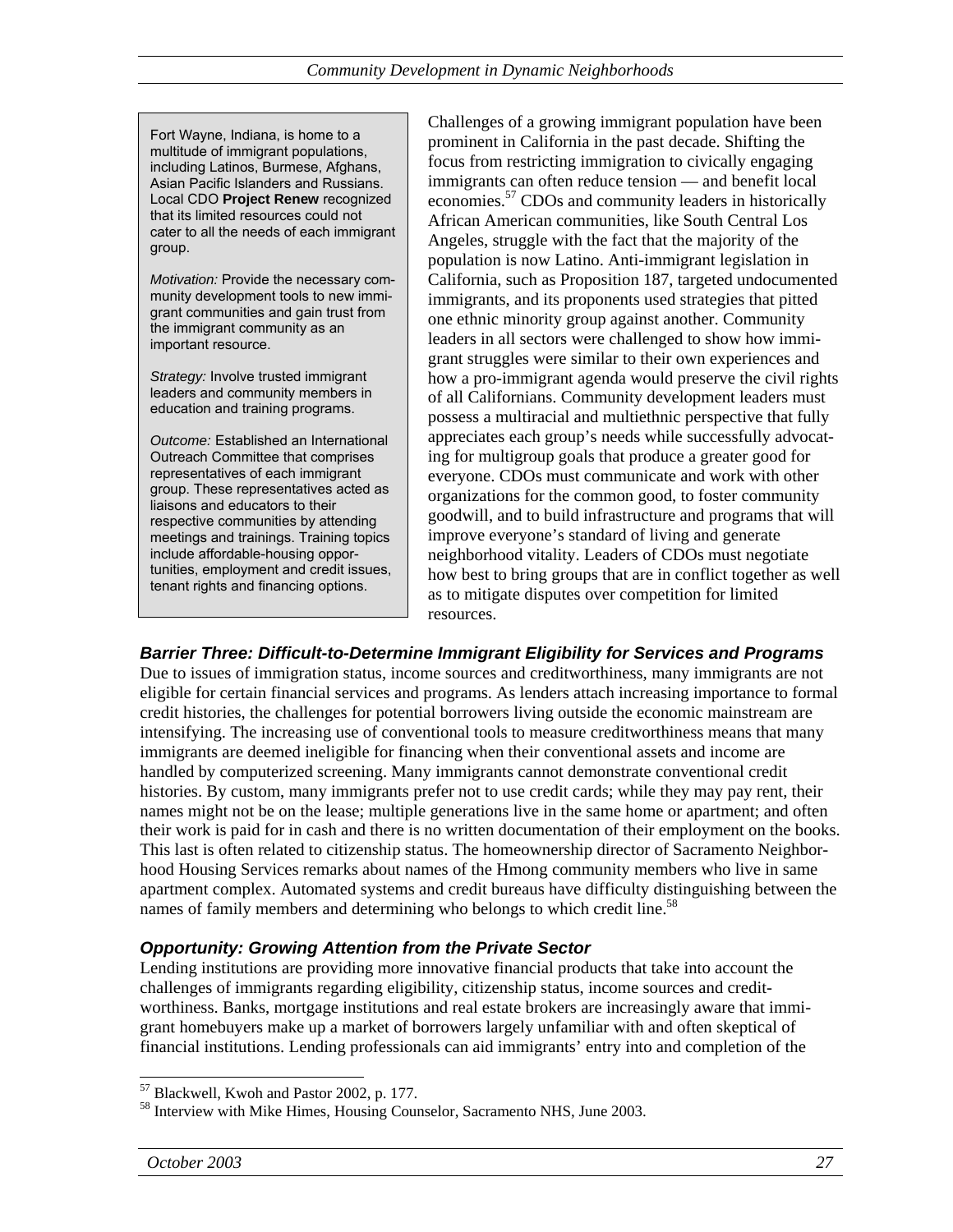homebuying process by advertising in their native languages, employing staff who speak those languages, and educating staff about relevant issues and barriers for specific immigrant populations.

Until a decade or two ago, the vast majority of home mortgages in the U.S. were quite similar to one another. During recent years, however, many variations on the traditional mortgage have developed. One of the most dramatic changes is the increase flexibility about the size of down payments.<sup>59</sup> Some lenders now offer low-documentation or no-documentation loans for which very little income or asset verification is required of the borrower. Under these "low-doc/no-doc" lending arrangements, a borrower makes a high down payment and also receives a slightly higher interest rate. Such loans are attractive to immigrants who have accumulated significant funds but are unwilling or unable to document the sources of the money.

In addition to tailored loan products, there are several new programs and initiatives whose goal it is to increase minority home ownership more broadly. Many of these minority families are composed of immigrant households. Program examples include the White House Blueprint for Homeownership, National Council of La Raza Home to Own Program, and the U.S. Department of Agriculture Rural Housing Program.

Community development organizations need to tap into this growing attention to immigrant markets and help to expand and inform private practices. Some resources include the Fannie Mae Foundation's New Americans Initiative to encourage citizenship through a *New Americans Guide* in English, Spanish, Chinese, Korean or Vietnamese. Citizenship is a particularly strong indicator of which immigrants will make the transition to home ownership. Immigrants who become U.S. citizens own homes at substantially higher rates than noncitizens of the same age, and are only slightly less likely to be homeowners than their same-aged counterparts. Ownership rates among noncitizens, in contrast, remain much lower across all age groups.<sup>60</sup>

CDOs can focus on financial fitness in order to get lowincome immigrant families into the economic pipeline. It is difficult for many low-income immigrants to access the mainstream financial system because the increasingly automated financial services marketplace makes it difficult for immigrants to qualify for traditional loans. The barriers of language, culture, discrimination and legal status compound issues of access. $<sup>61</sup>$  The financial</sup>

**Nuestra Comunidad Development Corporation,** a 21-year-old organization, launched a microenterprise initiative named Village Pushcarts. In 1998, Nuestra CDC purchased 10 pushcarts and leased them to residents.

*Motivation:* The goal of the initiative is for entrepreneurs to gain adequate skills and confidence to move on to open retail stores or use their new skills to obtain higher-paying jobs, such as in retail management. Offer a unique competitive advantage because there is very little risk involved for the entrepreneur and the community. Low-income entrepreneurs can start a business with limited capital; they do not need to buy equipment, maintain large inventories or spend funds on space renovation.

*Strategy:* Nuestra's Business Development Center staff provide technical assistance and training to more than 300 entrepreneurs, who are also receiving help in writing basic business plans and marketing strategies, and obtaining permits.

*Outcome:* Secured \$2.8 million in smallbusiness loans. Helped 34 low-income residents become entrepreneurs. Flexible business opportunity. Pushcarts also contribute to the commercial vibrancy and festive atmosphere of the Dudley Square area.

system is complex and often misunderstood by immigrants. Many newcomers bring with them an old-country knowledge and customs in regard to homebuying and financial institutions. They might believe that a large down payment is necessary and do not think that they can ever save for one. Staff

l

<sup>59</sup> Johnston, et al. 1997, p. 80.

<sup>60</sup> Joint Center for Housing Studies 2002, p. 17.

<sup>61</sup> Ibid, p. 27.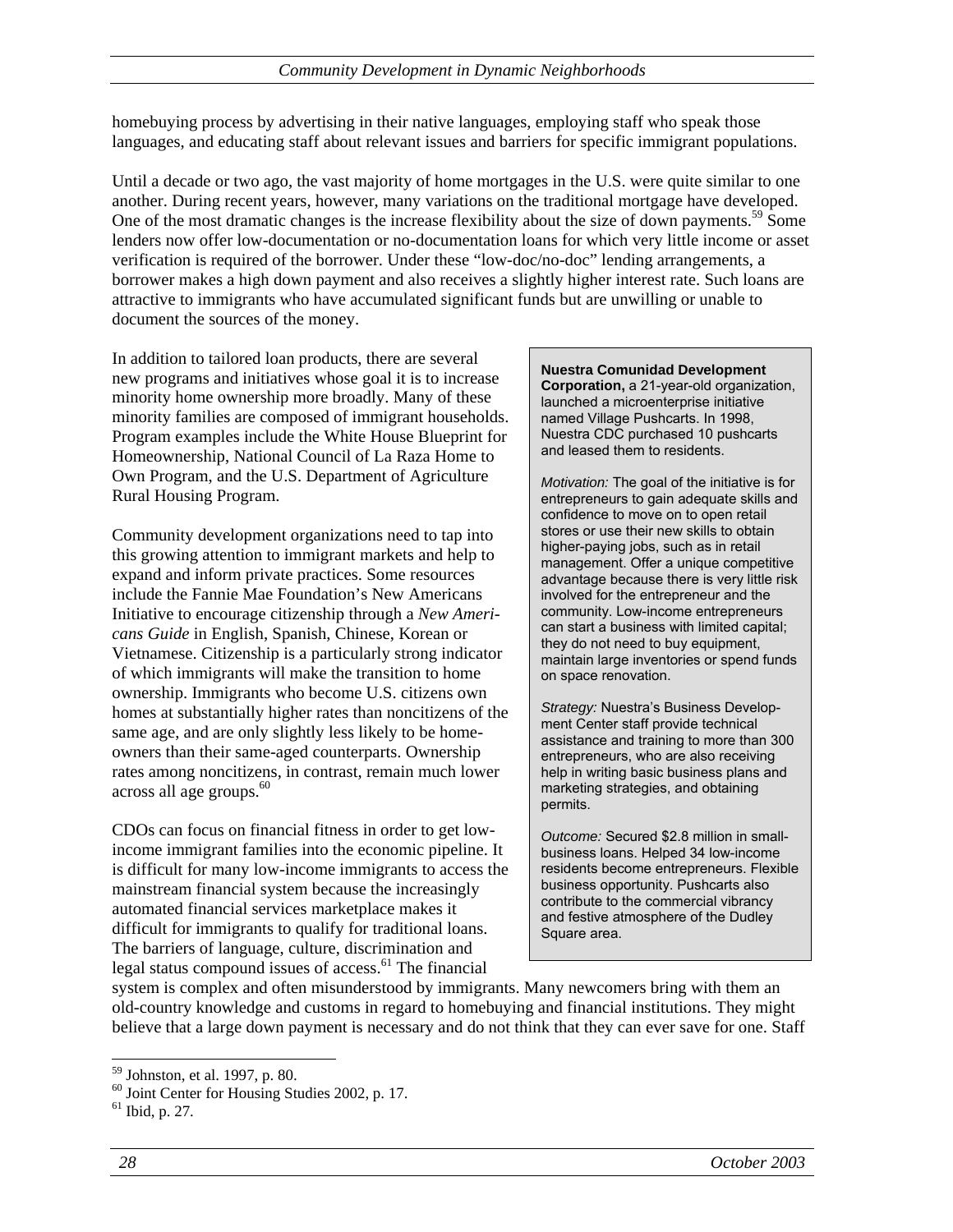In Miami, the **Little Haiti Housing Association** was formed in the late 1980s through church sponsorship to work with recent Haitian immigrants whose language and culture differ greatly from the United States. Executive Director David Harder has been with the organization since 1992.

*Motivation:* Members of the Haitian community spend a great deal of money on transfer services, and are more likely to finance a used vehicle from a buy here–pay here lot than from a bank. CDOs like LHHA struggle to gain the trust of the community and stay in constant communication with customers.

*Strategy:* LHHA works with black Haitian immigrant families who have graduated from the organization's Homeownership Counseling Program. The program is an important factor in the organization's success. The three-stage process includes a comprehensive six-week course taught in Creole that begins with education in the areas of banking and insurance, since many Haitian immigrants have never used banks and are not familiar with the roles that banks and insurance companies play.

*Outcome:* The training reduces the residents' fear of using banks and communicating with insurance companies. In 1997, LHHA involved partners such as the city of Miami, greater Miami neighborhoods and several local banks to provide quality, affordable housing through an 11-unit scattered site home-ownership project. LHHA has built 52 homes and graduated over 150 families.

#### *Challenge One: Limited Capacity*

at the LA NHS recognized that this was one of the major barriers for the Asian Pacific Americans community because many eligible families thought that they had to make a high down payment.

Studies find that some immigrant groups use social relationships (i.e., ethnic solidarity) to achieve levels of economic growth that cannot be explained by standard economic factors. They show the importance of trust and social relations in business development.<sup>62</sup> Members of some immigrant groups, including Koreans in Los Angeles and Cubans in Miami, came to the U.S. with capital and collateral as well as closer social ties to others of their own ethnic group with capital and collateral.<sup>63</sup>

Again, community development organizations have specialized skills and access to institutions that make them distinct from other community-based nonprofits. CDOs have specialized knowledge from both practice and research. By working with a host of other partners, CDOs can effectively reach this immigrant market.<sup>64</sup>

#### **Organizational Challenges**

In addition to the linguistic, cultural and institutional barriers that face many immigrant communities, there are various challenges that CDOs face when looking to increase their strategies to meet immigrant needs. The following presents the challenges and barriers that CDOs face. These challenges often complicate their ability to be effective providers and resources for immigrant communities.

As CDOs look to expand or start providing community-development programs to newcomer populations, many still face a lack of staff, materials and training to address language and cultural barriers. With dwindling government support for operating expenses, many CDOs are unable to build their capacity to meet the needs of their changing populations. National intermediaries, such as Neighborhood Reinvestment Corporation, the Enterprise Foundation and the Local Initiatives Support Corporation, are beginning to respond to the growth of the immigrant population by providing CDOs with financial training and support. Some banks at the national level have broad goals, but allow their local entities to determine the market needs and entry points.

l  $62$  Gittell and Thompson 1999, p. 485.

<sup>63</sup> Ibid, p. 487.

<sup>64</sup> Schoenholtz and Stanton 2002.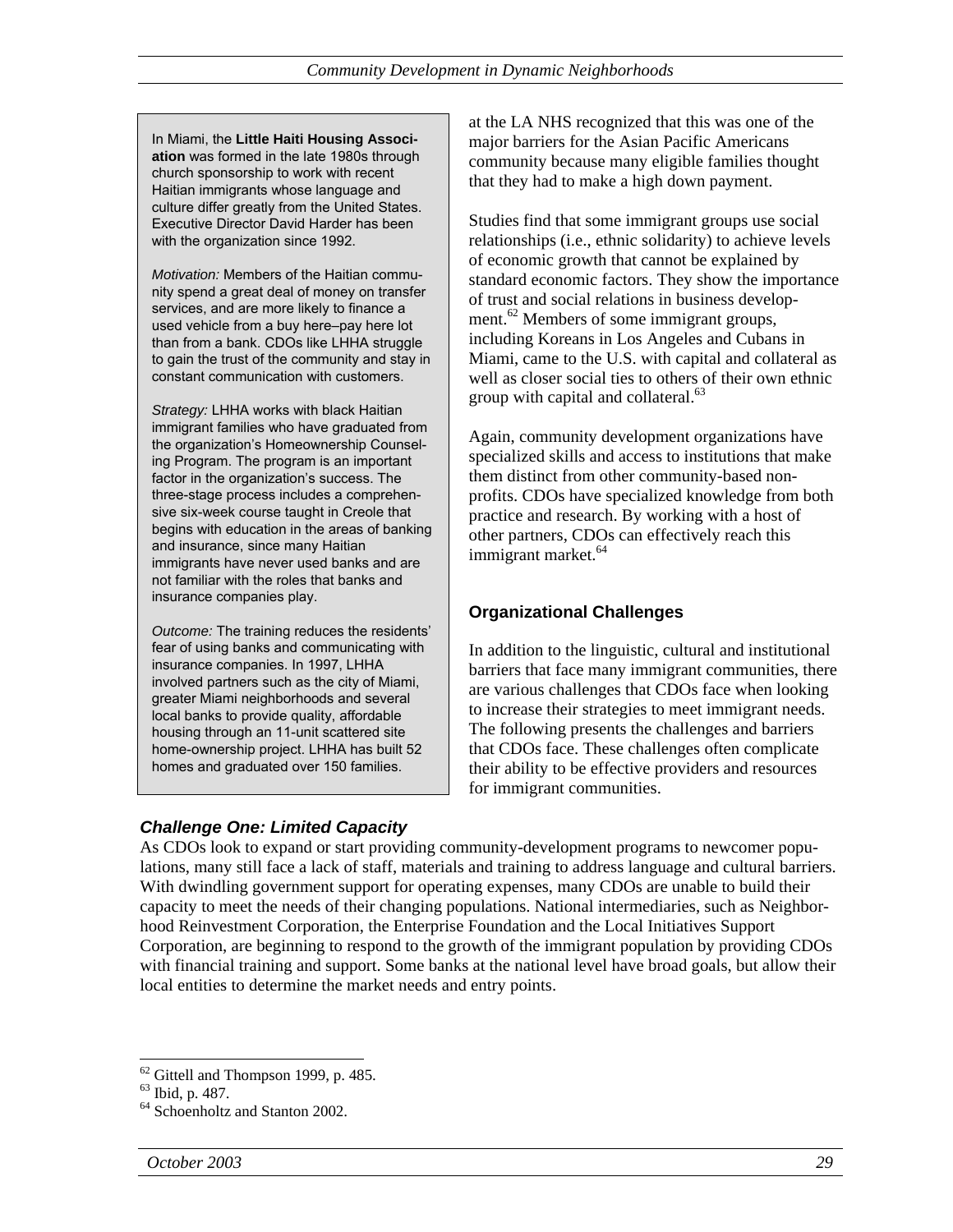#### *Opportunity: Flexible Organizations and Effective Leadership65*

Well-managed organizations are flexible, adapting to the changing needs of their clients and community. CDOs that have limited capacity sometimes find it beneficial to work with other communitybased organizations. Since 1997, the CDC Community Business Network has been operated by the Massachusetts Association of CDCs. The collaborative brings together 10 CDOs that provide technical assistance to small businesses, access to capital, financing and training for entrepreneurs in the greater Boston area.

Leadership diversity is an important goal at all levels of community development. In the Neighbor-Works<sup>®</sup> network, a countrywide network of independent organizations sponsored by Neighborhood Reinvestment Corporation, all organizations must have a board that is mainly composed of local residents. As the residential make-up of a neighborhood changes, CDOs must respond by providing the training opportunities and outreach for immigrant residents to participate and develop their leadership. Some CDOs hire staff and volunteers from specific immigrant groups, which brings up the various challenges of managing diversity within an organization. According to the Committee for Responsive Philanthropy, there is a serious concern that many CDOs that serve immigrant groups are white-led and do not make serious efforts to increase diversity within the organization.

#### *Challenge Two: Lack of Resources and Support*

Resources and support for community development continue to dwindle from all levels. In order to expand and tailor services to immigrants, organizations need financial and technical resources to access data and market analyses, as well as regional and national networks to share successful service delivery and inclusion strategies. The lack of resources and support is also a result of the constraints imposed by funders, even if the CDOs are committed to carrying out their mission of being residentdriven.

#### *Opportunity: Develop Strategic Partnerships to Leverage Resources and Technical Assistance*

Partnerships with ethnic CDOs are important because of organizational constraints such as limited staff capacity to provide multilingual services. Studies show that many immigrants are not comfortable going to mainstream CDOs for help. There are not enough mainstream organizations motivated to gain the language capacity and cultural sensitivity necessary to reach out to these present and growing communities. Thus, CDOs should develop strategic partnerships with other communitybased organizations, churches, self-help groups and social-service agencies that can link them up with immigrant residents. CDOs can offer expertise in housing, economic development and leadership opportunities. Consumer education about homebuying is a useful tool in increasing the knowledge and comfort level of potential immigrant homebuyers. Buyer-support programs can be provided (or at least supported) by a number of organizations, such as lenders, public agencies and other CDOs.

#### *Challenge Three: Comprehensive Housing and Economic Development Strategies*

Community development organizations have a comparative advantage in providing certain housing, economic-development and civic-engagement programs to immigrants. Many CDOs offer a broad range of services that are not limited to housing. A survey conducted by the National Council of Community Economic Development found that CDOs have established a track record in multiple areas, including commercial and industrial real estate development, small- and microbusiness lending, partnering in business, affordable housing production, increasing home ownership, workforce development, neighborhood revitalization, and community-building. Over the past decade, the private sector and national organizations have been increasingly focused on home ownership. Financial and

<sup>&</sup>lt;sup>65</sup> The importance of building the organizational capacity of CDCs is researched by Glickman and Servon. Flexible organizational structure and effective leadership are discussed. Glickman and Servon 1998.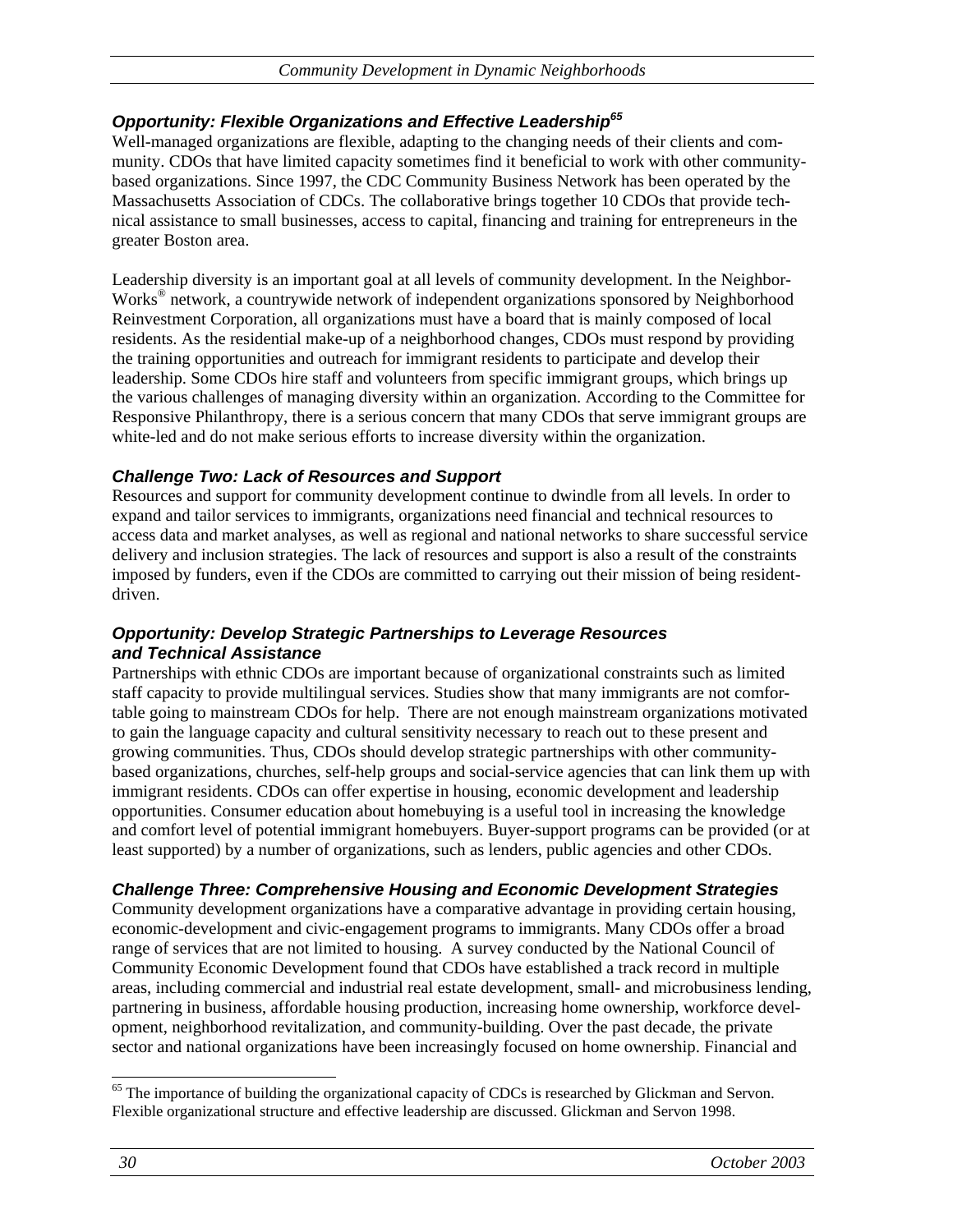social skills that are taught as part of home ownership or cooperative ownership programs have spilled over and created a broader community spirit.<sup>66</sup>

On one hand, many low-income immigrants in low-wage jobs send their wages to their families abroad. Some even indicate that they are not sure if they will eventually go back to their home countries. But even among those who intend to stay in the U.S., many do not feel financially secure enough to think about homebuying in the foreseeable future. Many feel they are just trying to survive day to day. On the other hand, many Latino families have the financial resources to become homeowners in this country. But many do not begin the process because they lack understanding of the process. In some countries banking is similar to that of the United States. But most people only rely on banks for certain financial transactions, and checking accounts and credit cards are not widely used.

#### *Opportunity: Incorporate Immigrant Community-Development Needs into Strategic Planning*

Community development organizations should extend their home-ownership goals to recognize the realistic barriers facing the growing immigrant population. CDOs have increasingly been focused on home ownership. In many tight housing markets, the low-income status of immigrants, coupled with the lack of available and affordable housing, make the American Dream very difficult to achieve. Some social services, including increased support from the federal government, physical improvements, job training services and job creation, do build up neighborhoods; but often immigrants need a hospital or additional social services. The CDO must understand its relationship to its community; it has to stay focused on its mission, while reflecting the needs of the community.

Being involved in a wide range of public and private activities affecting the community is a good way to protect assets and promote development. Dealing with unemployment and gang crime, building day-care centers and promoting the retail area are all ways to ensure that housing efforts will not be undermined by other developments.<sup>67</sup>

A number of CDOs follow a clear life cycle, beginning as immigrant advocacy and service organizations, and gradually becoming more comprehensive community developers.<sup>68</sup> As they age and neighborhoods change (due to ethnic succession or gentrification, for example), CDOs often need to broaden their image and their service base. Thus, board members become more multiethnic, the name of the CDO might change, and staff is hired to reflect new diversity. Thus the Spanish Speaking Unity Council in Oakland is now the Unity Council. Many CDOs in the Bronx similarly have evolved from a focus on African American issues to focusing on Puerto Rican and Dominican, as well as African American, issues. Emerging CDOs, such as Vietnamese American Initiative for Development (Viet-AID) in Dorchester, are at a much earlier point in that life cycle. Viet-AID developed a community center as a strategy to bring in community members to access all services — elderly care, child care, classes in English as a second language.<sup>69</sup> The CDO rents out space to social-service organizations and uses the center's activities as an outreach strategy. The executive director of Viet-AID stresses the importance of having a cultural center as a main focal point for the immigrant communities. Other community development organizations are looking into a similar model, where the CDO builds the community center with community input; culturally and need-appropriate services are housed in the center; and it provides a solid base of clients who can take advantage of CDO programs and services. Social services have not been a focus of community development, but providing these resources is a

<sup>&</sup>lt;sup>66</sup> Ferguson and Dickens 1999, p. 7.

<sup>67</sup> Grogan and Proscio 2000, p. 72.

<sup>&</sup>lt;sup>68</sup> Phone interview with Xavier de Sousa Briggs, Kennedy School of Government, June 2003.

 $69$  Interview with Long Nguyen, Executive Director, Viet-AID, July 2003.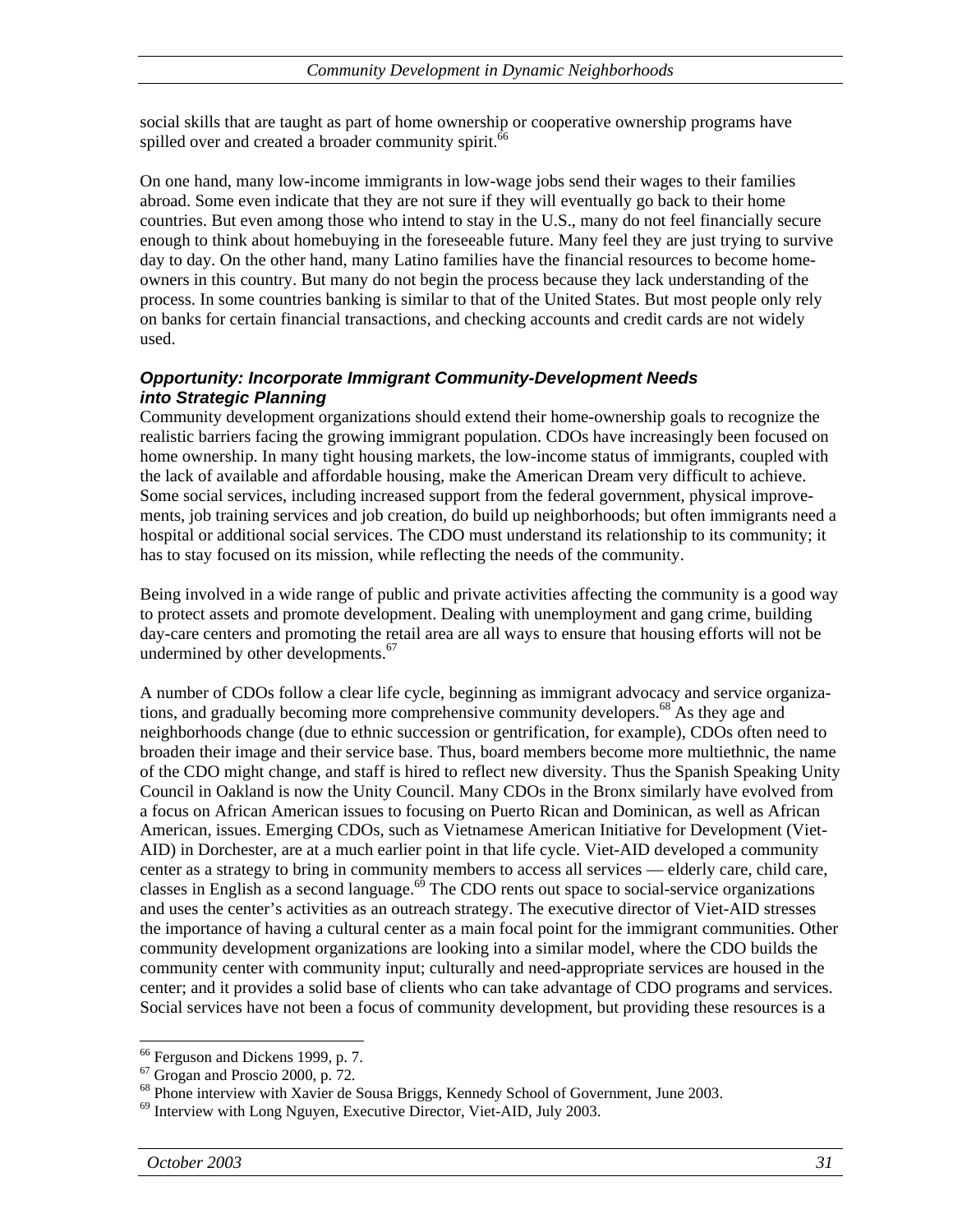major way to bring community members through the doors. Viet-AID discovered that access to mainstream services was a problem for the Vietnamese community. The common one-stop job centers located in the downtown area of Boston were difficult to access and did not have the capacity to work with Vietnamese customers. Thus, the organization did an economic market analysis and found an employer that would partner with it to provide job training and then job opportunities.

Just as CDOs must have the ability to anticipate housing changes in their service neighborhoods, they should also think about how they can maintain their commitment to the community. By being responsive and taking a forward-thinking approach, CDOs stand to gain from working with emerging immigrant communities.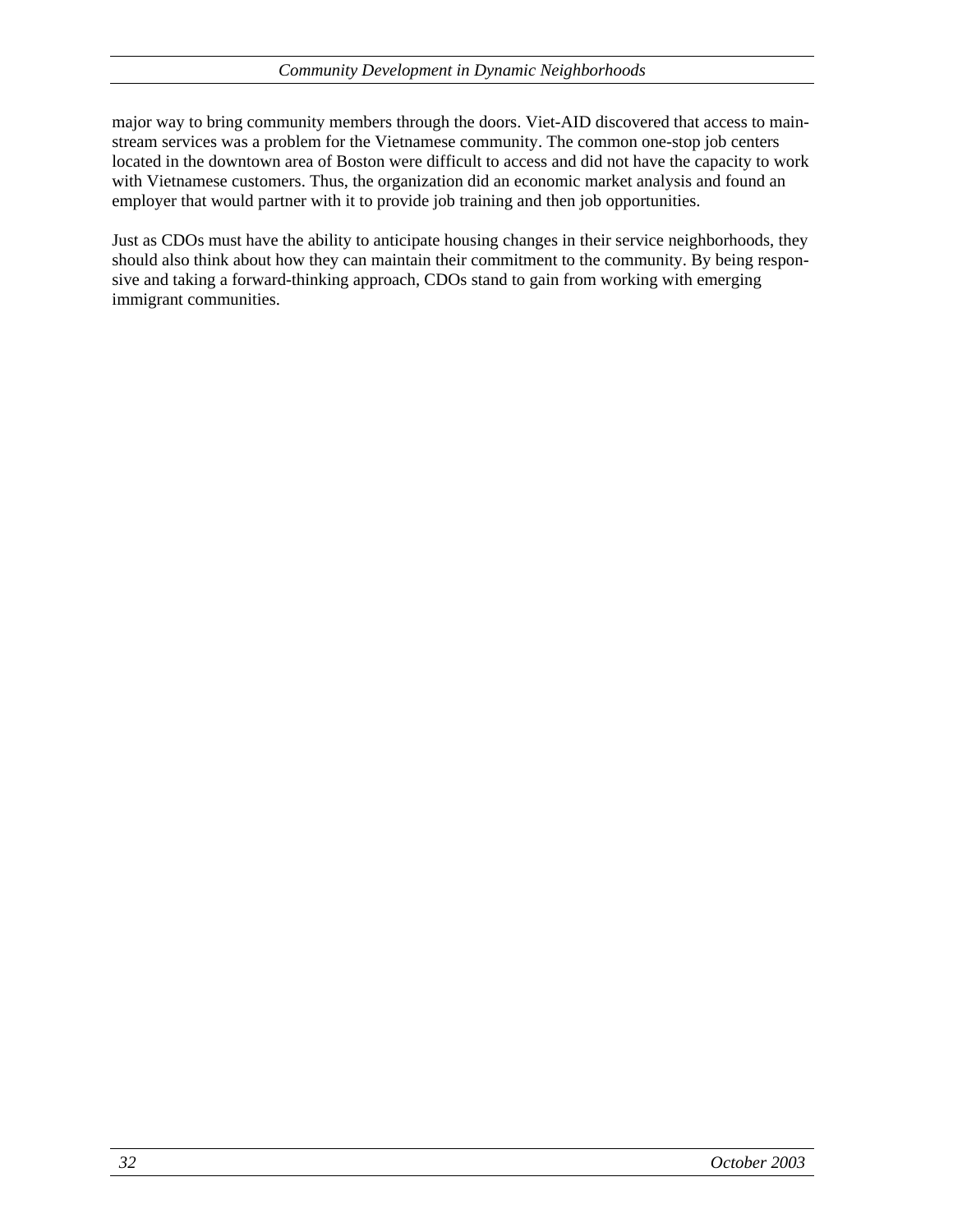### **IV. Issues for Future Research**

Immigrants are a driving force in American communities, yet many questions remain about their future success and integration into the socioeconomic fabric of a community. Practitioners, researchers and policymakers in community development should address the following questions to anticipate change and respond to dynamic communities.

#### **Community Development Practitioners**

The potential of the next generation of immigrants is transformed by the present one. According to Blackwell et al., "In short, immigrants are here to stay. The question is how to best facilitate their economic development, social assimilation into the United States, particularly given their relatively large numbers."<sup>70</sup> The authors assert that "one key is to ensure that the children of immigrants, who are often U.S. born, receive adequate public education and services — even when their parents have uncertain legal status." Long Nguyen, executive director and founding member of Viet-AID, believes that instilling leadership in immigrant youth is key in community development and empowerment. By investing time and resources in the next generation, Nguyen also believes CDOs have a unique opportunity to engage parents, who are often concerned about their children's welfare.<sup>71</sup> They can also play a role in bridging the culture clash that immigrant parents and their native-born children experience.

Community development organizations should play a larger policy advocacy role for the immigrant communities they serve. In the housing and financial-services sector, CDOs can fight to enhance regulatory efforts that weed out and punish predatory lenders. CDOs can also educate and reach out to lenders on how they can restructure products to help eligible immigrant families qualify for loans.

#### **Public Policy**

At the very least, policymakers and others involved in community development should become more aware of the rich diversity within groups of people who are generically referred to as "immigrants." Painting an entire group with a broad brush can lead to implementing inappropriate policies and practices.

"For both good and ill, the story of American cities and immigration policy has been a case of largely unintended consequences."<sup>72</sup> Given the interrelatedness of United States immigration policy and foreign policy, there are many questions about how foreign affairs after September 11th will affect domestic immigrant settlement patterns.

According to a study by the Urban Institute, "Recent immigrants are likely to have fewer marketable skills, lower incomes and a weaker command of English than those who have lived here longer."<sup>73</sup> Thus recent immigrants are in more need of benefits and services such as health insurance, interpretation and courses in English as a second language. In new growth states such as Arkansas, North Carolina and Georgia, demand for these types of services is rising, yet these states have made the least generous choices in regard to eligibility for immigrant benefits. The nation's neediest

 $70$  Blackwell, Kwoh and Pastor 2002, p. 175.

<sup>71</sup> Interview with Long Nguyen, Executive Director, Viet-AID, July 2003.

 $72$  Grogan and Proscio 2000, p. 144.

<sup>73</sup> Capps, Fix and Passel 2002, p. 2.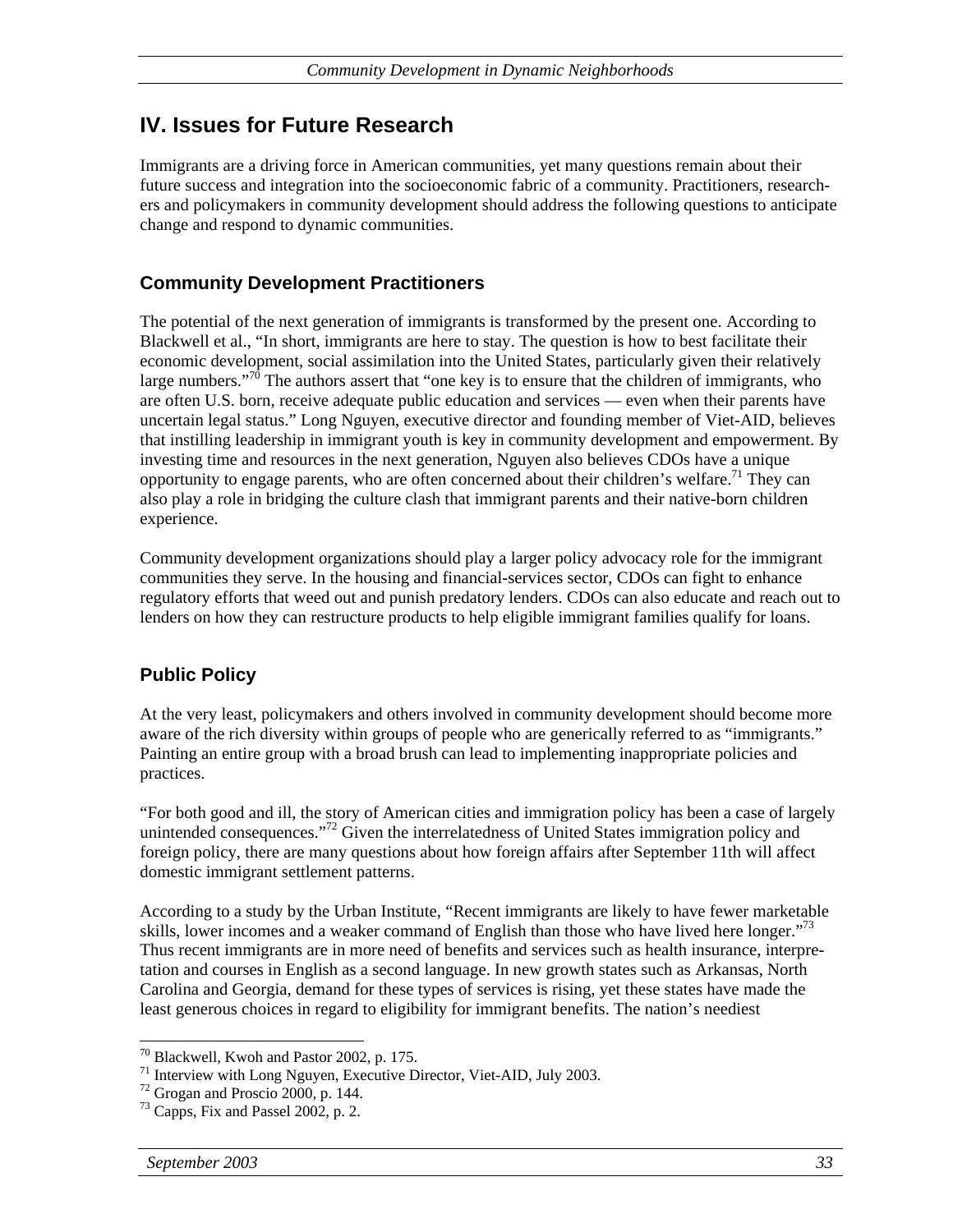households now stand to lose rather than gain resources. With an eye for regional development and equity, local and state governments should address the impact of immigrant growth to their areas.

At the same time, these new growth states have less experience settling immigrants and have a less developed service infrastructure. Restricted access and declining availability of federally funded benefits for legal immigrants raise concerns about how well working immigrant families will fare in states with weak safety nets as they cope with budget shortfalls. CDOs are a critical component in this network and strategy. They need to be proactive and forge partnerships to strengthen their immigrant support infrastructures.

#### **Role for National Community Development Intermediaries**

While this study indicates that national intermediaries can play a role in building the capacity of CDOs to provide immigrant-focused programs, the author does not present a detailed analysis of the extent to which Neighborhood Reinvestment Corporation, the Enterprise Foundation, the Local Initiatives Support Corporation and other national intermediaries can fully support these efforts. Further research should explore how these national community development intermediaries can best meet the housing and economic needs of immigrants.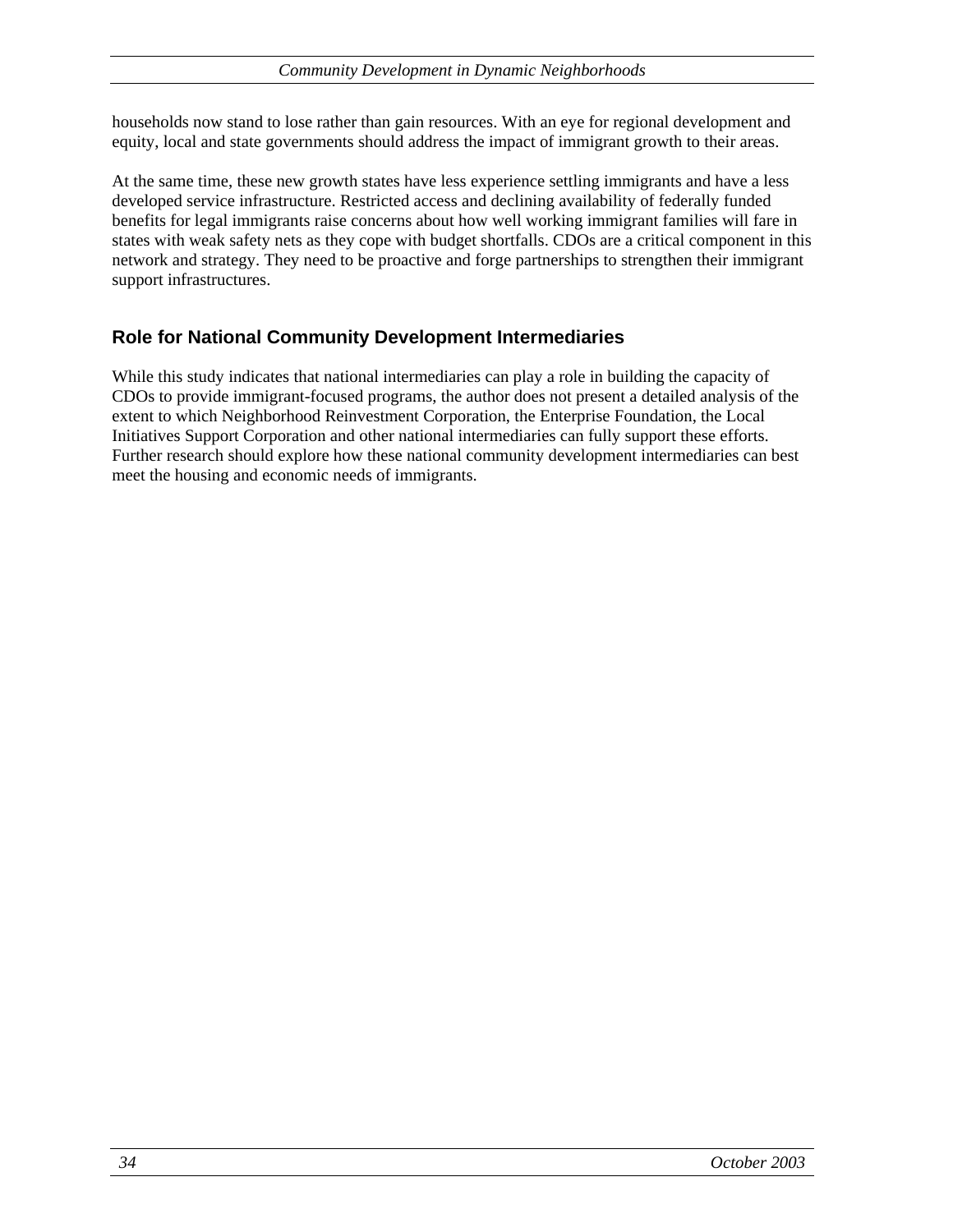# **V. Conclusions**

#### **Immigration Is a Significant Driver of Neighborhood Change**

Immigration today is different from the past and is driving much of the dynamic change in neighborhoods. Community development organizations should play a key role in addressing the housing, economic and civic-engagement needs of new immigrants in the neighborhoods they serve. Community development organizations are often the first to know about local housing concerns for a new residents. They are positioned to identify trends and needs in immigrant communities, and possess the creativity and flexibility to calibrate the support to effectively match that need. The growing immigrant population demands the attention of the community development field at all levels. But the goal of public agencies cannot reasonably be to advocate for the development of distinct housing and economic development projects for every ethnicity or immigrant subgroup. Rather, local agencies should remain sensitive to the general importance of culture, understand its relationship to discrimination, and work toward establishing an inventory of strategies appropriate for many ethnic groups and contexts. CDOs should primarily look to develop strategic partnerships to educate and counsel immigrants about the American financial sector. CDOs should also work with lenders, real estate agents and banks to establish programs appropriate for low-income immigrants. Many NeighborWorks<sup>®</sup> organizations already utilize the Full-Cycle Lending<sup>®</sup> approach<sup>74</sup> that provides service and support to potential homebuyers throughout the entire purchase and ownership process. Others use their extensive knowledge and credibility among ethnic populations as a useful entry point for other interested lenders or public agencies.

#### **CDOs Need More Data, Analysis and Strategic Planning**

CDOs can be key players in economically uplifting immigrant communities, but they need to gather more data and engage in more analysis of their markets. Staff should know what demographic variables to look for and analyze. It is important to talk to key informants, including immigrant leaders, social-service advocates and regional coalitions. Strategies must target needs and assets of immigrants. In order to do so, CDOs should assess their organizational capacity and should develop a plan before retooling strategies for outreach and programs. By looking at several exceptional projects across the country, CDOs can have a blueprint on how to tailor their home-ownership counseling and lending products to emerging immigrant markets. Strategic partnerships are important in the entire process.

#### **Community Development Organizations Should Engage in More Comprehensive Housing and Economic Development Strategies**

Finally, the home-ownership focus of community development is important, but not the only key to being an effective organization. This paper is about building the community capacity and immigrantserving infrastructure to improve some of the most pressing conditions that face newcomers. By increasing immigrant community awareness, knowledge, engagement and commitment, CDOs can convey the urgency, possibility, equity and inevitability of change in cities across the United States.

<sup>&</sup>lt;sup>74</sup> See more on Neighborhood Reinvestment Corporation's Full-Cycle Lending<sup>®</sup> approach at www.nw.org.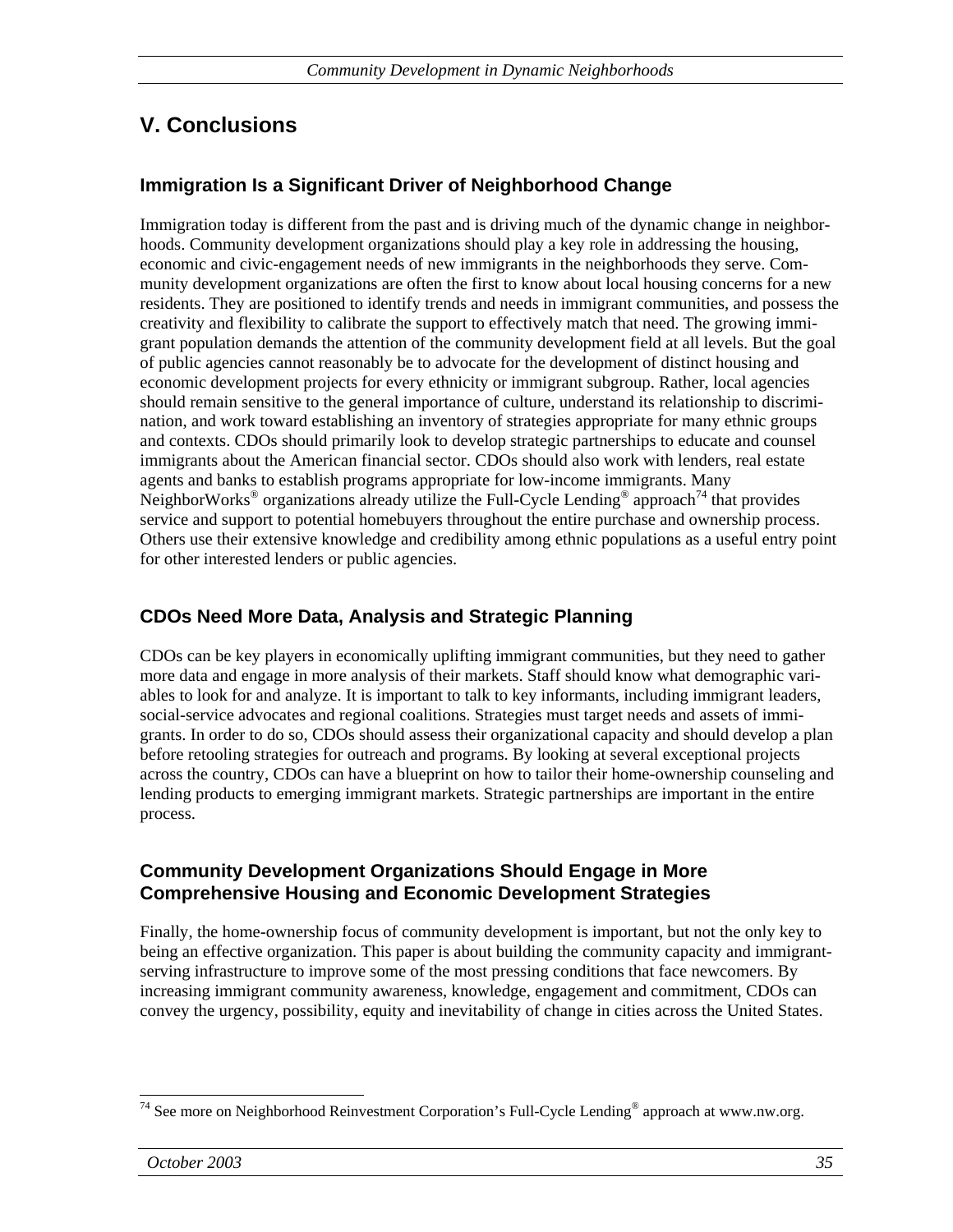# **APPENDIX: Resource Catalogue on Immigrant Information**

#### *General Immigration Research and Data*

Brookings Institute: *www.brookings.org/dybdocroot/views/papers/lindsay/20030601.pdf* Center for Community Change: *www.communitychange.org/publications/immigration\_storybook.pdf* Harvard Immigration Project: *www.gse.harvard.edu/~hip/index.html* Institute for the Study of International Migration: *www.georgetown.edu/sfs/programs/isim*  Urban Institute: *www.urban.org/Template.cfm?Section=ByTopic&NavMenuID=62#TopicID192* 

#### *African/Caribbean*

Immigration and Refugee Services of America: *www.irsa-uscr.org* 

#### *Asian Pacific American*

Asian American Studies Center at UCLA: *www.sscnet.ucla.edu/aasc* Lewis Center for Regional Policy Studies at UCLA: *lewis.sppsr.ucla.edu/research/workingpapers/EDAREPORT.pdf* National Coalition for Asian Pacific American Community Development: *www.nationalcapacd.org*

#### *Financial Services and Home Ownership*

Fannie Mae Foundation: *www.homebuyingguide.org* Federal Deposit Insurance Corporation Money Smart Adult Education Program: *www.fdic.gov/consumers/consumer/moneysmart*  White House Conference on Minority Homeownership*: www.hud.gov/initiatives/blueprint* 

#### *Latinos*

National Coalition of La Raza: *www.nclr.org/publica* The Pew Hispanic Center: *www.pewhispanic.org/site/docs/pdf/billions\_in\_motion.pdf*

#### *Philanthropy*

Asian Americans/Pacific Islanders in Philanthropy*: www.aapip.org* Hispanics in Philanthropy: *www.hiponline.org* National Black United Fund: *www.nbuf.org*  The United Way: *www.unitedway.org* 

#### *Refugees*

Immigration and Refugee Services of America Teaching Tools: *www.irsa-uscr.org/help\_ref/help\_ref.cfm#teaching\_tools*  Office of Refugee Resettlement of the U.S. Department of Health and Human Services: *www.acf.dhhs.gov/programs/orr/programs/refrp.htm*  Ralph and Goldy Lewis Center for Regional Policy Studies at UCLA: *lewis.sppsr.ucla.edu/research/workingpapers/16coufin.pdf* Southeast Asia Resource Action Center: *www.searac.org* 

#### *Rural and Migrant Workers*

Housing Assistance Council: *www.ruralhome.org/pubs/hsganalysis/ts2000/index.htm*

#### *Social Service and Advocacy*

Central American Resource Center Affiliate in San Francisco: *www.carecensf.org*  The National Immigration Forum: *www.immigrationforum.org*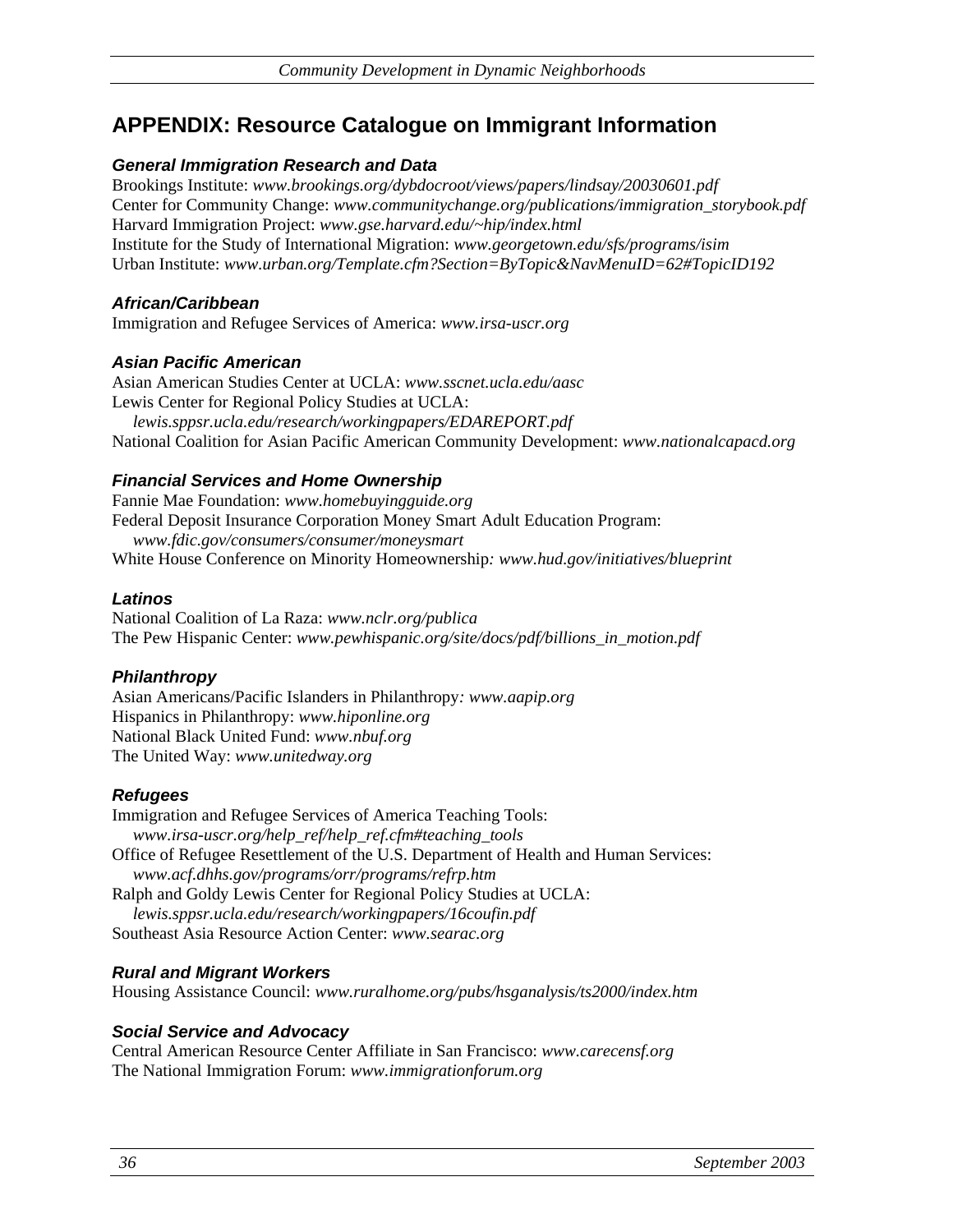# **SELECTED SOURCES**

Applied Research Center. 2002. *Mapping the Immigrant Infrastructure.* Report for the Annie E. Cassie Foundation.

Blackwell, Angela G., Stewart Kwoh and Manuel Pastor. 2002. *Searching for the Uncommon Common Ground: New Dimensions on Race in America,* New York: W.W. Norton and Company.

Bogelt-Mose, Miakoda. 2002. *Faces and Stories of U.S. Immigrant Families.* Northwest Federation of Community Organizations and the National Campaign for Jobs and Income Support.

Bodnar, John. 1985. *The Transplanted: A History of Immigrants in Urban America*. Bloomington: Indiana University Press.

Borjas, George J. 2002. *Homeownership in the Immigrant Population.* Research Institute for Housing America and Mortgage Bankers Association of America, Working Paper No. 02-01.

Briggs, Vernon M. 1985. "Employment Trends and Contemporary Immigration Policy." In *Clamour at the Gates: The New American Immigration,* San Francisco: ICS Press, pp. 135-160.

Capps, Randolph, Michael E. Fix and Jeffrey S. Passel. *The Dispersal of Immigrants in the 1990s.* Urban Institute Brief No. 2 in the series "Immigrant Families and Workers: Facts and Perspectives." Details at www.urban.org/url.cfm?ID=410589.

Cheney, Susan, and Charles Cheney. 1997. "Adaptation and Homebuying Approaches of Latin American and Indian Immigrants in Montgomery County, Maryland." *Cityscape.* HUD, 3(1):39–61.

Chhaya Community Development Corporation. 2001. *Finding a Path to South Asian American Community Development.* Available at www.chhayacdc.org/pdf/study.pdf.

Collins, Michael, and Nancy McArdle. 2003. "Getting a Grip on Reality: Making the New 2000 Census Data Work for You." Workshop materials for Neighborhood Reinvestment Training Institute. Washington, DC: Neighborhood Reinvestment Corporation.

De Sipio, Louis, and Rodolfo O. de la Garza. 1998. *Making Americans, Remaking America: Immigration and Immigration Policy.* Colorado: Westview Press.

Drew, Rachel B. 2002. *New Americans, New Homeowners: The Role and Relevance of Foreign-Born Homebuyers in the U.S. Housing Market.* Working Paper (N02-2) for Harvard University Joint Center for Housing Studies.

Ferguson, Ronald F., and William T. Dickens, Eds. 1999. *Urban Problems and Community Development.* Washington, D.C.: Brookings Institution Press.

Fix, Michael, and Jeffrey S. Passel. 2002. "Assessing Welfare Reform's Immigrant Provisions." In *Welfare Reform: The Next Act,* Alan Weil and Kenneth Finegold, Eds. Washington, D.C.: Urban Institute Press, pp. 179–203. Details at www.urban.org/pubs/welfare\_reform/index.html.

Gittell, Ross, and J. Phillip Thompson. 1999. "Inner-City Business Development and Entrepreneurship: New Frontiers for Policy and Research." In *Urban Problems and Community Development,* p. 485.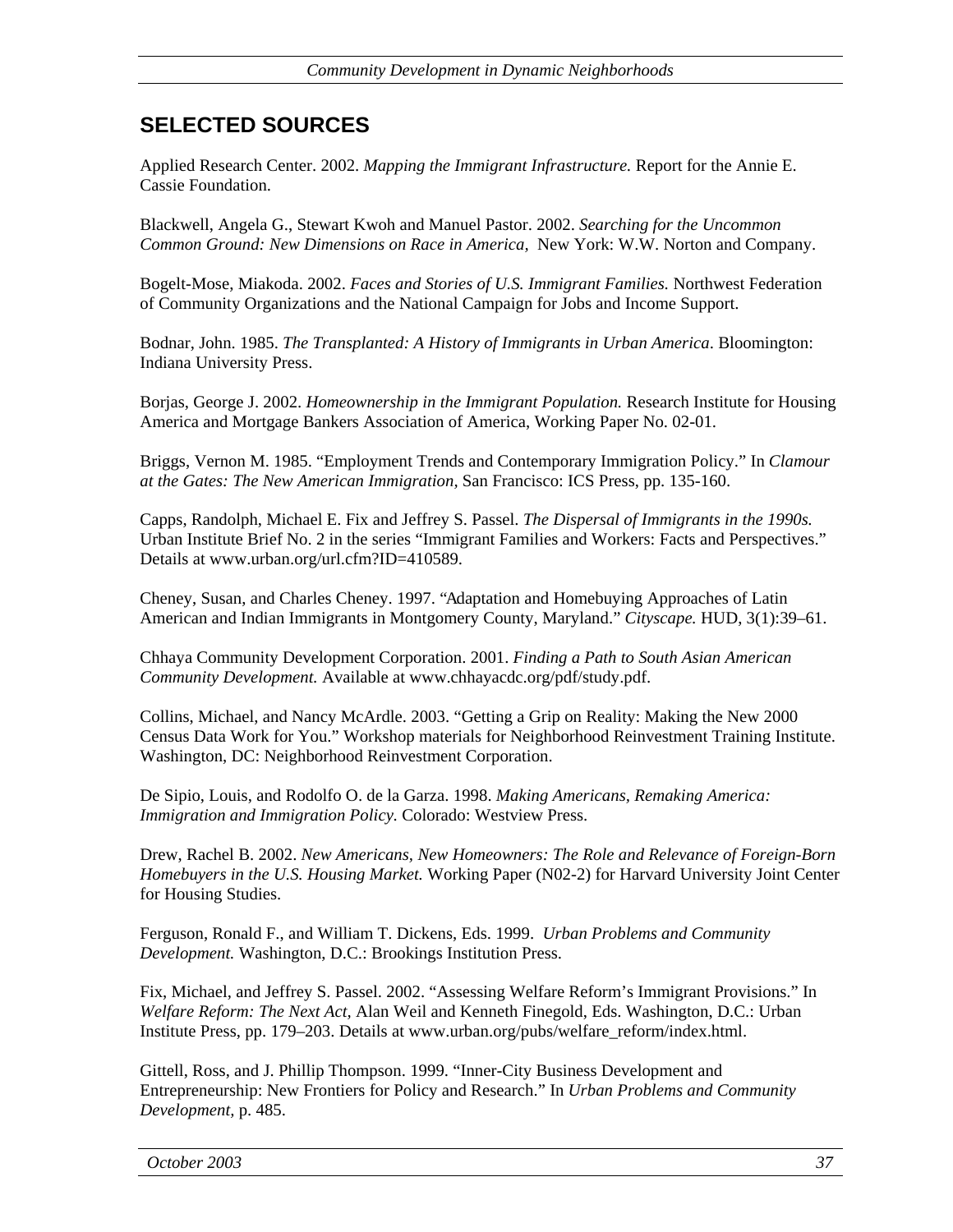Glazer, Nathan, Ed. 1985. *Clamor at the Gates: The New American Immigration,* San Francisco: ICS Press.

Grogan, Paul S., and Tony Proscio. 2000. *Comeback Cities: A Blueprint for Urban Neighborhood Revival.* Colorado: Westview Press.

Hizel, Erika, Charles Kamasaki and Geraldine Schafer. 2002. *Increasing Hispanic Homeownership: Strategies for Programs and Public Policy.* National Council for La Raza Issue Brief 2002, Vol. 7.

Housing Assistance Council. 2002. *Taking Stock: Rural People, Poverty, and Housing at the Turn of the 21st Century.* 

James, Franklin, Jeff A. Romine and Peter E. Zwanzig. 1998. "The Effects of Immigration on Urban Communities." *Cityscape,* HUD, 3(3): 171–192.

Johnston, Stephen J., Morsina Katimin and William J. Milczarski. March 1997. "Homeownership Aspirations and Experiences: Immigrant Koreans and Dominicans in Northern Queens, New York City." *Cityscape,* U.S. Department of Housing and Urban Development, 3(1): 63–90.

Joint Center for Housing Studies. 2000. *The State of the Nation's Housing 2000*. Available at http://www.jchs.harvard.edu/publications/markets/son\_2000\_intro.html.

Joint Center for Housing Studies. 2003. *The State of the Nation's Housing 2003.*Available at http://www.jchs.harvard.edu/publications/markets/son2003.pdf.

Katz, Bruce. 2000. "The New Urban Demographics." Presentation of the Brookings Institution to the Federal Reserve Bank of New York, March 2003.

Light, Ivan. 1985. "Immigrant Entrepreneurs in America: Koreans in Los Angeles." In *Clamor at the Gates: The New American Immigration,* San Francisco: ICS Press, pp. 161-178.

Lindsay, James and Audrey Singer. 2003. "Changing Faces: Immigrants and Diversity in the Twenty-First Century." Chapter in an unfinished book.

Lipman, Barbara J. 2003. *America's Newest Working Families: Cost, Crowding, and Conditions for Immigrants.* Report for the Center for Housing Policy and National Housing Conference, 4(3).

Listokin, David, and Barbara Listokin. 2001. "Asian Americans for Equality: A Case Study of Strategies for Expanding Immigrant Homeownership." *Housing Policy Debate,* Fannie Mae Foundation, 12(1): 47–75.

Listokin, David, Elvyn K. Wyly, Larry Keating, Kristopher M. Rengert, and Barbara Listokin. 2000. "Case Study: Little Haiti Housing Associaton." *Making New Mortgage Markets: Case Studies of Institutions, Home Buyers, and Communities.* Fannie Mae Foundation, pp. 341–376. Available at www.fanniemaefoundation.org/programs/pdf/rep\_newmortmkts\_lhha.pdf.

Marsh, Dwayne S., Milly Hawk Daniel and Kris Putnam. 2003. *Leadership for Policy Change: Strengthening Communities of Color Through Leadership Development.* Oakland: PolicyLink.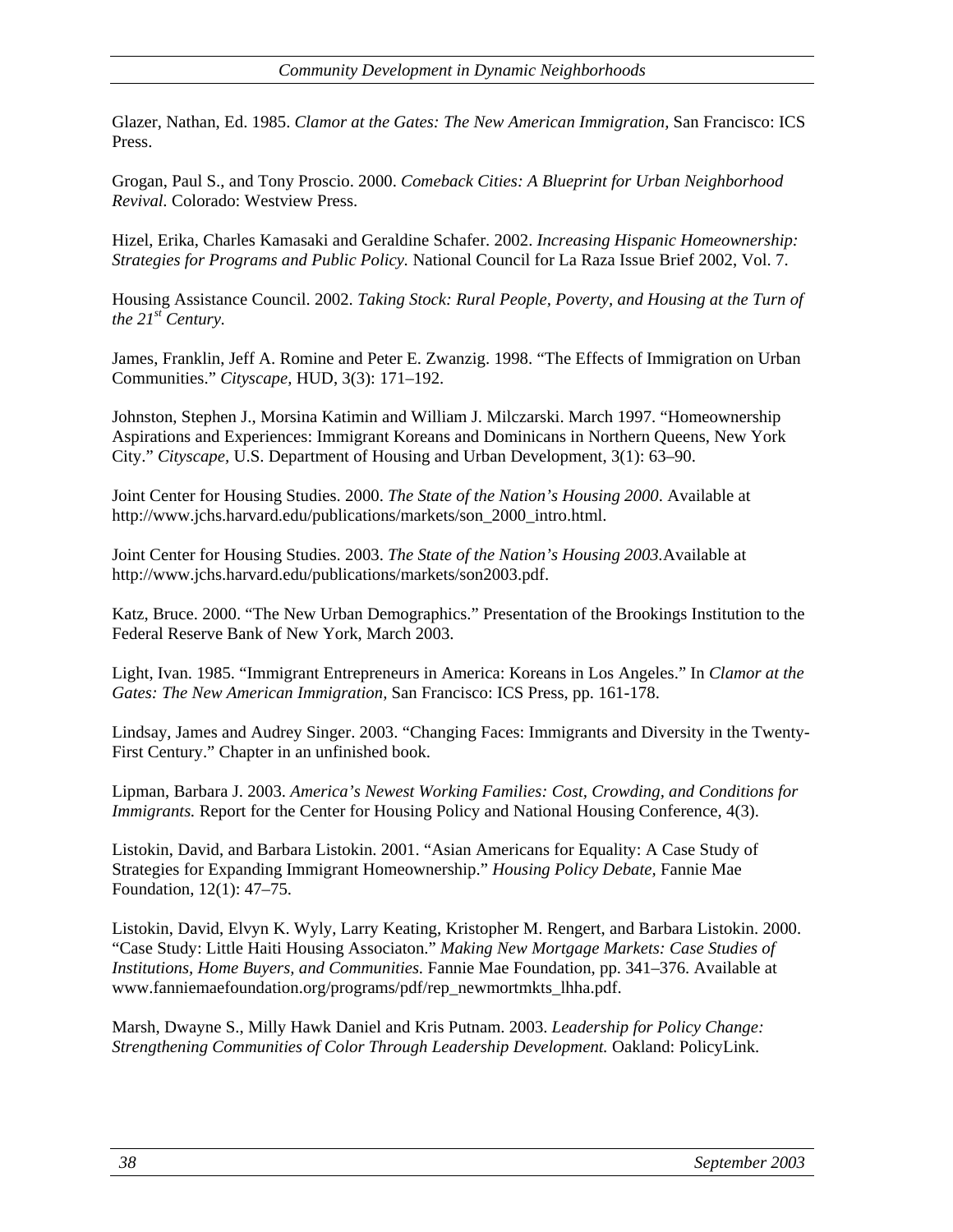Martinez, Manuel. 1999. "Pushcarts Spark Entrepreneurs in Boston's Poorest Neighborhoods." *bright ideas,* Neighborhood Reinvestment Corporation, Fall 1999. Available at www.nw.org/Community Dev/commEcoDev/pushcartSpark.htm.

Masnick, George S. 2001. *The New Demographics of Housing.* Harvard University Joint Center for Housing Studies, report W01-11.

MOSAICA: The Center for Nonprofit Development and Pluralism. 2000. *Research on Barriers and Opportunities for Increasing Leadership in Immigrant and Refugee Communities.* Public Report for the Hyams Foundation. Boston, MA, April 2000.

Nye, Nancy, and Norman Glickman. 2000. "Working Together: Building Capacity for Community Development." *Housing Policy Debate.* Fannie Mae Foundation, 11(1): 163–198.

Ong, Paul, and Loh-Sze Leung. 2003. "Diversified Growth." In *The New Face of Asian Pacific America: Newcomers, Diversity and Change in the 21st Century,* Eric Lai and Dennis Arguelles Eds., San Francisco: Asian Week, pp. 7–16.

Ong, Paul, and Doug Miller. 2002. *Economic Needs of Asian Americans and Pacific Islanders in Distressed Areas: Establishing Baseline Information.* Los Angeles: Ralph and Goldy Lewis Center for Regional Policy Studies, University of California in Los Angeles.

Oppelt, Janis. 2003. "Breaking Through Language and Mortgage Barriers." In *The New Americans: Impacts of the Increasing Latino Presence in Housing and Community Development.* Washington, DC: Neighborhood Reinvestment Corporation.

Perry, Marc J., and Jason P. Schachter. 2003. *Migration of Natives and the Foreign Born: 1995 to 2000.* A Census 2000 Special Report. Available at www.census.gov/prod/2003pubs/censr-11.pdf.

Quiroz, Julia Teresa. 1995. *Together in Our Differences: How Newcomers and Established Residents Are Rebuilding America's Communities.* Report for the Community Innovations Project. Washington D.C.: The National Immigration Forum.

Reimers, David M. 1992. *Still the Golden Door: The Third World Comes to America.* New York: Columbia University Press.

Rohe, William M., Rachel G. Bratt and Protip Biswas. 2003. *Evolving Challenges for Community Development Corporations: The Causes and Impacts of Failures.* North Carolina: University of North Carolina at Chapel Hill.

Rose, Peter I. 1985. "Asian Americans: From Pariahs to Paragons." In *Clamor at the Gates: The New American Immigration,* San Francisco: ICS Press, pp.181-212.

Sampson, Robert J. 1999. "What Community Supplies." In *Urban Problems and Community Development,* pp. 241–292.

Schoenholtz, Andrew, and Kristin Stanton. 2001. *Reaching the Immigrant Market: Creating Homeownership Opportunities for New Americans.* Handbook written for the Fannie Mae Foundation and the Institute for the Study of International Migration at Georgetown University.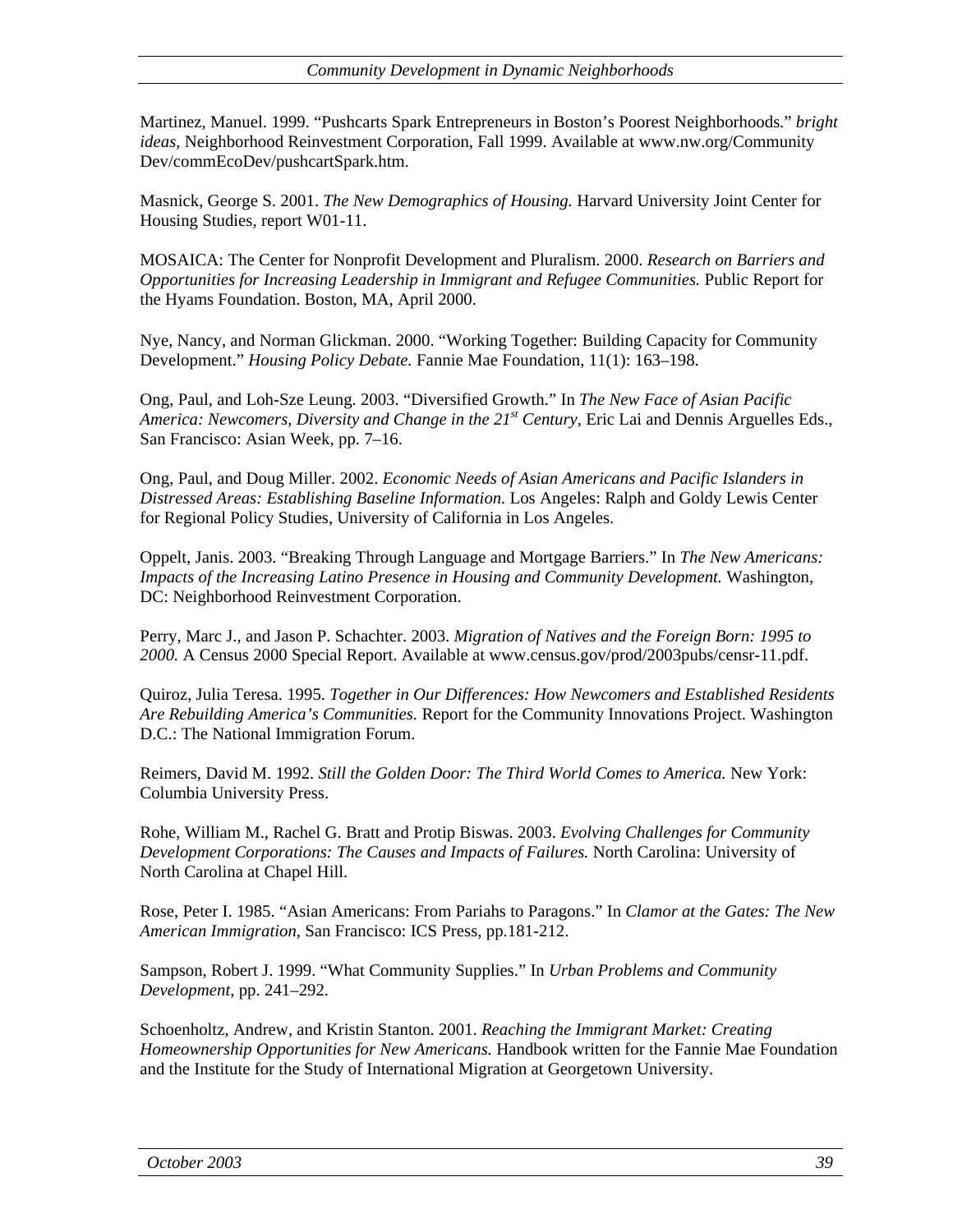Von Hoffman, Alexander. 2003. *House By House, Block By Block: The Rebirth of America's Urban Neighborhoods.* Oxford: Oxford University Press.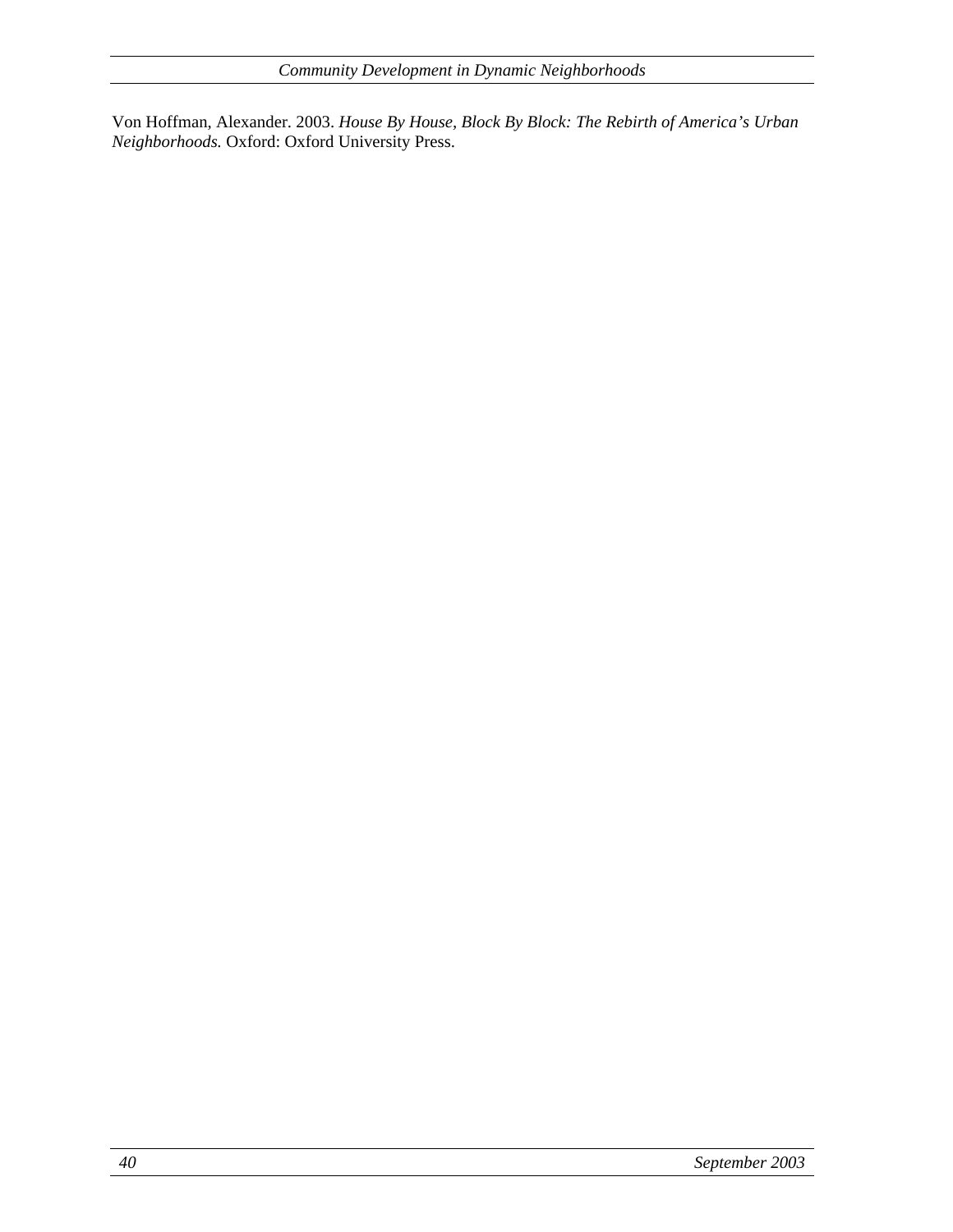# **AUTHOR INTERVIEWS**

All interviews were conducted by the author between June 13 and August 31, 2003. Persons participating in focus groups are indicated with an asterisk.

**Christi Baker**  Chrysalis Consulting Ithaca, NY

**David Betler\***  Utica Neighborhood Housing Services, Inc. Utica, NY

**Janis Bowdler**  National Council of La Raza Washington, DC

**Pam Canada** Sacramento Neighborhood Housing Services Sacramento, CA

**Lindolfo Carballo\***  Coalition for a Better Acre Lowell, MA

**Mary Coffey**  Neighborhoods, Inc. Lincoln, NE

**Xavier DeSouza Briggs**  Harvard University Kennedy School of Government Cambridge, MA

**Pierre Fils-Aime**  Codman Square Neighborhood Development Corporation Dorchester, MA

**Audrey Fisher\*** Neighborhood Housing Services of New Britain New Britain, CT

**Evelyn Friedman**  Nuestra Comunidad Development Corporation Roxbury, MA

**Lori Gay**  Los Angeles Neighborhood Housing Services Los Angeles, CA

**Philip Giffee**  Neighborhood of Affordable Housing East Boston, MA

**Margaret Grayson\***  Neighborhood Partnership Housing Services Montclair, CA

**Martina Guilfoil**  Inglewood Neighborhood Housing Services Inglewood, CA

**Carol Hardy\***  Vallejo Neighborhood Housing Services Vallejo, CA

**Lisa Hasegawa**  National Coalition for Asian Pacific American Community Development Washington, DC

#### **Glenn Hayes**

Neighborhood Housing Services of Orange County Anaheim, CA

**Mike Himes** Sacramento Neighborhood Housing Services Sacramento, CA

**John Kimmerle\***  Hudson River Housing, Inc. Poughkeepsie, NY

**Seila Mosquera\***  Mutual Housing Association of South Central **Connecticut** New Haven, CT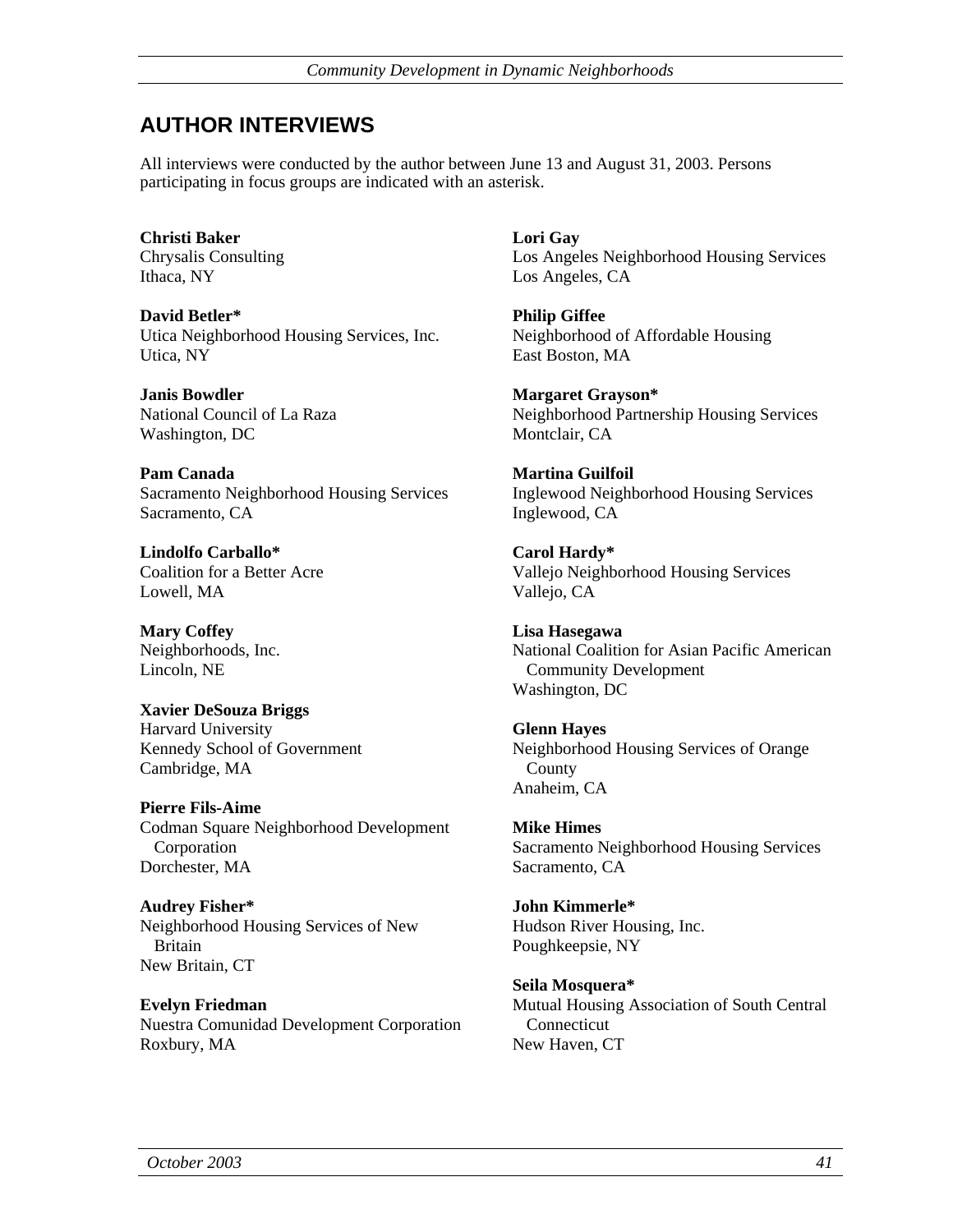*Community Development in Dynamic Neighborhoods* 

**Kris Nelson** Neighborhood Planning for Community Revitalization Center for Regional and Urban Affairs University of Minnesota

**Long Nguyen**  Vietnamese American Initiative for Development Dorchester, MA

**Diane Orozco\***  Vallejo Neighborhood Housing Services Vallejo, CA

**Linda Perez-Carroll** Sacramento Neighborhood Housing Services Sacramento, CA

**Carlos Romero**  Mission Housing Development Corporation San Francisco, CA

**Nancy Sebastian**  The Unity Council Oakland, CA

**Terry Uland**  Neighborhoods, Inc. Lincoln, NE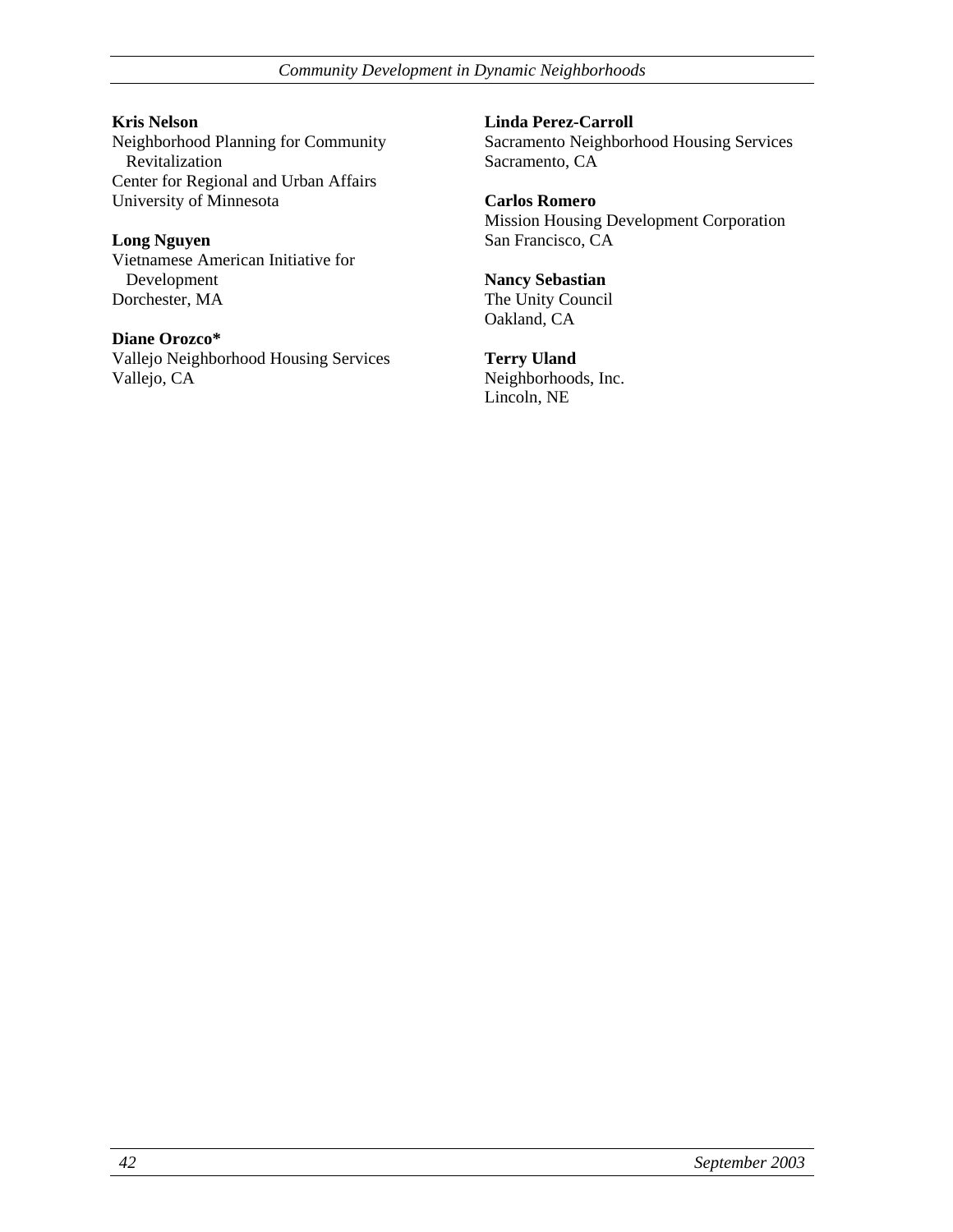# **ACKNOWLEDGEMENTS**

This paper was produced with the help of many practitioners, academics and advisors. Their ideas, expertise and experience guided me throughout this learning process. Thank you to everyone who contributed their time and support. Special appreciation to my partner, Allen W. Smith, who provided endless support and critical feedback. My fellowship advisors, Nicolas Retsinas of the Joint Center for Housing Studies and Michael Collins of the Neighborhood Reinvestment Corporation, also deserve special thanks. Their support, guidance and wisdom throughout the research process helped me expand and deepen my commitment to community.

#### **Collaborating Staff:**

| <b>Sharon Anderson</b><br>William Apgar<br>Pamela Baldwin<br>Frances Cinicola<br>Elizabeth England<br>Mary Clark<br>Jackie Hernandez<br>Michael Collins<br>Nicolas Retsinas<br>Melvyn Colon<br>David Dangler<br>Remona Davis<br>Doug Dylla<br>Eric Hangen<br>Calece Johnson | <b>Neighborhood Reinvestment Corporation</b> |
|-----------------------------------------------------------------------------------------------------------------------------------------------------------------------------------------------------------------------------------------------------------------------------|----------------------------------------------|
|                                                                                                                                                                                                                                                                             |                                              |
|                                                                                                                                                                                                                                                                             |                                              |
|                                                                                                                                                                                                                                                                             |                                              |
|                                                                                                                                                                                                                                                                             |                                              |
|                                                                                                                                                                                                                                                                             |                                              |
|                                                                                                                                                                                                                                                                             |                                              |
|                                                                                                                                                                                                                                                                             |                                              |
|                                                                                                                                                                                                                                                                             |                                              |
|                                                                                                                                                                                                                                                                             |                                              |
|                                                                                                                                                                                                                                                                             |                                              |
| Margo Kelly                                                                                                                                                                                                                                                                 |                                              |
| Ellen Lazar                                                                                                                                                                                                                                                                 |                                              |
| <b>Nelson Merced</b>                                                                                                                                                                                                                                                        |                                              |
| Marietta Rodriguez                                                                                                                                                                                                                                                          |                                              |
| John Santner                                                                                                                                                                                                                                                                |                                              |
| Sheila Squier                                                                                                                                                                                                                                                               |                                              |
| Kenneth Wade                                                                                                                                                                                                                                                                |                                              |
| Lindsay Wells                                                                                                                                                                                                                                                               |                                              |
| Lynsey Wood                                                                                                                                                                                                                                                                 |                                              |
| Eric Youngberg                                                                                                                                                                                                                                                              |                                              |
|                                                                                                                                                                                                                                                                             |                                              |

#### **Additional Reviewers and Contributors:**

Peter Beard, Fannie Mae Foundation James DeNormandie, Resolutions Cushing Dolbeare, Consultant Conrad Egan, National Housing Conference Edward M. Gramlich, Board of Governors, Federal Reserve System Jim Gray, NCB Development Corporation Wayne Ho, Harvard University, Kennedy School of Government Rasmia Kirmani, New School University, Milano Graduate School Duane A. Knight, National Congress for Community Economic Development Dwayne Marsh, PolicyLink Deborah Matz, National Credit Union Administration Nancy McArdle, Consultant Allan I. Mendelowitz, Federal Housing Finance Board Shekar Narasimhan, Shekar Investments Mark Wiranowski, Harvard University, Kennedy School of Government